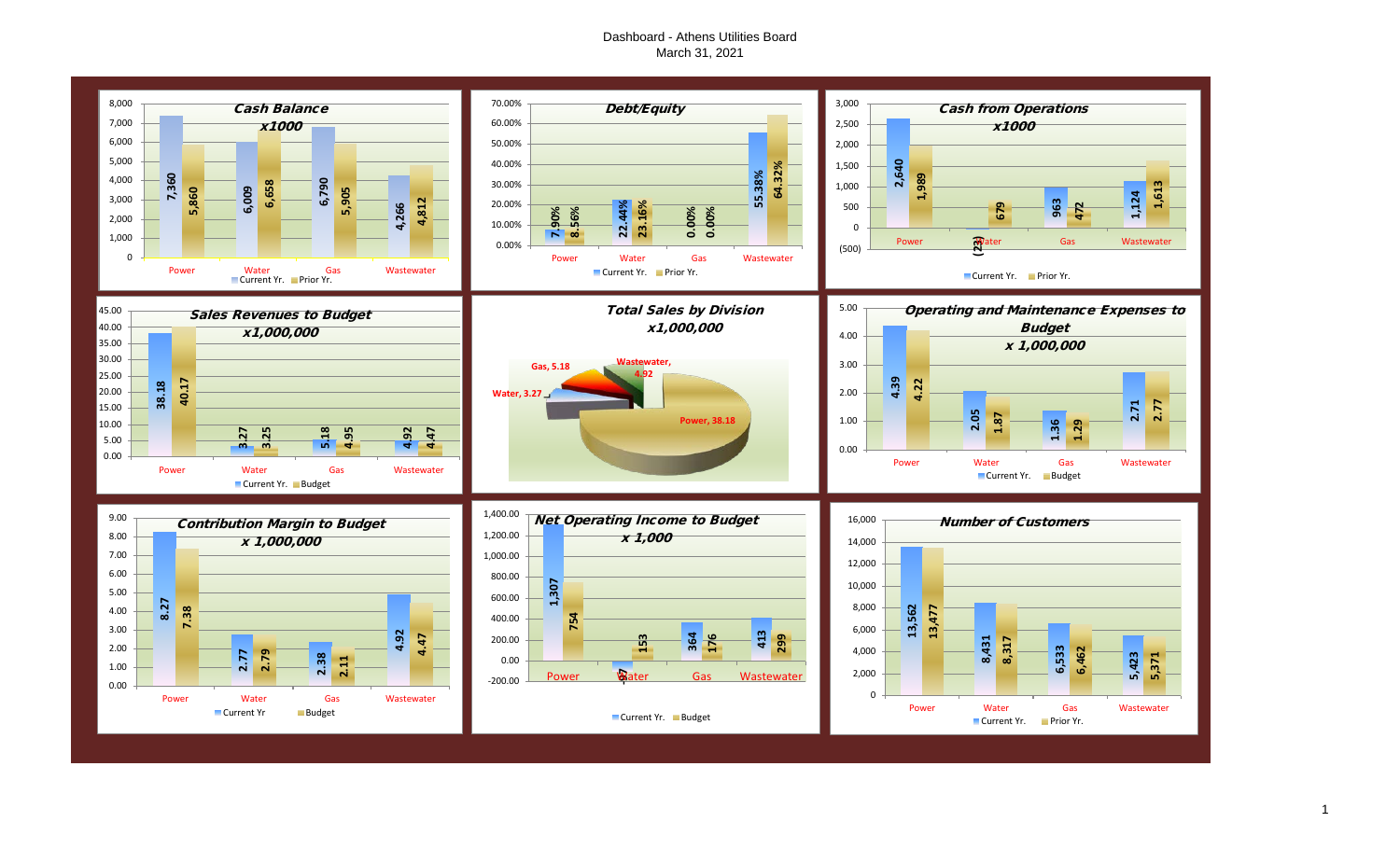#### **Athens Utilities Board Combined Balance Sheet (000 Omitted) March 31, 2021**

|                                         | <b>March 31, 2021</b>  | <b>Prior Year</b>      | <b>Change</b>      |
|-----------------------------------------|------------------------|------------------------|--------------------|
| <b>Current Assets</b>                   | \$33,421               | \$31,891               | \$1,530            |
| Long-Term Assets<br><b>Total Assets</b> | \$118,415<br>\$151,836 | \$118,833<br>\$150,724 | (\$418)<br>\$1,112 |
| <b>Current Liabilities</b>              | \$5,685                | \$4,993                | \$693              |
| Long-Term Liabilities                   | \$26,825               | \$28,376               | (\$1,551)          |
| Net Assets                              | \$119,325              | \$117,355              | \$1,971            |
| <b>Total Liabilities and Net Assets</b> | \$151,836              | \$150,724              | \$1,112            |

#### **Athens Utilities Board Combined Profit and Loss Statement (000 Omitted)**

## **March 31, 2021**

|                                       |                | YEAR-TO-DATE      |                 |                       | <b>CURRENT MONTH</b> |                 |               |               |                 |  |
|---------------------------------------|----------------|-------------------|-----------------|-----------------------|----------------------|-----------------|---------------|---------------|-----------------|--|
|                                       | <b>YTD</b>     | <b>YTD</b>        | <b>Variance</b> | Month                 | Month                | <b>Variance</b> | <b>Annual</b> | <b>YTD</b>    | <b>Variance</b> |  |
|                                       | March 31, 2021 | <b>Prior Year</b> |                 | <b>March 31, 2021</b> | <b>Prior Year</b>    |                 | <b>Budget</b> | <b>Budget</b> |                 |  |
| <i><b>Sales Revenue</b></i>           | \$51,131       | \$52,872          | (\$1,741)       | \$6,049               | \$5,883              | \$166           | \$68,435      | \$52,844      | (\$1,713)       |  |
| Cost of Goods Sold                    | \$33,204       | \$35,354          | \$2,150         | \$3,425               | \$3,327              | (\$98)          | \$47,125      | \$36,098      | \$2,895         |  |
| <b>Contribution Margin</b>            | \$17,928       | \$17,519          | \$409           | \$2,623               | \$2,556              | \$68            | \$21,309      | \$16,746      | \$1,182         |  |
| Operating and Maintenance Expenses    | \$10,241       | \$10,084          | (\$158)         | \$1,055               | \$1,065              | \$10            | \$13,110      | \$10,414      | \$173           |  |
| Depreciation and Taxes Equivalents    | \$5,656        | \$4,986           | (\$670)         | \$648                 | \$587                | (\$62)          | \$6,256       | \$4,951       | (\$705)         |  |
| <b>Total Operating Expenses</b>       | \$15,897       | \$15,069          | (\$827)         | \$1,704               | \$1,652              | ( \$52)         | \$19,366      | \$15,364      | ( \$532)        |  |
| <b>Net Operating Income</b>           | \$2,031        | \$2,449           | (\$419)         | \$920                 | \$904                | \$16            | \$1,943       | \$1,381       | \$649           |  |
| Grants, Contributions & Extraordinary | \$67           | \$241             | (\$173)         | \$3                   | \$1                  | \$2             | \$504         | \$28          | \$39            |  |
| <b>Change in Net Assets</b>           | \$2,098        | \$2,690           | (\$592)         | \$923                 | \$905                | \$18            | \$2,447       | \$1,409       | \$689           |  |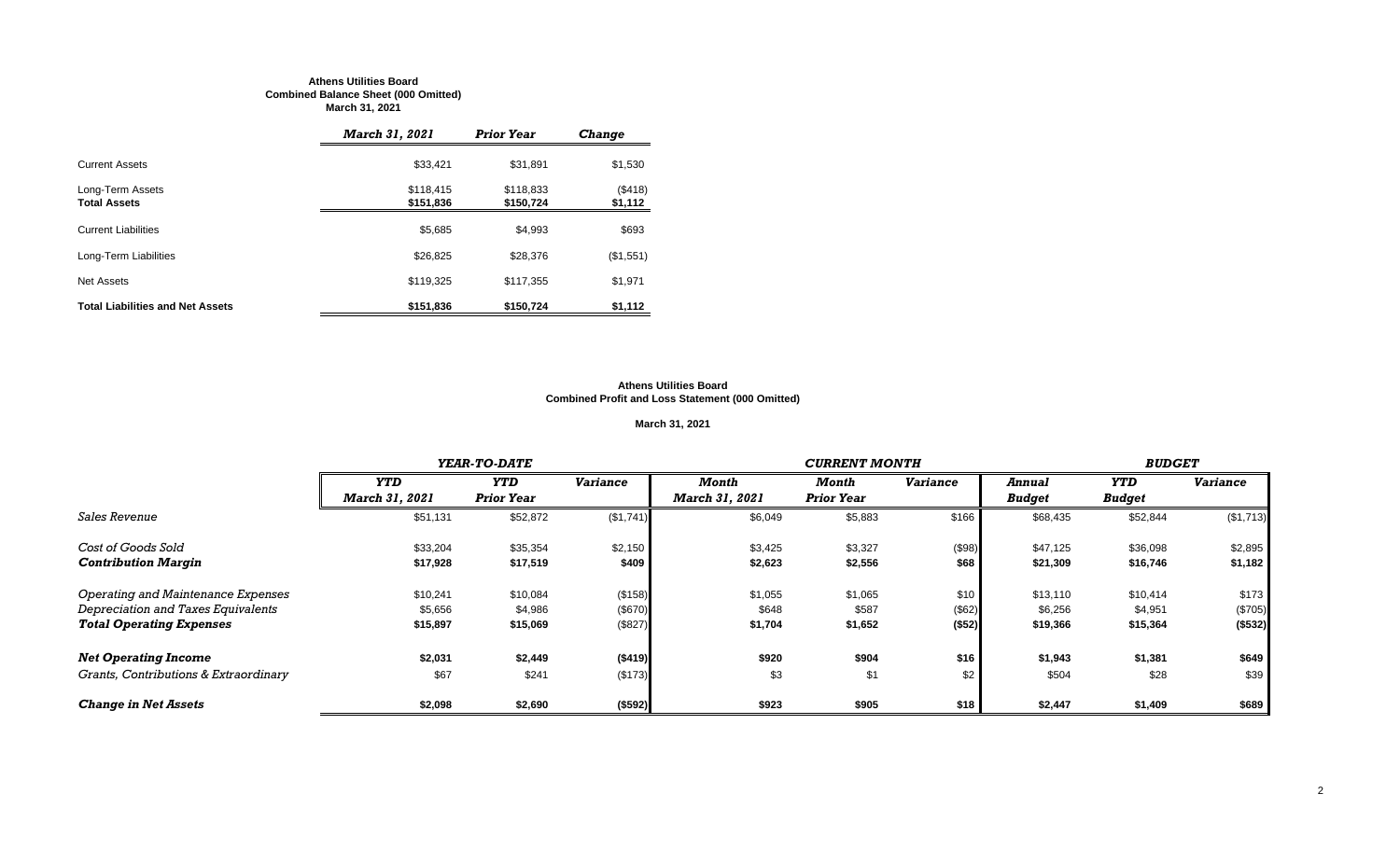## **Athens Utilities Board Financial Statement Synopsis 3/31/2021**

|                                             |                  |                      |                           |                      |                |                                                                                                              | (000 Omitted) |          |          |                |                |          |              |          |              |                              |                         |                      |                |                            |
|---------------------------------------------|------------------|----------------------|---------------------------|----------------------|----------------|--------------------------------------------------------------------------------------------------------------|---------------|----------|----------|----------------|----------------|----------|--------------|----------|--------------|------------------------------|-------------------------|----------------------|----------------|----------------------------|
|                                             |                  |                      | <b>Power</b>              |                      |                | <b>Water</b>                                                                                                 |               |          |          | Gas            |                |          |              |          | Wastewater   |                              |                         | <b>Total</b>         |                |                            |
|                                             | Y-T-D<br>Current | $Y-T-D$<br>Prior Yr. | $M-T-D$<br><b>Current</b> | $M-T-D$<br>Prior Yr. | Y-T-D          | Y-T-D<br>Current   Prior Yr. Current   Prior Yr. Current   Prior Yr. Current   Prior Yr. Current   Prior Yr. | M-T-D         | M-T-D    | Y-T-D    | $Y-T-D$        | M-T-D          | $M-T-D$  | 4-T-D        | Y-T-D    | M-T-D        | $M-T-D$<br>Current Prior Yr. | Y-T-D<br><b>Current</b> | $Y-T-D$<br>Prior Yr. | $M-T-D$        | M-T-D<br>Current Prior Yr. |
| Cash Balance                                | 7,360            | 5,860                |                           |                      | 6,009          | 6,658                                                                                                        |               |          | 6,790    | 5,905          |                |          | 4,266        | 4,812    |              |                              | 24,426                  | 23,235               |                |                            |
| <b>Working Capital</b>                      | 8,480            | 9,682                |                           |                      | 7,241          | 7,549                                                                                                        |               |          | 7,298    | 6,789          |                |          | 5,785        | 5,887    |              |                              | 28,805                  | 29,906               |                |                            |
| <b>Plant Assets</b>                         | 73,503           | 71,888               |                           |                      | 33,883         | 33,161                                                                                                       |               |          | 24,429   | 24,066         |                |          | 57,981       | 56,484   |              |                              | 189,796                 | 185,599              |                |                            |
| Debt                                        | 4,040            | 4,291                |                           |                      | 4,794          | 4,975                                                                                                        |               |          | $\Omega$ | $\Omega$       |                |          | 14,930       | 16,105   |              |                              | 23,764                  | 25,370               |                |                            |
| Net Assets (Net Worth)                      | 51,147           | 50,158               |                           |                      | 21,364         | 21,479                                                                                                       |               |          | 20,906   | 20,678         |                |          | 25,585       | 25,040   |              |                              | 119,002                 | 117,355              |                |                            |
| <b>Cash from Operations</b>                 | 2,640            | 1,989                | 987                       | 506                  | (23)           | 679                                                                                                          | (125)         | 139      | 963      | 472            | 978            | 433      | 1,124        | 1,613    | (22)         | 265                          | 4,704                   | 4,754                | 1,819          | 1,343                      |
| <b>Net Pension Liability</b>                | 2,403            | 2,340                |                           |                      | 706            | 681                                                                                                          |               |          | 500      | 452            |                |          | 721          | 696      |              |                              | 4,330                   | 4,169                |                |                            |
| Principal Paid on Debt {Lease Included} (1) | 248              | 154                  | 248                       | 154                  | 170            | 161                                                                                                          | 14            | 16       | 0        | $\Omega$       | $\mathbf 0$    | $\Omega$ | 1,179        | 642      | 11           | 11                           | 1,597                   | 957                  | 273            | 181                        |
| New Debt-YTD                                | $\overline{0}$   | $\Omega$             | $\mathbf{0}$              | $\Omega$             | 0              | $\Omega$                                                                                                     | $\mathbf 0$   | $\Omega$ | $\Omega$ | $\Omega$       | $\overline{0}$ |          | $\mathbf{0}$ | 0        | $\mathbf{0}$ | - 0                          | $\mathbf 0$             | $\Omega$             | $\overline{a}$ | $\sim$                     |
| <b>Cash Invested in Plant</b>               | 1,660            | 2,719                | 235                       | 255                  | 641            | 372                                                                                                          | (175)         | 43       | 434      | 471            | 48             | 26       | 1,299        | 1,384    | 94           | 62                           | 4,033                   | 4,947                | 201            | 386                        |
| Cash Flow                                   | 961              | (740)                | 750                       | 249                  | (807)          | 168                                                                                                          | 35            | 80       | 545      |                | 930            | 407      | (253)        | 362      | (127)        | 191                          | 446                     | (209)                | 1,588          | 927                        |
| Sales                                       | 38,180           | 40,008               | 4,320                     | 4,236                | 3,274          | 3,355                                                                                                        | 343           | 350      | 5,176    | 4,890          | 925            | 817      | 4,923        | 5,096    | 528          | 549                          | 51,553                  | 53,349               | 6,116          | 5,953                      |
| Cost of Goods Sold {COGS}                   | 29,907           | 32,328               | 2,994                     | 3,013                | 501            | 480                                                                                                          | 55            | 51       | 2,796    | 2,546          | 377            | 263      |              |          |              |                              | 33,204                  | 35,354               | 3,425          | 3,327                      |
| O&M Expenses-YTD {minus COGS}               | 6,909            | 6,572                | 748                       | 743                  | 2,803          | 2,646                                                                                                        | 304           | 293      | 2,030    | 1,970          | 208            | 211      | 4,421        | 4,198    | 506          | 475                          | 16,162                  | 15,386               | 1,765          | 1,722                      |
| <b>Net Operating Income</b>                 | 1,307            | 1,119                | 579                       | 489                  | (97)           | 188                                                                                                          | (22)          |          | 364      | 395            | 343            | 350      | 413          | 748      | 18           | 59                           | 1,987                   | 2,449                | 917            | 904                        |
| <b>Interest on Debt</b>                     | 14               | 46                   |                           |                      | 76             | 81                                                                                                           | 8             |          | $\Omega$ | $\Omega$       | 0              |          | 55           | 185      | 5            | 23                           | 146                     | 312                  | 14             | 37                         |
| Variable Rate Debt Interest Rate            | 0.22%            | 1.33%                |                           |                      |                |                                                                                                              |               |          |          |                |                |          | 0.22%        | 1.33%    |              |                              |                         |                      |                |                            |
| Grants, Contributions, Extraordinary        | 26               | 6                    | 3                         |                      | $\overline{0}$ | $\Omega$                                                                                                     | $\mathbf 0$   | $\Omega$ | 16       | $\Omega$       | $\Omega$       | $\Omega$ | 26           | 235      | $\mathbf 0$  |                              | 67                      | 241                  | 3              | $\overline{1}$             |
| Net Income                                  | 1,333            | 1,124                | 582                       | 490                  | (97)           | 188                                                                                                          | (21)          |          | 379      | 395            | 343            | 350      | 439          | 982      | 18           | 59                           | 2,054                   | 2,690                | 921            | 905                        |
| <b>‡ Customers</b>                          | 13,562           | 13,477               |                           |                      | 8,431          | 8,317                                                                                                        |               |          | 6,533    | 6,462          |                |          | 5,423        | 5,371    |              |                              | 33,949                  | 33,627               |                |                            |
| Sales Volume                                | 491,006          | 509,658              | 56,829                    | 53,90'               | 6,990          | 7,266                                                                                                        | 750           | 751      | 6,807    | 6,578          | 1,134          | 1,074    | 3,420        | 3,447    | 352          | 365                          |                         |                      |                |                            |
| Revenue per Unit Sold (2)                   | 0.078            | 0.078                | 0.076                     | 0.079                | 0.47           | 0.46                                                                                                         | 0.46          | 0.47     | 0.76     | 0.74           | 0.82           | 0.76     | 1.44         | 1.48     | 1.50         | 1.50                         |                         |                      |                |                            |
| Natural Gas Market Price (Dth)              |                  |                      |                           |                      |                |                                                                                                              |               |          |          |                | 2.78           | 2.04     |              |          |              |                              |                         |                      |                |                            |
| Natural Gas Total Unit Cost (Dth)           |                  |                      |                           |                      |                |                                                                                                              |               |          | 4.03     | 3.63           | 4.58           | 3.52     |              |          |              |                              |                         |                      |                |                            |
| <b>Full Time Equivalent Employees</b>       |                  | 63.34 61.825638      | 62.11                     | 61.38                |                | 14.68 14.820156                                                                                              | 14.73         | 14.44    |          | 9.94 10.356875 | 9.66           | 9.82     | 19.5         | 19.99313 | 19.19        | 18.92                        | 107.46                  | 107.00               | 105.69         | 104.56                     |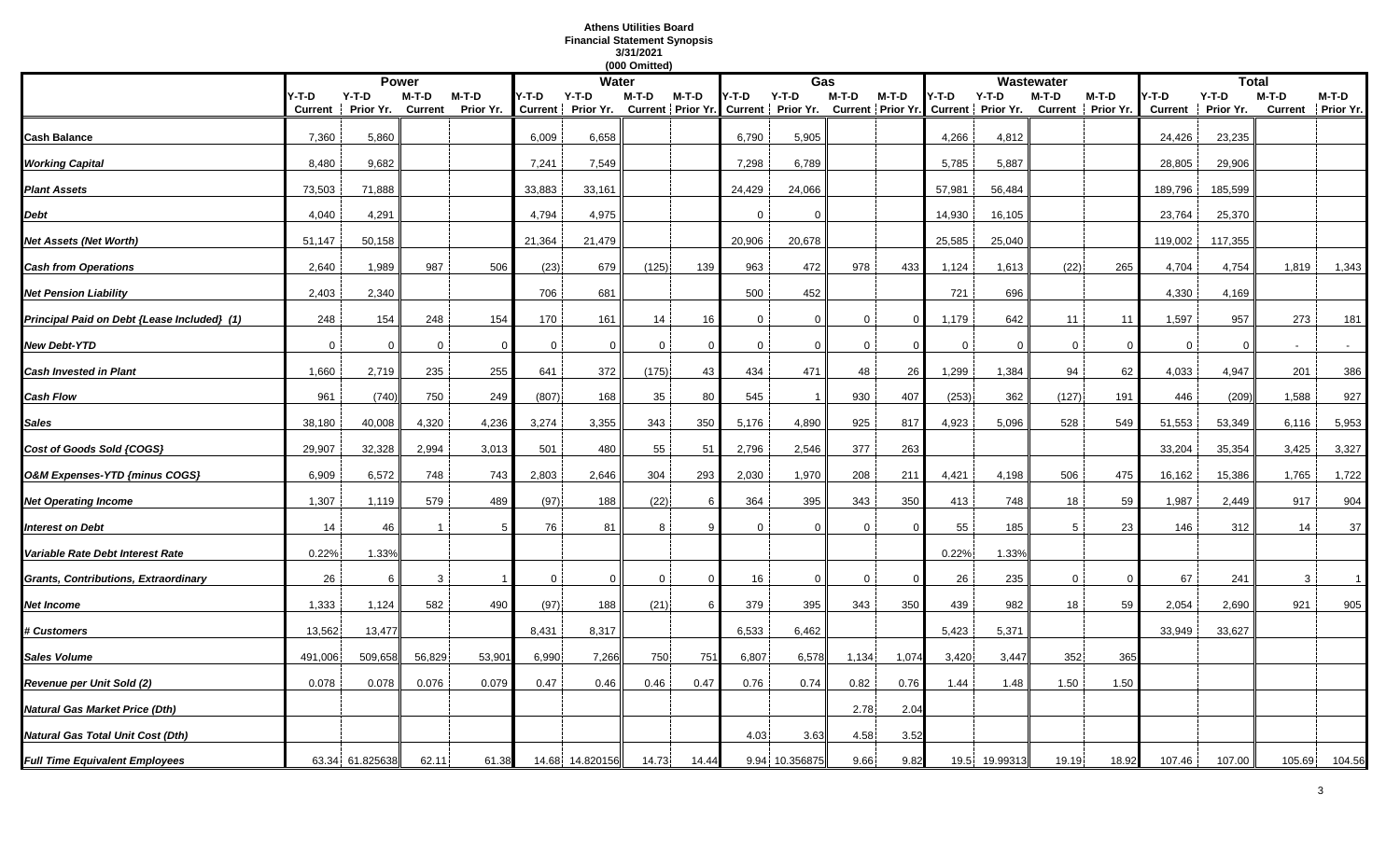| March 31, 2021<br>Change<br><b>Current Period</b><br><b>Prior Year</b><br>Change from<br><b>Current Period</b><br>Prior<br>from prior<br>March 31, 2021<br><b>Prior Year</b><br>March 31, 2021<br><b>Month</b><br><b>Month</b><br>Assets:<br>5,859,870.53<br>1,500,264.68<br>Cash and Cash Equivalents<br>6,610,163.35<br>749,971.86<br>7,360,135.21<br>7,360,135.21<br>0.00<br>0.00<br>0.00<br>0.00<br>0.00<br><b>Bond Funds Available</b><br>0.00<br>2,011,029.80<br>3,119,530.93<br>2,011,029.80<br>2,177,323.36<br>(166, 293.56)<br>(1, 108, 501.13)<br><b>Customer Receivables</b><br>0.00<br>0.00<br>0.00<br>Due from (to) Other Divisions<br>0.00<br>0.00<br>0.00<br>626,708.70<br>352,886.82<br>113,717.65<br>239,169.17<br><b>Other Receivables</b><br>352,886.82<br>(273, 821.88)<br>91,345.76<br>91,345.76<br>94,355.67<br>(3,009.91)<br><b>Prepaid Expenses</b><br>119,889.88<br>(28, 544.12)<br><b>Unbilled Revenues</b><br>1,086,212.33<br>1,187,974.39<br>(101, 762.06)<br>1,086,212.33<br>1,086,212.33<br>0.00<br>1,847,583.76<br>Materials and Supplies Inventory<br>1,847,583.76<br>80,112.73<br>1,635,723.05<br>211,860.71<br>1,767,471.03<br>361,425.03<br>12,749,193.68<br>12,011,172.22<br>738,021.46<br><b>Total Current Assets</b><br>12,749,193.68<br>12,387,768.65<br>0.00<br>0.00<br>0.00<br>0.00<br>0.00<br>Unamortized Debt Expense<br>0.00<br>0.00<br>0.00<br>0.00<br>0.00<br>0.00<br>TVA Heat Pump Loans Receivable<br>0.00<br>0.00<br><b>Deferred Pension Outflows</b><br>1,557,494.07<br>1,607,954.32<br>(50, 460.25)<br>1,557,494.07<br>1,557,494.07<br>73,502,720.35<br>73,440,862.16<br>61,858.19<br>71,887,502.38<br>1,615,217.97<br>Electric Utility Plant, at Cost<br>73,502,720.35<br>(25,819,727.41)<br>(1,324,256.14)<br>Less: Accumulated Depreciation<br>(25,819,727.41)<br>(25, 812, 072.93)<br>(7,654.48)<br>(24, 495, 471.27)<br>47,682,992.94<br>47,392,031.11<br>290,961.83<br><b>Net Electric Utility Plant</b><br>47,682,992.94<br>47,628,789.23<br>54,203.71<br>48,999,985.43<br>240,501.58<br>54,203.71<br>49,240,487.01<br><b>Total Long Term Assets</b><br>49,240,487.01<br>49,186,283.30<br>61,989,680.69<br>61,011,157.65<br>978,523.04<br><b>Total Assets</b><br>61,989,680.69<br>61,574,051.95<br>415,628.74<br>\$<br>S.<br>S.<br><b>Liabilities and Retained Earnings:</b><br>2,990,128.30<br>111,072.14<br>3,101,200.44<br>3,310,042.29<br>(208, 841.85)<br>3,101,200.44<br><b>Accounts Payable</b><br>579,051.51<br>413,980.00<br>165,071.51<br><b>Customer Deposits</b><br>579,051.51<br>575,711.51<br>3,340.00<br>0.00<br>0.00<br>Deferred Income<br>0.00<br>0.00<br>0.00<br>0.00<br>638,806.52<br><b>Other Current Liabilities</b><br>588,710.64<br>593,285.50<br>588,710.64<br>(50,095.88)<br>(4,574.86)<br>(210, 076.71)<br>4,268,962.59<br>4,042,914.82<br>226,047.77<br><b>Total Current Liabilities</b><br>4,268,962.59<br>4,479,039.30<br>0.00<br><b>Bonds Payable</b><br>0.00<br>0.00<br>0.00<br>0.00<br>0.00<br>0.00<br>0.00<br>0.00<br>Long-Term Leases Payable<br>0.00<br>0.00<br>0.00<br>0.00<br>4,039,511.63<br>4,290,994.13<br>(251, 482.50)<br>Notes Payable<br>4,039,511.63<br>4,039,511.63<br>Net Pension Liability<br>43,964.85<br>2,403,387.19<br>2,339,723.52<br>63,663.67<br>2,403,387.19<br>2,359,422.34<br>130,580.80<br>179,809.42<br>(49, 228.62)<br><b>Deferred Pension Inflows</b><br>130,580.80<br>130,580.80<br>0.00<br>0.00<br>0.00<br>0.00<br>0.00<br>0.00<br>0.00<br>TVA Advances, Energy Right Loans<br>(237, 047.45)<br>43,964.85<br>6,573,479.62<br>6,810,527.07<br><b>Total Long Term Liabilities</b><br>6,573,479.62<br>6,529,514.77<br><b>Net Position</b><br>51,147,238.48<br>51, 147, 238. 48<br>50, 157, 715. 76<br>989,522.72<br>50,565,497.88<br>581,740.60 |                     |                     |                  | <b>FUWER DIVISIUN</b><br><b>BALANCE SHEET</b>  |                     |                     |                  |
|------------------------------------------------------------------------------------------------------------------------------------------------------------------------------------------------------------------------------------------------------------------------------------------------------------------------------------------------------------------------------------------------------------------------------------------------------------------------------------------------------------------------------------------------------------------------------------------------------------------------------------------------------------------------------------------------------------------------------------------------------------------------------------------------------------------------------------------------------------------------------------------------------------------------------------------------------------------------------------------------------------------------------------------------------------------------------------------------------------------------------------------------------------------------------------------------------------------------------------------------------------------------------------------------------------------------------------------------------------------------------------------------------------------------------------------------------------------------------------------------------------------------------------------------------------------------------------------------------------------------------------------------------------------------------------------------------------------------------------------------------------------------------------------------------------------------------------------------------------------------------------------------------------------------------------------------------------------------------------------------------------------------------------------------------------------------------------------------------------------------------------------------------------------------------------------------------------------------------------------------------------------------------------------------------------------------------------------------------------------------------------------------------------------------------------------------------------------------------------------------------------------------------------------------------------------------------------------------------------------------------------------------------------------------------------------------------------------------------------------------------------------------------------------------------------------------------------------------------------------------------------------------------------------------------------------------------------------------------------------------------------------------------------------------------------------------------------------------------------------------------------------------------------------------------------------------------------------------------------------------------------------------------------------------------------------------------------------------------------------------------------------------------------------------------------------------------------------------------------------------------------------------------------------------------------------------------------------------------------------------------------------------------------------------------------------------------------------------------------------------------------------------|---------------------|---------------------|------------------|------------------------------------------------|---------------------|---------------------|------------------|
|                                                                                                                                                                                                                                                                                                                                                                                                                                                                                                                                                                                                                                                                                                                                                                                                                                                                                                                                                                                                                                                                                                                                                                                                                                                                                                                                                                                                                                                                                                                                                                                                                                                                                                                                                                                                                                                                                                                                                                                                                                                                                                                                                                                                                                                                                                                                                                                                                                                                                                                                                                                                                                                                                                                                                                                                                                                                                                                                                                                                                                                                                                                                                                                                                                                                                                                                                                                                                                                                                                                                                                                                                                                                                                                                                                        |                     |                     |                  |                                                |                     |                     |                  |
|                                                                                                                                                                                                                                                                                                                                                                                                                                                                                                                                                                                                                                                                                                                                                                                                                                                                                                                                                                                                                                                                                                                                                                                                                                                                                                                                                                                                                                                                                                                                                                                                                                                                                                                                                                                                                                                                                                                                                                                                                                                                                                                                                                                                                                                                                                                                                                                                                                                                                                                                                                                                                                                                                                                                                                                                                                                                                                                                                                                                                                                                                                                                                                                                                                                                                                                                                                                                                                                                                                                                                                                                                                                                                                                                                                        |                     |                     |                  |                                                |                     |                     |                  |
|                                                                                                                                                                                                                                                                                                                                                                                                                                                                                                                                                                                                                                                                                                                                                                                                                                                                                                                                                                                                                                                                                                                                                                                                                                                                                                                                                                                                                                                                                                                                                                                                                                                                                                                                                                                                                                                                                                                                                                                                                                                                                                                                                                                                                                                                                                                                                                                                                                                                                                                                                                                                                                                                                                                                                                                                                                                                                                                                                                                                                                                                                                                                                                                                                                                                                                                                                                                                                                                                                                                                                                                                                                                                                                                                                                        |                     |                     |                  |                                                |                     |                     |                  |
|                                                                                                                                                                                                                                                                                                                                                                                                                                                                                                                                                                                                                                                                                                                                                                                                                                                                                                                                                                                                                                                                                                                                                                                                                                                                                                                                                                                                                                                                                                                                                                                                                                                                                                                                                                                                                                                                                                                                                                                                                                                                                                                                                                                                                                                                                                                                                                                                                                                                                                                                                                                                                                                                                                                                                                                                                                                                                                                                                                                                                                                                                                                                                                                                                                                                                                                                                                                                                                                                                                                                                                                                                                                                                                                                                                        |                     |                     |                  |                                                |                     |                     |                  |
|                                                                                                                                                                                                                                                                                                                                                                                                                                                                                                                                                                                                                                                                                                                                                                                                                                                                                                                                                                                                                                                                                                                                                                                                                                                                                                                                                                                                                                                                                                                                                                                                                                                                                                                                                                                                                                                                                                                                                                                                                                                                                                                                                                                                                                                                                                                                                                                                                                                                                                                                                                                                                                                                                                                                                                                                                                                                                                                                                                                                                                                                                                                                                                                                                                                                                                                                                                                                                                                                                                                                                                                                                                                                                                                                                                        |                     |                     |                  |                                                |                     |                     |                  |
|                                                                                                                                                                                                                                                                                                                                                                                                                                                                                                                                                                                                                                                                                                                                                                                                                                                                                                                                                                                                                                                                                                                                                                                                                                                                                                                                                                                                                                                                                                                                                                                                                                                                                                                                                                                                                                                                                                                                                                                                                                                                                                                                                                                                                                                                                                                                                                                                                                                                                                                                                                                                                                                                                                                                                                                                                                                                                                                                                                                                                                                                                                                                                                                                                                                                                                                                                                                                                                                                                                                                                                                                                                                                                                                                                                        |                     |                     |                  |                                                |                     |                     |                  |
|                                                                                                                                                                                                                                                                                                                                                                                                                                                                                                                                                                                                                                                                                                                                                                                                                                                                                                                                                                                                                                                                                                                                                                                                                                                                                                                                                                                                                                                                                                                                                                                                                                                                                                                                                                                                                                                                                                                                                                                                                                                                                                                                                                                                                                                                                                                                                                                                                                                                                                                                                                                                                                                                                                                                                                                                                                                                                                                                                                                                                                                                                                                                                                                                                                                                                                                                                                                                                                                                                                                                                                                                                                                                                                                                                                        |                     |                     |                  |                                                |                     |                     |                  |
|                                                                                                                                                                                                                                                                                                                                                                                                                                                                                                                                                                                                                                                                                                                                                                                                                                                                                                                                                                                                                                                                                                                                                                                                                                                                                                                                                                                                                                                                                                                                                                                                                                                                                                                                                                                                                                                                                                                                                                                                                                                                                                                                                                                                                                                                                                                                                                                                                                                                                                                                                                                                                                                                                                                                                                                                                                                                                                                                                                                                                                                                                                                                                                                                                                                                                                                                                                                                                                                                                                                                                                                                                                                                                                                                                                        |                     |                     |                  |                                                |                     |                     |                  |
|                                                                                                                                                                                                                                                                                                                                                                                                                                                                                                                                                                                                                                                                                                                                                                                                                                                                                                                                                                                                                                                                                                                                                                                                                                                                                                                                                                                                                                                                                                                                                                                                                                                                                                                                                                                                                                                                                                                                                                                                                                                                                                                                                                                                                                                                                                                                                                                                                                                                                                                                                                                                                                                                                                                                                                                                                                                                                                                                                                                                                                                                                                                                                                                                                                                                                                                                                                                                                                                                                                                                                                                                                                                                                                                                                                        |                     |                     |                  |                                                |                     |                     |                  |
|                                                                                                                                                                                                                                                                                                                                                                                                                                                                                                                                                                                                                                                                                                                                                                                                                                                                                                                                                                                                                                                                                                                                                                                                                                                                                                                                                                                                                                                                                                                                                                                                                                                                                                                                                                                                                                                                                                                                                                                                                                                                                                                                                                                                                                                                                                                                                                                                                                                                                                                                                                                                                                                                                                                                                                                                                                                                                                                                                                                                                                                                                                                                                                                                                                                                                                                                                                                                                                                                                                                                                                                                                                                                                                                                                                        |                     |                     |                  |                                                |                     |                     |                  |
|                                                                                                                                                                                                                                                                                                                                                                                                                                                                                                                                                                                                                                                                                                                                                                                                                                                                                                                                                                                                                                                                                                                                                                                                                                                                                                                                                                                                                                                                                                                                                                                                                                                                                                                                                                                                                                                                                                                                                                                                                                                                                                                                                                                                                                                                                                                                                                                                                                                                                                                                                                                                                                                                                                                                                                                                                                                                                                                                                                                                                                                                                                                                                                                                                                                                                                                                                                                                                                                                                                                                                                                                                                                                                                                                                                        |                     |                     |                  |                                                |                     |                     |                  |
|                                                                                                                                                                                                                                                                                                                                                                                                                                                                                                                                                                                                                                                                                                                                                                                                                                                                                                                                                                                                                                                                                                                                                                                                                                                                                                                                                                                                                                                                                                                                                                                                                                                                                                                                                                                                                                                                                                                                                                                                                                                                                                                                                                                                                                                                                                                                                                                                                                                                                                                                                                                                                                                                                                                                                                                                                                                                                                                                                                                                                                                                                                                                                                                                                                                                                                                                                                                                                                                                                                                                                                                                                                                                                                                                                                        |                     |                     |                  |                                                |                     |                     |                  |
|                                                                                                                                                                                                                                                                                                                                                                                                                                                                                                                                                                                                                                                                                                                                                                                                                                                                                                                                                                                                                                                                                                                                                                                                                                                                                                                                                                                                                                                                                                                                                                                                                                                                                                                                                                                                                                                                                                                                                                                                                                                                                                                                                                                                                                                                                                                                                                                                                                                                                                                                                                                                                                                                                                                                                                                                                                                                                                                                                                                                                                                                                                                                                                                                                                                                                                                                                                                                                                                                                                                                                                                                                                                                                                                                                                        |                     |                     |                  |                                                |                     |                     |                  |
|                                                                                                                                                                                                                                                                                                                                                                                                                                                                                                                                                                                                                                                                                                                                                                                                                                                                                                                                                                                                                                                                                                                                                                                                                                                                                                                                                                                                                                                                                                                                                                                                                                                                                                                                                                                                                                                                                                                                                                                                                                                                                                                                                                                                                                                                                                                                                                                                                                                                                                                                                                                                                                                                                                                                                                                                                                                                                                                                                                                                                                                                                                                                                                                                                                                                                                                                                                                                                                                                                                                                                                                                                                                                                                                                                                        |                     |                     |                  |                                                |                     |                     |                  |
|                                                                                                                                                                                                                                                                                                                                                                                                                                                                                                                                                                                                                                                                                                                                                                                                                                                                                                                                                                                                                                                                                                                                                                                                                                                                                                                                                                                                                                                                                                                                                                                                                                                                                                                                                                                                                                                                                                                                                                                                                                                                                                                                                                                                                                                                                                                                                                                                                                                                                                                                                                                                                                                                                                                                                                                                                                                                                                                                                                                                                                                                                                                                                                                                                                                                                                                                                                                                                                                                                                                                                                                                                                                                                                                                                                        |                     |                     |                  |                                                |                     |                     |                  |
|                                                                                                                                                                                                                                                                                                                                                                                                                                                                                                                                                                                                                                                                                                                                                                                                                                                                                                                                                                                                                                                                                                                                                                                                                                                                                                                                                                                                                                                                                                                                                                                                                                                                                                                                                                                                                                                                                                                                                                                                                                                                                                                                                                                                                                                                                                                                                                                                                                                                                                                                                                                                                                                                                                                                                                                                                                                                                                                                                                                                                                                                                                                                                                                                                                                                                                                                                                                                                                                                                                                                                                                                                                                                                                                                                                        |                     |                     |                  |                                                |                     |                     |                  |
|                                                                                                                                                                                                                                                                                                                                                                                                                                                                                                                                                                                                                                                                                                                                                                                                                                                                                                                                                                                                                                                                                                                                                                                                                                                                                                                                                                                                                                                                                                                                                                                                                                                                                                                                                                                                                                                                                                                                                                                                                                                                                                                                                                                                                                                                                                                                                                                                                                                                                                                                                                                                                                                                                                                                                                                                                                                                                                                                                                                                                                                                                                                                                                                                                                                                                                                                                                                                                                                                                                                                                                                                                                                                                                                                                                        |                     |                     |                  |                                                |                     |                     |                  |
|                                                                                                                                                                                                                                                                                                                                                                                                                                                                                                                                                                                                                                                                                                                                                                                                                                                                                                                                                                                                                                                                                                                                                                                                                                                                                                                                                                                                                                                                                                                                                                                                                                                                                                                                                                                                                                                                                                                                                                                                                                                                                                                                                                                                                                                                                                                                                                                                                                                                                                                                                                                                                                                                                                                                                                                                                                                                                                                                                                                                                                                                                                                                                                                                                                                                                                                                                                                                                                                                                                                                                                                                                                                                                                                                                                        |                     |                     |                  |                                                |                     |                     |                  |
|                                                                                                                                                                                                                                                                                                                                                                                                                                                                                                                                                                                                                                                                                                                                                                                                                                                                                                                                                                                                                                                                                                                                                                                                                                                                                                                                                                                                                                                                                                                                                                                                                                                                                                                                                                                                                                                                                                                                                                                                                                                                                                                                                                                                                                                                                                                                                                                                                                                                                                                                                                                                                                                                                                                                                                                                                                                                                                                                                                                                                                                                                                                                                                                                                                                                                                                                                                                                                                                                                                                                                                                                                                                                                                                                                                        |                     |                     |                  |                                                |                     |                     |                  |
|                                                                                                                                                                                                                                                                                                                                                                                                                                                                                                                                                                                                                                                                                                                                                                                                                                                                                                                                                                                                                                                                                                                                                                                                                                                                                                                                                                                                                                                                                                                                                                                                                                                                                                                                                                                                                                                                                                                                                                                                                                                                                                                                                                                                                                                                                                                                                                                                                                                                                                                                                                                                                                                                                                                                                                                                                                                                                                                                                                                                                                                                                                                                                                                                                                                                                                                                                                                                                                                                                                                                                                                                                                                                                                                                                                        |                     |                     |                  |                                                |                     |                     |                  |
|                                                                                                                                                                                                                                                                                                                                                                                                                                                                                                                                                                                                                                                                                                                                                                                                                                                                                                                                                                                                                                                                                                                                                                                                                                                                                                                                                                                                                                                                                                                                                                                                                                                                                                                                                                                                                                                                                                                                                                                                                                                                                                                                                                                                                                                                                                                                                                                                                                                                                                                                                                                                                                                                                                                                                                                                                                                                                                                                                                                                                                                                                                                                                                                                                                                                                                                                                                                                                                                                                                                                                                                                                                                                                                                                                                        |                     |                     |                  |                                                |                     |                     |                  |
|                                                                                                                                                                                                                                                                                                                                                                                                                                                                                                                                                                                                                                                                                                                                                                                                                                                                                                                                                                                                                                                                                                                                                                                                                                                                                                                                                                                                                                                                                                                                                                                                                                                                                                                                                                                                                                                                                                                                                                                                                                                                                                                                                                                                                                                                                                                                                                                                                                                                                                                                                                                                                                                                                                                                                                                                                                                                                                                                                                                                                                                                                                                                                                                                                                                                                                                                                                                                                                                                                                                                                                                                                                                                                                                                                                        |                     |                     |                  |                                                |                     |                     |                  |
|                                                                                                                                                                                                                                                                                                                                                                                                                                                                                                                                                                                                                                                                                                                                                                                                                                                                                                                                                                                                                                                                                                                                                                                                                                                                                                                                                                                                                                                                                                                                                                                                                                                                                                                                                                                                                                                                                                                                                                                                                                                                                                                                                                                                                                                                                                                                                                                                                                                                                                                                                                                                                                                                                                                                                                                                                                                                                                                                                                                                                                                                                                                                                                                                                                                                                                                                                                                                                                                                                                                                                                                                                                                                                                                                                                        |                     |                     |                  |                                                |                     |                     |                  |
|                                                                                                                                                                                                                                                                                                                                                                                                                                                                                                                                                                                                                                                                                                                                                                                                                                                                                                                                                                                                                                                                                                                                                                                                                                                                                                                                                                                                                                                                                                                                                                                                                                                                                                                                                                                                                                                                                                                                                                                                                                                                                                                                                                                                                                                                                                                                                                                                                                                                                                                                                                                                                                                                                                                                                                                                                                                                                                                                                                                                                                                                                                                                                                                                                                                                                                                                                                                                                                                                                                                                                                                                                                                                                                                                                                        |                     |                     |                  |                                                |                     |                     |                  |
|                                                                                                                                                                                                                                                                                                                                                                                                                                                                                                                                                                                                                                                                                                                                                                                                                                                                                                                                                                                                                                                                                                                                                                                                                                                                                                                                                                                                                                                                                                                                                                                                                                                                                                                                                                                                                                                                                                                                                                                                                                                                                                                                                                                                                                                                                                                                                                                                                                                                                                                                                                                                                                                                                                                                                                                                                                                                                                                                                                                                                                                                                                                                                                                                                                                                                                                                                                                                                                                                                                                                                                                                                                                                                                                                                                        |                     |                     |                  |                                                |                     |                     |                  |
|                                                                                                                                                                                                                                                                                                                                                                                                                                                                                                                                                                                                                                                                                                                                                                                                                                                                                                                                                                                                                                                                                                                                                                                                                                                                                                                                                                                                                                                                                                                                                                                                                                                                                                                                                                                                                                                                                                                                                                                                                                                                                                                                                                                                                                                                                                                                                                                                                                                                                                                                                                                                                                                                                                                                                                                                                                                                                                                                                                                                                                                                                                                                                                                                                                                                                                                                                                                                                                                                                                                                                                                                                                                                                                                                                                        |                     |                     |                  |                                                |                     |                     |                  |
|                                                                                                                                                                                                                                                                                                                                                                                                                                                                                                                                                                                                                                                                                                                                                                                                                                                                                                                                                                                                                                                                                                                                                                                                                                                                                                                                                                                                                                                                                                                                                                                                                                                                                                                                                                                                                                                                                                                                                                                                                                                                                                                                                                                                                                                                                                                                                                                                                                                                                                                                                                                                                                                                                                                                                                                                                                                                                                                                                                                                                                                                                                                                                                                                                                                                                                                                                                                                                                                                                                                                                                                                                                                                                                                                                                        |                     |                     |                  |                                                |                     |                     |                  |
|                                                                                                                                                                                                                                                                                                                                                                                                                                                                                                                                                                                                                                                                                                                                                                                                                                                                                                                                                                                                                                                                                                                                                                                                                                                                                                                                                                                                                                                                                                                                                                                                                                                                                                                                                                                                                                                                                                                                                                                                                                                                                                                                                                                                                                                                                                                                                                                                                                                                                                                                                                                                                                                                                                                                                                                                                                                                                                                                                                                                                                                                                                                                                                                                                                                                                                                                                                                                                                                                                                                                                                                                                                                                                                                                                                        |                     |                     |                  |                                                |                     |                     |                  |
|                                                                                                                                                                                                                                                                                                                                                                                                                                                                                                                                                                                                                                                                                                                                                                                                                                                                                                                                                                                                                                                                                                                                                                                                                                                                                                                                                                                                                                                                                                                                                                                                                                                                                                                                                                                                                                                                                                                                                                                                                                                                                                                                                                                                                                                                                                                                                                                                                                                                                                                                                                                                                                                                                                                                                                                                                                                                                                                                                                                                                                                                                                                                                                                                                                                                                                                                                                                                                                                                                                                                                                                                                                                                                                                                                                        |                     |                     |                  |                                                |                     |                     |                  |
|                                                                                                                                                                                                                                                                                                                                                                                                                                                                                                                                                                                                                                                                                                                                                                                                                                                                                                                                                                                                                                                                                                                                                                                                                                                                                                                                                                                                                                                                                                                                                                                                                                                                                                                                                                                                                                                                                                                                                                                                                                                                                                                                                                                                                                                                                                                                                                                                                                                                                                                                                                                                                                                                                                                                                                                                                                                                                                                                                                                                                                                                                                                                                                                                                                                                                                                                                                                                                                                                                                                                                                                                                                                                                                                                                                        |                     |                     |                  |                                                |                     |                     |                  |
|                                                                                                                                                                                                                                                                                                                                                                                                                                                                                                                                                                                                                                                                                                                                                                                                                                                                                                                                                                                                                                                                                                                                                                                                                                                                                                                                                                                                                                                                                                                                                                                                                                                                                                                                                                                                                                                                                                                                                                                                                                                                                                                                                                                                                                                                                                                                                                                                                                                                                                                                                                                                                                                                                                                                                                                                                                                                                                                                                                                                                                                                                                                                                                                                                                                                                                                                                                                                                                                                                                                                                                                                                                                                                                                                                                        |                     |                     |                  |                                                |                     |                     |                  |
|                                                                                                                                                                                                                                                                                                                                                                                                                                                                                                                                                                                                                                                                                                                                                                                                                                                                                                                                                                                                                                                                                                                                                                                                                                                                                                                                                                                                                                                                                                                                                                                                                                                                                                                                                                                                                                                                                                                                                                                                                                                                                                                                                                                                                                                                                                                                                                                                                                                                                                                                                                                                                                                                                                                                                                                                                                                                                                                                                                                                                                                                                                                                                                                                                                                                                                                                                                                                                                                                                                                                                                                                                                                                                                                                                                        |                     |                     |                  |                                                |                     |                     |                  |
|                                                                                                                                                                                                                                                                                                                                                                                                                                                                                                                                                                                                                                                                                                                                                                                                                                                                                                                                                                                                                                                                                                                                                                                                                                                                                                                                                                                                                                                                                                                                                                                                                                                                                                                                                                                                                                                                                                                                                                                                                                                                                                                                                                                                                                                                                                                                                                                                                                                                                                                                                                                                                                                                                                                                                                                                                                                                                                                                                                                                                                                                                                                                                                                                                                                                                                                                                                                                                                                                                                                                                                                                                                                                                                                                                                        |                     |                     |                  |                                                |                     |                     |                  |
|                                                                                                                                                                                                                                                                                                                                                                                                                                                                                                                                                                                                                                                                                                                                                                                                                                                                                                                                                                                                                                                                                                                                                                                                                                                                                                                                                                                                                                                                                                                                                                                                                                                                                                                                                                                                                                                                                                                                                                                                                                                                                                                                                                                                                                                                                                                                                                                                                                                                                                                                                                                                                                                                                                                                                                                                                                                                                                                                                                                                                                                                                                                                                                                                                                                                                                                                                                                                                                                                                                                                                                                                                                                                                                                                                                        |                     |                     |                  |                                                |                     |                     |                  |
|                                                                                                                                                                                                                                                                                                                                                                                                                                                                                                                                                                                                                                                                                                                                                                                                                                                                                                                                                                                                                                                                                                                                                                                                                                                                                                                                                                                                                                                                                                                                                                                                                                                                                                                                                                                                                                                                                                                                                                                                                                                                                                                                                                                                                                                                                                                                                                                                                                                                                                                                                                                                                                                                                                                                                                                                                                                                                                                                                                                                                                                                                                                                                                                                                                                                                                                                                                                                                                                                                                                                                                                                                                                                                                                                                                        | 61,989,680.69<br>\$ | 61,011,157.65<br>\$ | 978,523.04<br>\$ | <b>Total Liabilities and Retained Earnings</b> | 61,989,680.69<br>\$ | 61,574,051.95<br>\$ | 415,628.74<br>\$ |

# **ATHENS UTILITIES BOARD POWER DIVISION**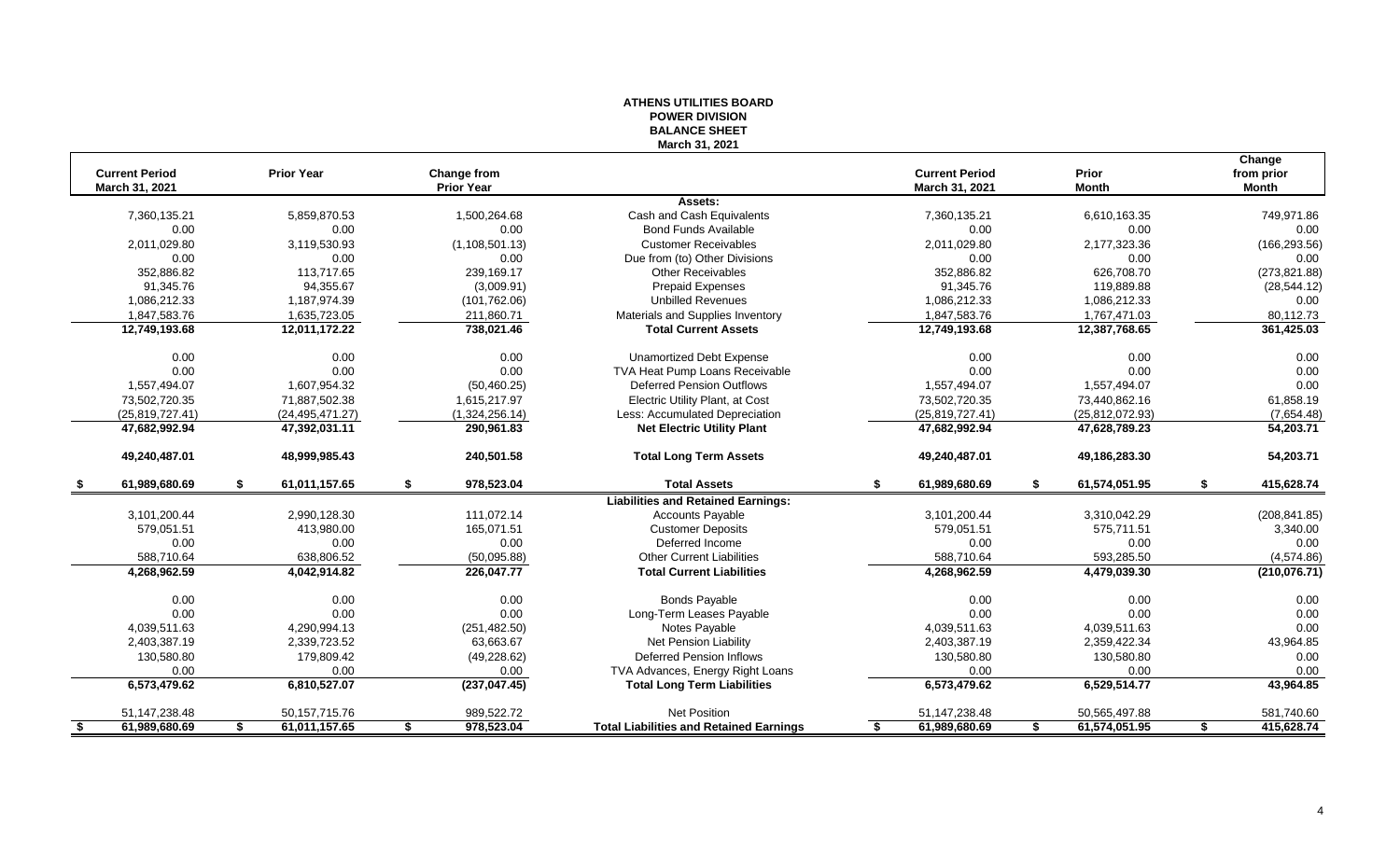|                                |                                   |                       | Aultiis Vulluts Duaru<br><b>Profit and Loss Statement - Power</b>   |                  |                   |                       |
|--------------------------------|-----------------------------------|-----------------------|---------------------------------------------------------------------|------------------|-------------------|-----------------------|
| Year-to-Date<br>March 31, 2021 | Year-to-Date<br><b>Prior Year</b> | Variance<br>Favorable | March 31, 2021<br><b>Description</b>                                | Current<br>Month | Current<br>Month  | Variance<br>Favorable |
|                                |                                   | (Unfavorable)         | <b>REVENUE:</b>                                                     | March 31, 2021   | <b>Prior Year</b> | (Unfavorable)         |
| 12,586,770.29                  | 12,748,150.70                     | (161, 380.41)         | <b>Residential Sales</b>                                            | 1,568,184.56     | 1,443,965.76      | 124,218.80            |
| 3,081,541.87                   | 3,292,398.68                      | (210, 856.81)         | <b>Small Commercial Sales</b>                                       | 342,168.00       | 339,447.92        | 2,720.08              |
| 20,866,894.82                  | 22,637,861.39                     | (1,770,966.57)        | Large Commercial Sales                                              | 2,268,959.92     | 2,316,182.90      | (47, 222.98)          |
| 302,346.19                     | 321,436.78                        | (19,090.59)           | Street and Athletic Lighting                                        | 33,226.44        | 34,922.47         | (1,696.03)            |
| 434,543.12                     | 436,791.15                        | (2, 248.03)           | Outdoor Lighting                                                    | 47,817.96        | 48,561.88         | (743.92)              |
| 907.610.20                     | 570,961.96                        | 336,648.24            | Revenue from Fees                                                   | 59,668.45        | 52,621.02         | 7,047.43              |
| 38,179,706.49                  | 40,007,600.66                     | (1,827,894.17)        | <b>Total Revenue</b>                                                | 4,320,025.33     | 4,235,701.95      | 84,323.38             |
| 29,906,862.73                  | 32,327,636.71                     | 2,420,773.98          | <b>Power Costs</b>                                                  | 2,993,755.29     | 3,013,484.37      | 19,729.08             |
| 8,272,843.76                   | 7.679.963.95                      | 592.879.81            | <b>Contribution Margin</b>                                          | 1,326,270.04     | 1,222,217.58      | 104,052.46            |
|                                |                                   |                       |                                                                     |                  |                   |                       |
|                                |                                   |                       | <b>OPERATING EXPENSES:</b>                                          |                  |                   |                       |
| 4,579.97                       | 4,125.34                          | (454.63)              | <b>Transmission Expense</b>                                         | 200.00           | 625.34            | 425.34                |
| 887,866.78                     | 823,422.41                        | (64, 444.37)          | <b>Distribution Expense</b>                                         | 67,510.00        | 94,780.39         | 27,270.39             |
| 714,839.55                     | 883,542.80                        | 168,703.25            | Customer Service and Customer Acct. Expense                         | 65,284.28        | 73,335.03         | 8,050.75              |
| 1,751,092.94                   | 1,432,195.33                      | (318.897.61)          | <b>Administrative and General Expenses</b>                          | 205,660.44       | 184,283.45        | (21, 376.99)          |
| 3,358,379.24                   | 3,143,285.88                      | (215,093.36)          | <b>Total Operating Expenses</b><br><b>Maintenance Expenses</b>      | 338,654.72       | 353,024.21        | 14,369.49             |
| 14,045.96                      | 379.55                            | (13,666.41)           | <b>Transmission Expense</b>                                         | 0.00             | 290.08            | 290.08                |
| 982,022.03                     | 930, 153.47                       | (51,868.56)           | <b>Distribution Expense</b>                                         | 109,506.03       | 99,162.64         | (10, 343.39)          |
| 30,647.16                      | 48,219.14                         | 17,571.98             | Administrative and General Expense                                  | 1,984.72         | 8,512.24          | 6,527.52              |
| 1,026,715.15                   | 978,752.16                        | (47,962.99)           | <b>Total Maintenance Expenses</b><br><b>Other Operating Expense</b> | 111,490.75       | 107,964.96        | (3,525.79)            |
| 1,779,132.18                   | 1,694,930.19                      | (84, 201.99)          | <b>Depreciation Expense</b>                                         | 226,314.57       | 193,064.31        | (33, 250.26)          |
| 744,440.13                     | 755,332.39                        | 10,892.26             | <b>Tax Equivalents</b>                                              | 71,202.11        | 88,760.73         | 17,558.62             |
| 2,523,572.31                   | 2,450,262.58                      | (73, 309.73)          | <b>Total Other Operating Expenses</b>                               | 297,516.68       | 281,825.04        | (15,691.64)           |
| 36,815,529.43                  | 38,899,937.33                     | 2,084,407.90          | <b>Total Operating and Maintenance Expenses</b>                     | 3,741,417.44     | 3,756,298.58      | 14,881.14             |
| 1.364.177.06                   | 1,107,663.33                      | 256,513.73            | <b>Operating Income</b>                                             | 578,607.89       | 479,403.37        | 99,204.52             |
| (15,908.39)                    | 79,403.89                         | (95, 312.28)          | Other Income                                                        | 1,813.86         | 12,402.51         | (10,588.65)           |
| 1,348,268.67                   | 1,187,067.22                      | 161,201.45            | <b>Total Income</b>                                                 | 580,421.75       | 491,805.88        | 88,615.87             |
| 26,654.06                      | 22,417.02                         | (4,237.04)            | Miscellaneous Income Deductions                                     | 1,049.00         | (2,325.81)        | (3,374.81)            |
| 1,321,614.61                   | 1,164,650.20                      | 156,964.41            | <b>Net Income Before Debt Expenses</b>                              | 579,372.75       | 494,131.69        | 85,241.06             |
|                                |                                   |                       | <b>DEBT RELATED EXPENSES:</b>                                       |                  |                   |                       |
| 0.00                           | 0.00                              | 0.00                  | Amortization of Debt Related Expenses                               | 0.00             | 0.00              | 0.00                  |
| 14,405.28                      | 46,140.27                         | 31,734.99             | <b>Interest Expense</b>                                             | 660.05           | 5,223.43          | 4,563.38              |
| 14,405.28                      | 46,140.27                         | 31,734.99             | <b>Total debt related expenses</b>                                  | 660.05           | 5,223.43          | 4,563.38              |
| 1,307,209.33                   | 1,118,509.93                      | 188,699.40            | Net Income before Extraordinary Exp.                                | 578,712.70       | 488,908.26        | 89,804.44             |
| 25,554.53                      | 5,822.43                          | 19,732.10             | Extraordinary Income (Expense)                                      | 3,027.90         | 1,000.00          | 2,027.90              |
| 1,332,763.86<br>- 56           | 1,124,332.36                      | 208,431.50            | <b>CHANGE IN NET ASSETS</b>                                         | 581,740.60       | 489,908.26        | 91,832.34<br>£.       |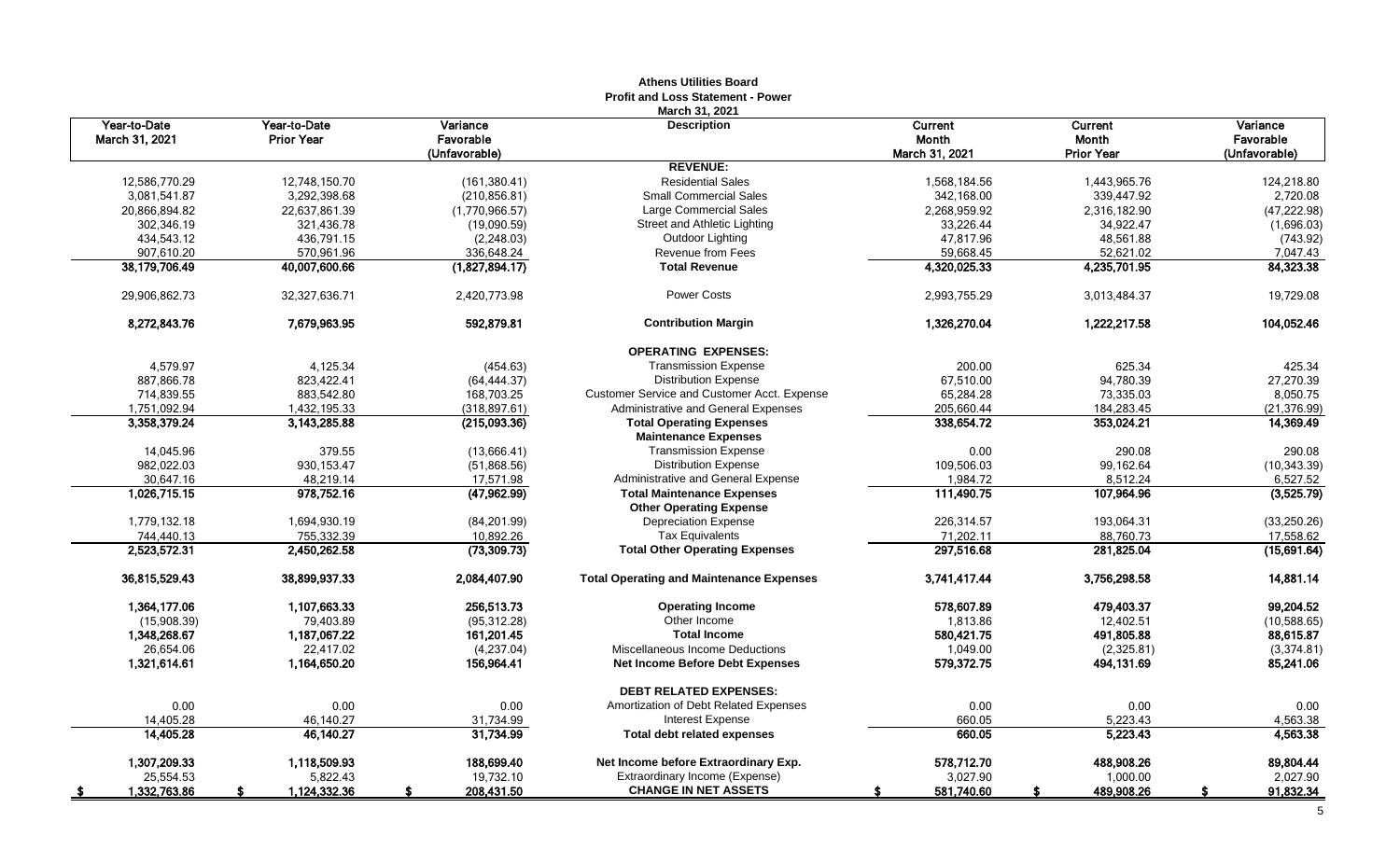|                                |                               |                     | שטט פסווווווסט ווארוווויס<br><b>Budget Comparison - Power</b>           |                                        |                                 |                           |
|--------------------------------|-------------------------------|---------------------|-------------------------------------------------------------------------|----------------------------------------|---------------------------------|---------------------------|
| Year-to-Date<br>March 31, 2021 | Year-to-Date<br><b>Budget</b> | $Y-T-D$<br>Variance | March 31, 2021<br><b>Description</b>                                    | <b>Current Month</b><br>March 31, 2021 | <b>Monthly</b><br><b>Budget</b> | <b>Budget</b><br>Variance |
|                                |                               |                     | <b>REVENUE:</b>                                                         |                                        |                                 |                           |
| 12,586,770.29                  | 12,975,600.67                 | (388, 830.38)       | <b>Residential Sales</b>                                                | 1,568,184.56                           | 1,563,313.81                    | 4,870.75                  |
| 3,081,541.87                   | 3,320,618.52                  | (239, 076.65)       | <b>Small Commercial Sales</b>                                           | 342,168.00                             | 343,078.69                      | (910.69)                  |
| 20,866,894.82                  | 22,589,301.03                 | (1,722,406.21)      | Large Commercial Sales                                                  | 2,268,959.92                           | 2,488,269.72                    | (219, 309.80)             |
| 302,346.19                     | 312,571.54                    | (10, 225.35)        | Street and Athletic Lighting                                            | 33,226.44                              | 34,370.43                       | (1, 143.99)               |
| 434,543.12                     | 413,823.83                    | 20,719.29           | Outdoor Lighting                                                        | 47,817.96                              | 45,151.13                       | 2,666.83                  |
| 907,610.20                     | 554,055.85                    | 353,554.35          | <b>Revenue from Fees</b>                                                | 59,668.45                              | 55,656.66                       | 4,011.79                  |
| 38,179,706.49                  | 40,165,971.45                 | (1,986,264.96)      | <b>Total Revenue</b>                                                    | 4,320,025.33                           | 4,529,840.45                    | (209, 815.12)             |
| 29,906,862.73                  | 32,788,609.39                 | 2,881,746.66        | <b>Power Costs</b>                                                      | 2,993,755.29                           | 3,457,801.18                    | 464,045.89                |
| 8,272,843.76                   | 7,377,362.06                  | 895,481.70          | <b>Contribution Margin</b><br><b>OPERATING EXPENSES:</b>                | 1,326,270.04                           | 1,072,039.28                    | 254,230.76                |
| 4,579.97                       | 3,790.72                      | (789.25)            | <b>Transmission Expense</b>                                             | 200.00                                 | 47.27                           | (152.73)                  |
| 887,866.78                     | 796,673.10                    | (91, 193.68)        | <b>Distribution Expense</b>                                             | 67,510.00                              | 89,473.41                       | 21,963.41                 |
| 714,839.55                     | 582,298.47                    | (132, 541.08)       | Customer Service and Customer Acct. Expense                             | 65,284.28                              | 69,830.91                       | 4,546.63                  |
| 1,751,092.94                   | 1,860,505.23                  | 109,412.29          | Administrative and General Expenses                                     | 205,660.44                             | 232.467.18                      | 26,806.74                 |
| 3,358,379.24                   | 3,243,267.52                  | (115, 111.72)       | <b>Total Operating Expenses</b><br><b>Maintenance Expenses</b>          | 338,654.72                             | 391,818.77                      | 53,164.05                 |
| 14,045.96                      | 0.00                          | (14, 045.96)        | <b>Transmission Expense</b>                                             | 0.00                                   | 0.00                            | 0.00                      |
| 982,022.03                     | 929,477.58                    | (52, 544.45)        | <b>Distribution Expense</b>                                             | 109,506.03                             | 99,082.60                       | (10, 423.43)              |
| 30,647.16                      | 43,013.19                     | 12,366.03           | Administrative and General Expense                                      | 1,984.72                               | 4,955.03                        | 2,970.31                  |
| 1,026,715.15                   | 972,490.77                    | (54,224.38)         | <b>Total Maintenance Expenses</b>                                       | 111,490.75                             | 104,037.63                      | (7, 453.12)               |
|                                |                               |                     | <b>Other Operating Expense</b>                                          |                                        |                                 |                           |
| 1,779,132.18                   | 1,646,118.21                  | (133,013.97)        | <b>Depreciation Expense</b>                                             | 226,314.57                             | 174,134.93                      | (52, 179.64)              |
| 744.440.13                     | 737,339.94                    | (7, 100.19)         | <b>Tax Equivalents</b>                                                  | 71,202.11                              | 82,744.79                       | 11,542.68                 |
| 2,523,572.31                   | 2,383,458.15                  | (140, 114.16)       | <b>Total Other Operating Expenses</b>                                   | 297,516.68                             | 256,879.72                      | (40, 636.96)              |
| 36,815,529.43                  | 39,387,825.83                 | 2,572,296.40        | <b>Total Operating and Maintenance Expenses</b>                         | 3,741,417.44                           | 4,210,537.30                    | 469,119.86                |
| 1,364,177.06                   | 778,145.62                    | 586,031.44          | <b>Operating Income</b>                                                 | 578,607.89                             | 319,303.15                      | 259,304.74                |
| (15,908.39)                    | 54.142.10                     | (70,050.49)         | Other Income                                                            | 1,813.86                               | 865.32                          | 948.54                    |
| 1,348,268.67                   | 832,287.72                    | 515,980.95          | <b>Total Income</b>                                                     | 580,421.75                             | 320,168.47                      | 260,253.28                |
| 26,654.06                      | 24,014.99                     | (2,639.07)          | Miscellaneous Income Deductions                                         | 1,049.00                               | 1,732.45                        | 683.45                    |
| 1,321,614.61                   | 808,272.73                    | 513,341.88          | <b>Net Income Before Debt Expenses</b><br><b>DEBT RELATED EXPENSES:</b> | 579,372.75                             | 318,436.02                      | 260,936.73                |
| 0.00                           | 0.00                          | 0.00                | Amortization of Debt Related Expenses                                   | 0.00                                   | 0.00                            | 0.00                      |
| 14,405.28                      | 54,616.87                     | 40,211.59           | <b>Interest Expense</b>                                                 | 660.05                                 | 4,030.85                        | 3,370.80                  |
| 14,405.28                      | 54,616.87                     | 40,211.59           | <b>Total debt related expenses</b>                                      | 660.05                                 | 4,030.85                        | 3,370.80                  |
| 1,307,209.33                   | 753,655.86                    | 553,553.47          | Net Income before Extraordinary Exp.                                    | 578,712.70                             | 314,405.18                      | 264,307.52                |
| 25,554.53                      | 11,250.00                     | 14,304.53           | <b>Extraordinary Income (Expense)</b>                                   | 3,027.90                               | 1,250.00                        | 1,777.90                  |
| 1,332,763.86<br>- \$           | 764,905.86<br>\$              | 567,858.00<br>\$    | <b>CHANGE IN NET ASSETS</b>                                             | 581,740.60<br>s.                       | 315,655.18<br>\$                | 266,085.42<br>\$          |

# Athens Utilities Board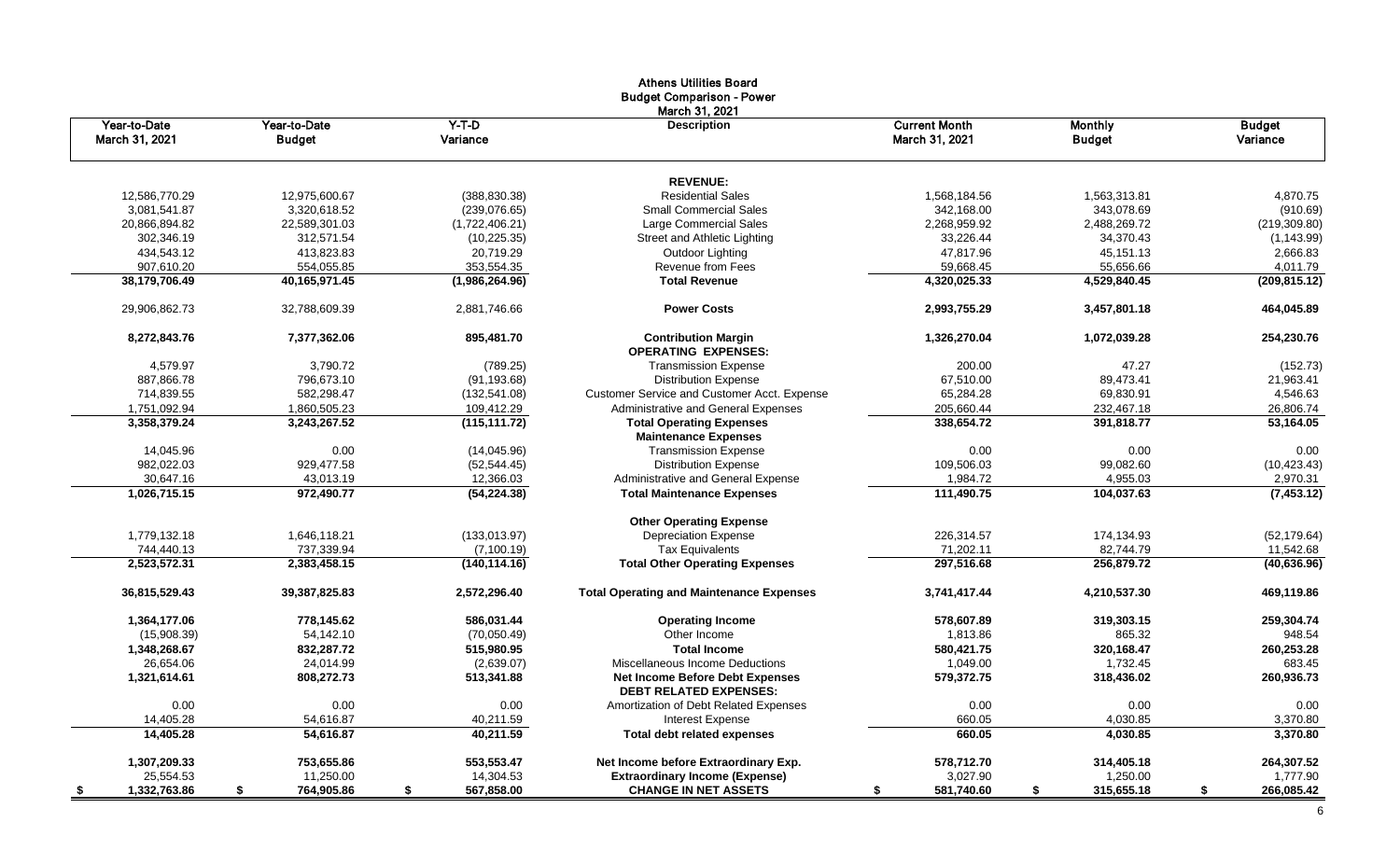|    |                                |    |                                   |                    | March 31, 2021                                                            |                                        |    |                                           |                  |
|----|--------------------------------|----|-----------------------------------|--------------------|---------------------------------------------------------------------------|----------------------------------------|----|-------------------------------------------|------------------|
|    | Year-to-Date<br>March 31, 2021 |    | Year-to-Date<br><b>Prior Year</b> | <b>Variance</b>    |                                                                           | <b>Month to Date</b><br>March 31, 2021 |    | <b>Month to Date</b><br><b>Prior Year</b> | Variance         |
|    |                                |    |                                   |                    | <b>CASH FLOWS FROM OPERATION ACTIVITIES:</b>                              |                                        |    |                                           |                  |
|    | 1,332,763.86                   |    | 1,124,332.36                      | 208,431.50         | Net Operating Income                                                      | 581,740.60                             |    | 489,908.26                                | 91,832.34        |
|    |                                |    |                                   |                    | Adjustments to reconcile operating income                                 |                                        |    |                                           |                  |
|    |                                |    |                                   |                    | to net cash provided by operations:                                       |                                        |    |                                           |                  |
|    | 1,779,132.18                   |    | 1,694,930.19                      | 84,201.99          | Depreciation                                                              | 226,314.57                             |    | 193,064.31                                | 33,250.26        |
|    |                                |    |                                   |                    | <b>Changes in Assets and Liabilities:</b>                                 |                                        |    |                                           |                  |
|    | 783,613.64                     |    | 722,265.00                        | 61,348.64          | <b>Accounts Receivable</b>                                                | 440,115.44                             |    | (51, 856.45)                              | 491,971.89       |
|    | 0.00                           |    | 0.00                              | 0.00               | Due from (to) Other Divisions                                             | 0.00                                   |    | 0.00                                      | 0.00             |
|    | (40, 548.08)                   |    | (62, 806.25)                      | 22,258.17          | <b>Prepaid Expenses</b>                                                   | 28,544.12                              |    | 22,307.53                                 | 6,236.59         |
|    | (104, 683.12)                  |    | 20,314.61                         | (124, 997.73)      | <b>Deferred Pension Outflows</b>                                          | 0.00                                   |    | 0.00                                      | 0.00             |
|    | 0.00                           |    | 0.00                              | 0.00               | Accrued, Unbilled Revenue                                                 | 0.00                                   |    | 0.00                                      | 0.00             |
|    | (258, 996.85)                  |    | (5,230.74)                        | (253, 766.11)      | Materials and Supplies                                                    | (80, 112.73)                           |    | 10,851.84                                 | (90, 964.57)     |
|    | (541, 145.19)                  |    | (1,554,129.29)                    | 1,012,984.10       | <b>Accounts Payable</b>                                                   | (208, 841.85)                          |    | (235, 533.30)                             | 26,691.45        |
|    | (15,364.16)                    |    | 22,893.04                         | (38, 257.20)       | <b>Other Current Liabilities</b>                                          | (2,518.74)                             |    | 15,222.18                                 | (17,740.92)      |
|    | 3,280.00                       |    | (11, 120.00)                      | 14,400.00          | <b>Customer Deposits</b>                                                  | 3,340.00                               |    | 220.00                                    | 3,120.00         |
|    | (27, 211.39)                   |    | (56, 741.63)                      | 29,530.24          | Net Pension Liability                                                     | 43,964.85                              |    | 46,747.36                                 | (2,782.51)       |
|    | 0.00                           |    | 0.00                              | 0.00               | <b>Deferred Pension Inflows</b>                                           | 0.00                                   |    | 0.00                                      | 0.00             |
|    | (271, 183.75)                  |    | 94,556.16                         | (365, 739.91)      | <b>Retirements and Salvage</b>                                            | (45, 372.36)                           |    | 15,505.00                                 | (60, 877.36)     |
|    | 0.00                           |    | 0.00                              | 0.00               | Deferred Income                                                           | 0.00                                   |    | 0.00                                      | 0.00             |
|    | 2,639,657.14                   |    | 1,989,263.45                      | 650,393.69         | <b>Net Cash from Operating Activities</b>                                 | 987,173.90                             |    | 506,436.73                                | 480,737.17       |
|    |                                |    |                                   |                    | <b>CASH FROM NONCAPITAL FINANCING:</b>                                    |                                        |    |                                           |                  |
|    | 0.00                           |    | 0.00                              | 0.00               | Changes in Long-Term Lease Payable                                        | 0.00                                   |    | 0.00                                      | 0.00             |
|    | (18,505.08)                    |    | (10,044.36)                       | (8,460.72)         | Changes in Notes Payable                                                  | (2,056.12)                             |    | (2,056.12)                                | 0.00             |
|    | 0.00                           |    | 0.00                              | 0.00               | Changes in Bonds Payable                                                  | 0.00                                   |    | 0.00                                      | 0.00             |
|    | 0.00                           |    | 0.00                              | 0.00               | Changes in TVA Loan Program                                               | 0.00                                   |    | 0.00                                      | 0.00             |
|    | (18, 505.08)                   |    | (10,044.36)                       | (8,460.72)         | <b>Net Cash from Noncapital Financing Activities</b>                      | (2,056.12)                             |    | (2,056.12)                                | 0.00             |
|    |                                |    |                                   |                    | <b>CASH FLOWS FROM CAPITAL AND RELATED</b><br><b>INVESTING ACTIVITIES</b> |                                        |    |                                           |                  |
|    | 0.00                           |    | 0.00                              | 0.00               |                                                                           | 0.00                                   |    | 0.00                                      | 0.00             |
|    |                                |    |                                   |                    | Adj.Retained Earnings - TVA loss Adjustment                               |                                        |    |                                           |                  |
|    | 0.00                           |    | 0.00                              | 0.00               | Prior Period Adjustment                                                   | 0.00                                   |    | 0.00                                      | 0.00             |
|    | (1,659,701.67)                 |    | (2,719,079.90)                    | 1,059,378.23       | Changes in Electric Plant                                                 | (235, 145.92)                          |    | (255, 131.04)                             | 19,985.12        |
|    | (1,659,701.67)                 |    | (2,719,079.90)                    | 1,059,378.23       | <b>Capital and Related Investing Activities</b>                           | (235, 145.92)                          |    | (255, 131.04)                             | 19,985.12        |
|    | 961,450.39                     | \$ | (739, 860.81)                     | \$<br>1,701,311.20 | <b>Net Changes in Cash Position</b>                                       | 749,971.86<br>\$                       | \$ | 249,249.57                                | \$<br>500,722.29 |
|    |                                |    |                                   |                    |                                                                           |                                        |    |                                           |                  |
|    | 6,398,684.82                   |    | 6,599,731.34                      | (201, 046.52)      | Cash at Beginning of Period                                               | 6,610,163.35                           |    | 5,610,620.96                              | 999,542.39       |
|    | 7,360,135.21                   |    | 5,859,870.53                      | 1,500,264.68       | Cash at end of Period                                                     | 7,360,135.21                           |    | 5,859,870.53                              | 1,500,264.68     |
| -S | 961,450.39                     | S. | (739, 860.81)                     | \$<br>1,701,311.20 | <b>Changes in Cash and Equivalents</b>                                    | 749,971.86<br>s.                       | S. | 249,249.57                                | \$<br>500,722.29 |
|    |                                |    |                                   |                    |                                                                           |                                        |    |                                           |                  |

# **Athens Utilities Board Power Division STATEMENTS OF CASH FLOWS**

Long-Term Debt \$4,039,511.63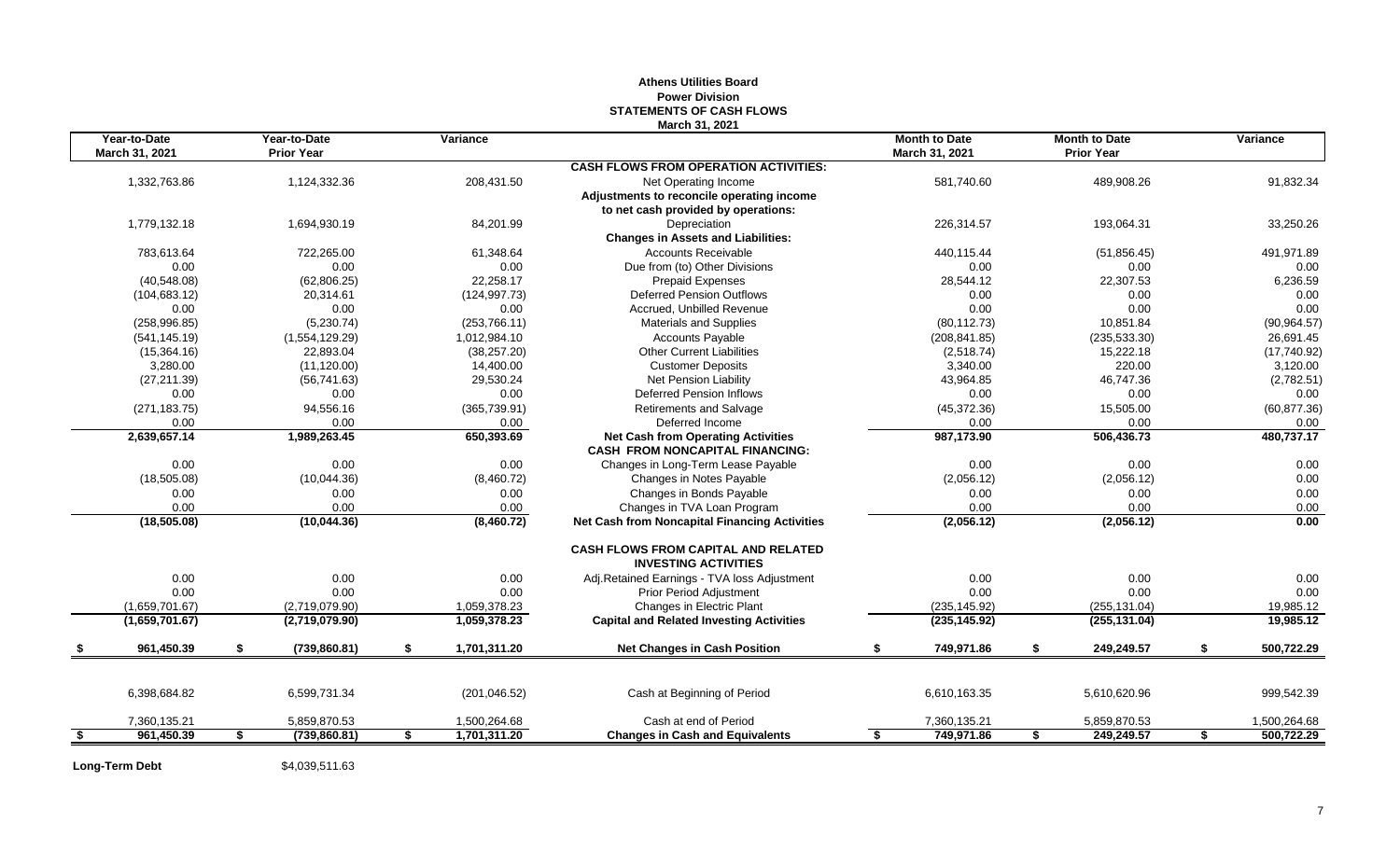#### Athens Utilities Board Statistics Report March 31, 2021

| Power:                       |         |        |        |            |
|------------------------------|---------|--------|--------|------------|
|                              | Current | Prior  |        | # Accounts |
| Number of services:          | Month   | Year   | Change | Change     |
| Residential                  | 11,175  | 11,127 | 0.43%  | 48         |
| Small Commercial             | 2,035   | 2,003  | 1.60%  | 32         |
| Large Commercial             | 256     | 268    | -4.48% | $-12$      |
| Street and Athletic Lighting | 19      | 20     | -5.00% | $-1$       |
| Outdoor Lighting             | 77      | 59     | 30.51% | 18         |
| Total Services               | 13,562  | 13,477 | 0.63%  | 85         |

| <b>I</b> ISales Volumes:   |            | <b>Current Month</b> |           |             | Year-to-Date      |           |
|----------------------------|------------|----------------------|-----------|-------------|-------------------|-----------|
| Kwh                        | 3/31/2021  | <b>Prior Year</b>    | Change    | 3/31/2021   | <b>Prior Year</b> | Change    |
| Residential                | 16,245,471 | 14,357,292           | 13.15%    | 124,587,780 | 124.700.217       | $-0.09%$  |
| <b>I</b> Small Commercial  | 2,916,589  | 2,764,739            | 5.49%     | 25.496.274  | 27,064,001        | $-5.79%$  |
| Large Commercial           | 37,266,739 | 36,346,869           | 2.53%     | 337,227,693 | 353,997,773       | $-4.74%$  |
| <b>Street and Athletic</b> | 188,853    | 211,599              | $-10.75%$ | 1,743,777   | 1,974,142         | $-11.67%$ |
| Outdoor Lighting           | 211.223    | 220.127              | -4.04%    | 1,950,559   | 1.921.513         | 1.51%     |
| Total                      | 56,828,875 | 53,900,626           | 5.43%     | 491.006.083 | 509,657,646       | -3.66%    |

| Employment         |                |                   |                   |
|--------------------|----------------|-------------------|-------------------|
|                    | March 31, 2021 | Same Month        | <b>Difference</b> |
|                    |                | <b>Prior Year</b> |                   |
| Employee Headcount | 61.00          | 59.00             | 2.00              |
| <b>IFTE</b>        | 62.11          | 61.38             | 0.73              |
| Y-T-D FTE          | 63.34          | 61.8256375        | 1.51              |

| Heating/Cooling Degree Days (Calendar Month): |                |                   |                   |
|-----------------------------------------------|----------------|-------------------|-------------------|
|                                               | March 31, 2021 | <b>Prior Year</b> | <b>Difference</b> |
| Heating Degree Days                           | 341            | 322               | 20                |
| Cooling Degree Days                           |                |                   | -13               |
|                                               |                |                   |                   |

| Heating/Cooling Degree Days (Billing Period): |                |                   |                   |
|-----------------------------------------------|----------------|-------------------|-------------------|
|                                               | March 31, 2021 | <b>Prior Year</b> | <b>Difference</b> |
| <b>Heating Degree Days</b>                    | 500            | 520               | $-20$             |
| Cooling Degree Days                           |                |                   |                   |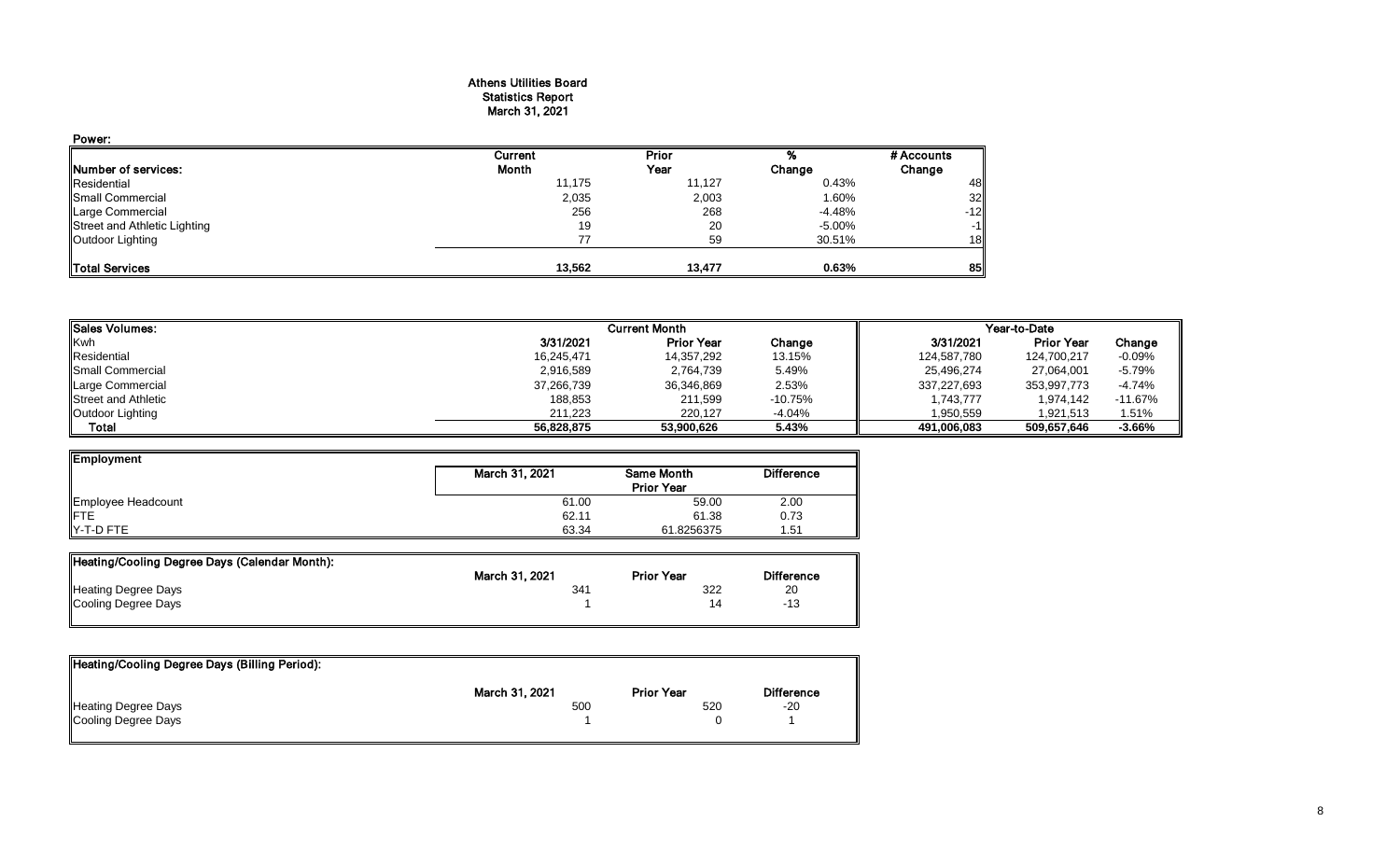#### **Athens Utilities Board Power Division Capital Budget Month Ending as of March 31, 2021**

|                                               | <b>Budget</b> | <b>Actual</b> | Variance to date<br>Favorable | <b>Estimated</b><br>% Project | % of Budget<br><b>Expended</b> |
|-----------------------------------------------|---------------|---------------|-------------------------------|-------------------------------|--------------------------------|
| <b>Planned Capital Improvements:</b>          |               |               | (Unfavorable)                 | <b>Completion</b>             |                                |
| Replace Truck 6                               | 300,000       |               | 300,000                       |                               |                                |
| <b>LED Purchases</b>                          | 300,000       | 258,531       | 41,469                        |                               | 86.18%                         |
| NA6-2 swap for industrial load                | 150,000       | 19,645        | 130,355                       | 20.00%                        | 13.10%                         |
| Roof for Building/Warehouse                   | 150,000       | 157,734       | (7, 734)                      |                               | 105.16%                        |
| Substation signage                            | 40,000        |               | 40,000                        |                               |                                |
| Voltage Reduction Englewood Sub               | 180,000       | 2,705         | 177,295                       | 1.50%                         | 1.50%                          |
| #6 Change out - CR250                         | 250,000       | 783           | 249,217                       |                               | 0.31%                          |
| <b>Build out Fiber</b>                        | 50,000        | 31,893        | 18,107                        | 20.00%                        | 63.79%                         |
| SCADA improvements - ESS, CVR                 | 20,000        | 16,163        | 3,838                         |                               | 80.81%                         |
| mPower improvements                           | 20,000        | 4,344         | 15,656                        |                               | 21.72%                         |
| Upgrade dispatch console                      | 40,000        | 49,337        | (9, 337)                      | 100.00%                       | 123.34%                        |
| Other System Improvements                     | 380,031       | 254,702       | 125,329                       |                               | 67.02% Continuous              |
| Poles                                         | 342,028       | 132,985       | 209,043                       |                               | 38.88% Continuous              |
| Primary Wire and Underground                  | 500,000       | 435,238       | 64,762                        |                               | 87.05% Continuous              |
| Transformers                                  | 506,708       | 155,892       | 350,816                       |                               | 30.77% Continuous              |
| Services                                      | 316,693       | 378,546       | (61, 853)                     |                               | 119.53% Continuous             |
| IT Core (Servers, mainframe, etc.)            | 20,000        |               | 20,000                        |                               | Continuous                     |
| <b>Total Planned Capital Improvements:</b>    | 3,565,460     | 1,898,498     | 1,666,962                     |                               |                                |
| <b>Other Assets:</b>                          |               |               |                               |                               |                                |
| Miami Street Rebuild (FY 2019 Budget Item)    | 250,000       | 146,369       | 103,631                       |                               |                                |
| Physical security substation houses (FY 2020) | 15,000        | 22,578        | (7,578)                       |                               |                                |
| Office Equipment                              |               | 16,305        | (16, 305)                     |                               |                                |
| ESS-Replace Switches, Breakers, etc.          |               | 131,016       | (131, 016)                    |                               |                                |
| Other                                         |               | 4,660         | (4,660)                       |                               |                                |
| <b>Total Other Assets:</b>                    | 265,000       | 320,928       | (55, 928)                     |                               |                                |
| Totals:                                       | 3,830,460 \$  | 2,219,426 \$  | 1,611,034                     |                               |                                |
|                                               |               |               |                               |                               |                                |

Percentage of Budget Spent Year-to-date **57.94%** Fiscal Year **75.00%**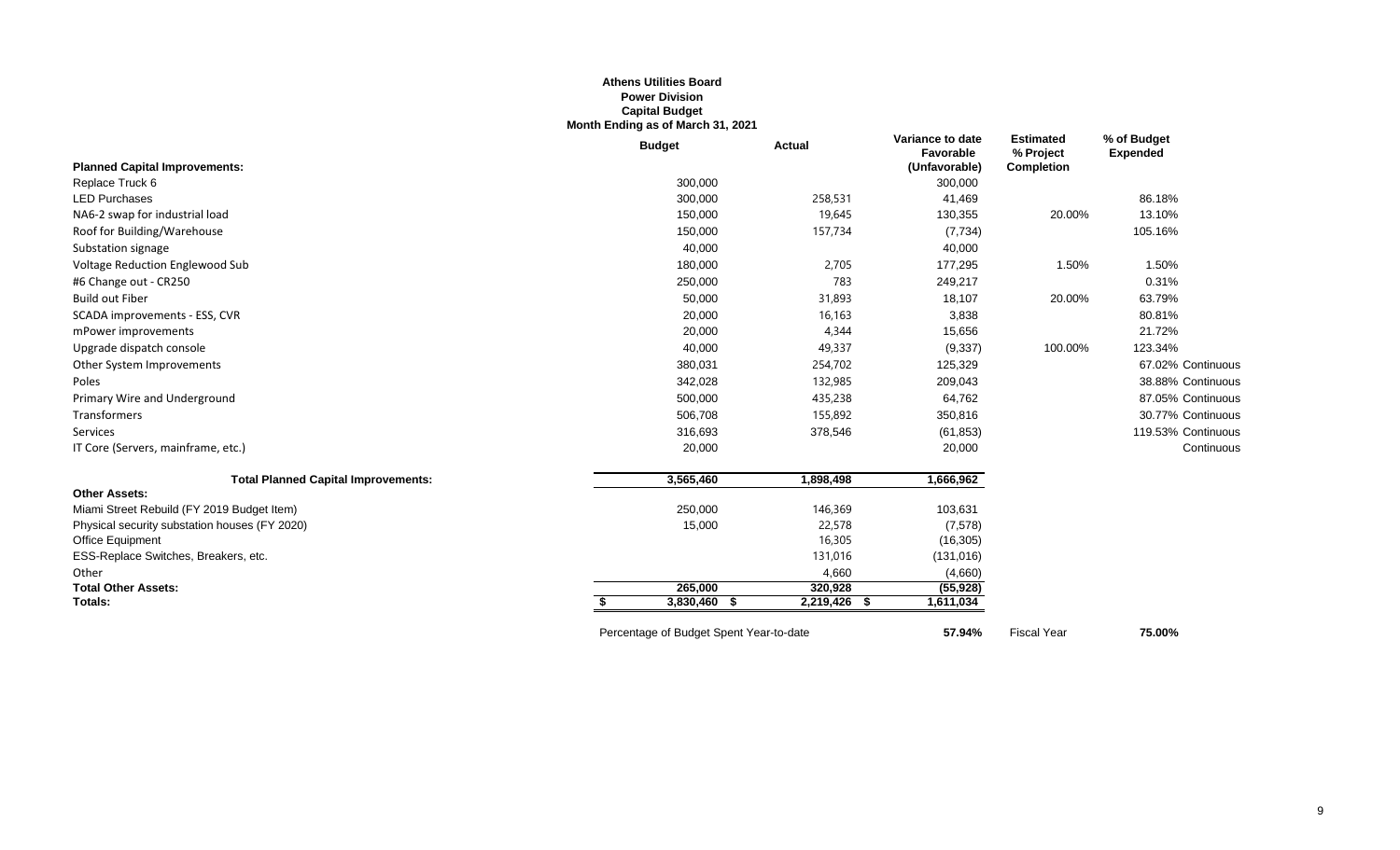## **WATER DIVISION BALANCE SHEET March 31, 2021 Change Current Period Prior Year Change from Current Period Prior from prior March 31, 2021 Prior Year March 31, 2021 Month Month Assets:** 6,009,166.24 6,657,584.42 (648,418.18) Cash and Cash Equivalents 6,009,166.24 5,974,614.97 34,551.27 587,112.40 273,086.06 314,026.34 Customer Receivables 587,112.40 597,343.77 (10,231.37) 0.00 0.00 0.00 Due to/from Other Divisions 0.00 0.00 0.00 20,829.68 24,907.69 (4,078.01) Other Receivables 20,829.68 14,646.13 6,183.55 126,202.07 126,319.40 (117.33) Prepaid Expenses 126,202.07 140,068.01 (13,865.94) 234,995.03 237,831.39 2519.13 (2,836.36) Materials and Supplies Inventory 234,995.03 232,475.90 2,519.13<br>2,519.13 6,978,305.42 7,319,728.96 (341,423.54) Total Current Assets 6,978,305.42 6,978,305.42 6,959,148.78 19,156.64 **6,978,305.42 7,319,728.96 (341,423.54) Total Current Assets 6,978,305.42 6,959,148.78 19,156.64** 0.00 0.00 0.00 Reserve and Other 0.00 0.00 0.00 **0.00 0.00 0.00 Total Restricted Assets 0.00 0.00 0.00** 0.00 0.00 0.00 0.00 0.00 Debt Issue Costs. Net of Amortization 0.00 0.00 0.00 0.00 0.00 0.00 0.00 458,333.96 458,687.40 (353.44) Deferred Pension Outflows 458,333.96 458,333.96 0.00 33,883,329.33 33,161,115.80 722,213.53 Water Utility Plant, at cost 33,883,329.33 34,072,826.84 (189,497.51) (14,967,129.83) (14,256,466.26) (710,663.57) Less: Accumulated Depreciation (14,967,129.83) (15,089,562.52) 122,432.69 **18,916,199.50 18,904,649.54 11,549.96 Net Water Utility Plant 18,916,199.50 18,983,264.32 (67,064.82) 19,374,533.46 19,363,336.94 11,196.52 Total Long Term Assets 19,374,533.46 19,441,598.28 (67,064.82) \$ 26,352,838.88 \$ 26,683,065.90 \$ (330,227.02) Total Assets \$ 26,352,838.88 \$ 26,400,747.06 \$ (47,908.18) Liabilities and Retained Earnings:** (4,774.14) 47,732.30 (52,506.44) Ccounts Payable (4,774.14) 18,730.05 (23,504.19) 90,730.14 49,665.00 41,065.14 Customer Deposits 90,730.14 90,560.14 170.00 109,563.92 132,223.67 (22,659.75) Other Current Liabilities 109,563.92 108,940.98 622.94 **195,519.92 229,620.97 (34,101.05) Total Current Liabilities 195,519.92 218,231.17 (22,711.25)** 705,667.78 680,758.83 24,908.95 Net Pension Liability 705,667.78 693,301.84 12,365.94 37,985.70 52,733.35 (14,747.65) Deferred Pension Inflows 37,985.70 37,985.70 0.00 0.00 0.00 0.00 Bonds Payable 0.00 0.00 0.00 4,050,124.64 4,241,201.72 (191,077.08) 4,050,124.64 4,066,188.05 (16,063.41) **4,793,778.12 4,974,693.90 (180,915.78) Total Long Term Liabilities 4,793,778.12 4,797,475.59 (3,697.47)** 21,363,540.84 21,478,751.03 (115,210.19) Net Position 21,363,540.84 21,385,040.30 (21,499.46) **\$ 26,352,838.88 \$ 26,683,065.90 \$ (330,227.02) Total Liabilities and Retained Earnings \$ 26,352,838.88 \$ 26,400,747.06 \$ (47,908.18)**

**ATHENS UTILITIES BOARD**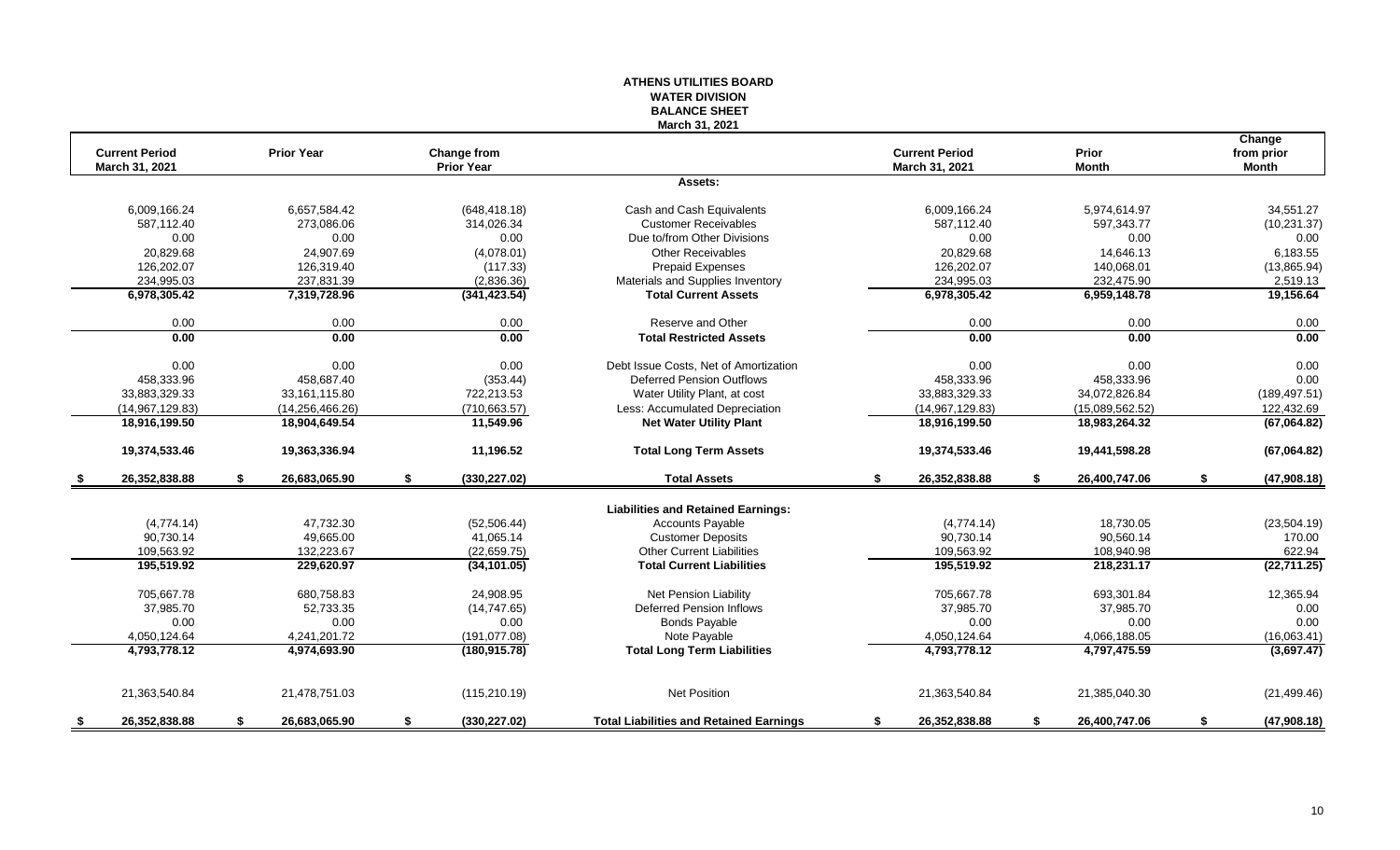|                                |                                   |                                        | Profit and Loss Statement - Water<br>March 31, 2021 |                                    |                                       |                                        |
|--------------------------------|-----------------------------------|----------------------------------------|-----------------------------------------------------|------------------------------------|---------------------------------------|----------------------------------------|
| Year-to-Date<br>March 31, 2021 | Year-to-Date<br><b>Prior Year</b> | Variance<br>Favorable<br>(Unfavorable) | <b>Description</b>                                  | Current<br>Month<br>March 31, 2021 | Current<br>Month<br><b>Prior Year</b> | Variance<br>Favorable<br>(Unfavorable) |
|                                |                                   |                                        | <b>REVENUE:</b>                                     |                                    |                                       |                                        |
| 1,380,997.55                   | 1,362,756.93                      | 18,240.62                              | Residential                                         | 142,246.79                         | 143,692.53                            | (1,445.74)                             |
| 1,389,532.31                   | 1,487,199.44                      | (97, 667.13)                           | <b>Small Commercial</b>                             | 150,386.50                         | 152,633.99                            | (2, 247.49)                            |
| 372,499.81                     | 391,853.62                        | (19, 353.81)                           | Large Commercial                                    | 43,276.02                          | 42,812.55                             | 463.47                                 |
| 130.939.90                     | 113,505.54                        | 17,434.36                              | Other                                               | 7,376.57                           | 11,262.85                             | (3,886.28)                             |
| 3,273,969.57                   | 3,355,315.53                      | (81, 345.96)                           | <b>Total Revenue</b>                                | 343,285.88                         | 350,401.92                            | (7, 116.04)                            |
| 500,941.14                     | 479,604.65                        | (21, 336.49)                           | <b>Purchased Supply</b>                             | 54,727.39                          | 50,500.02                             | (4,227.37)                             |
| 2,773,028.43                   | 2,875,710.88                      | (102, 682.45)                          | <b>Contribution Margin</b>                          | 288,558.49                         | 299,901.90                            | (11,343.41)                            |
|                                |                                   |                                        | <b>OPERATING EXPENSES:</b>                          |                                    |                                       |                                        |
| 304,758.81                     | 344,781.02                        | 40,022.21                              | Source and Pump Expense                             | 38,266.86                          | 38,628.79                             | 361.93                                 |
| 184,869.97                     | 169,119.11                        | (15,750.86)                            | <b>Distribution Expense</b>                         | 16,867.82                          | 20,931.65                             | 4,063.83                               |
| 357,847.60                     | 422,176.05                        | 64,328.45                              | Customer Service and Customer Acct. Expense         | 35,205.56                          | 45,041.21                             | 9,835.65                               |
| 750,964.88                     | 649,329.67                        | (101, 635.21)                          | Administrative and General Expense                  | 80,423.81                          | 72,596.77                             | (7,827.04)                             |
| 1,598,441.26                   | 1,585,405.85                      | (13,035.41)                            | <b>Total operating expenses</b>                     | 170,764.05                         | 177,198.42                            | 6,434.37                               |
|                                |                                   |                                        | <b>Maintenance Expenses</b>                         |                                    |                                       |                                        |
| 54,178.93                      | 63,642.10                         | 9,463.17                               | Source and Pump Expense                             | 7,870.97                           | 5,632.29                              | (2, 238.68)                            |
| 397,392.45                     | 322,473.64                        | (74, 918.81)                           | <b>Distribution Expense</b>                         | 41,202.63                          | 27,363.27                             | (13,839.36)                            |
| 3,260.10                       | 7,274.52                          | 4,014.42                               | Administrative and General Expense                  | 281.72                             | 2,594.38                              | 2,312.66                               |
| 454,831.48                     | 393,390.26                        | (61, 441.22)                           | <b>Total Maintenance Expense</b>                    | 49,355.32                          | 35,589.94                             | (13,765.38)                            |
|                                |                                   |                                        | <b>Other Operating Expenses</b>                     |                                    |                                       |                                        |
| 749,881.92                     | 667,189.40                        | (82, 692.52)                           | <b>Depreciation Expense</b>                         | 83,583.31                          | 79,789.81                             | (3,793.50)                             |
| 749,881.92                     | 667,189.40                        | (82, 692.52)                           | <b>Total Other Operating Expenses</b>               | 83,583.31                          | 79,789.81                             | (3,793.50)                             |
| 3,304,095.80                   | 3,125,590.16                      | (178, 505.64)                          | <b>Total Operating and Maintenance Expense</b>      | 358,430.07                         | 343,078.19                            | (15, 351.88)                           |
| (30, 126.23)                   | 229,725.37                        | (259, 851.60)                          | <b>Operating Income</b>                             | (15, 144.19)                       | 7,323.73                              | (22, 467.92)                           |
| 19,721.21                      | 47,249.35                         | (27,528.14)                            | Other Income                                        | 1,823.30                           | 4,581.16                              | (2,757.86)                             |
| (10, 405.02)                   | 276,974.72                        | (287, 379.74)                          | <b>Total Income</b>                                 | (13,320.89)                        | 11,904.89                             | (25, 225.78)                           |
| 10,980.81                      | 8,019.89                          | (2,960.92)                             | Other Expense                                       | 0.00                               | (2,890.00)                            | (2,890.00)                             |
| (21, 385.83)                   | 268,954.83                        | (290, 340.66)                          | Net Income Before Debt Expense                      | (13,320.89)                        | 14,794.89                             | (28, 115.78)                           |
|                                |                                   |                                        | <b>DEBT RELATED EXPENSES:</b>                       |                                    |                                       |                                        |
| 0.00                           | 0.00                              | 0.00                                   | Amortization of Debt Discount                       | 0.00                               | 0.00                                  | 0.00                                   |
| 75,799.58                      | 80,643.35                         | 4,843.77                               | Interest on Long Term Debt                          | 8,228.57                           | 8,602.98                              | 374.41                                 |
| 75,799.58                      | 80,643.35                         | 4,843.77                               | <b>Total debt related expenses</b>                  | 8,228.57                           | 8,602.98                              | 374.41                                 |
| (97, 185.41)                   | 188,311.48                        | (285, 496.89)                          | Net Income Before Extraordinary Income              | (21,549.46)                        | 6,191.91                              | (27, 741.37)                           |
| 50.00                          | 0.00                              | 50.00                                  | Grants, Contributions, Extraordinary                | 50.00                              | 0.00                                  | 50.00                                  |
| (97, 135.41)                   | 188,311.48<br>S                   | (285, 446.89)                          | <b>CHANGE IN NET ASSETS</b>                         | (21, 499.46)                       | 6,191.91                              | (27,691.37)                            |
|                                |                                   |                                        |                                                     |                                    |                                       | 11                                     |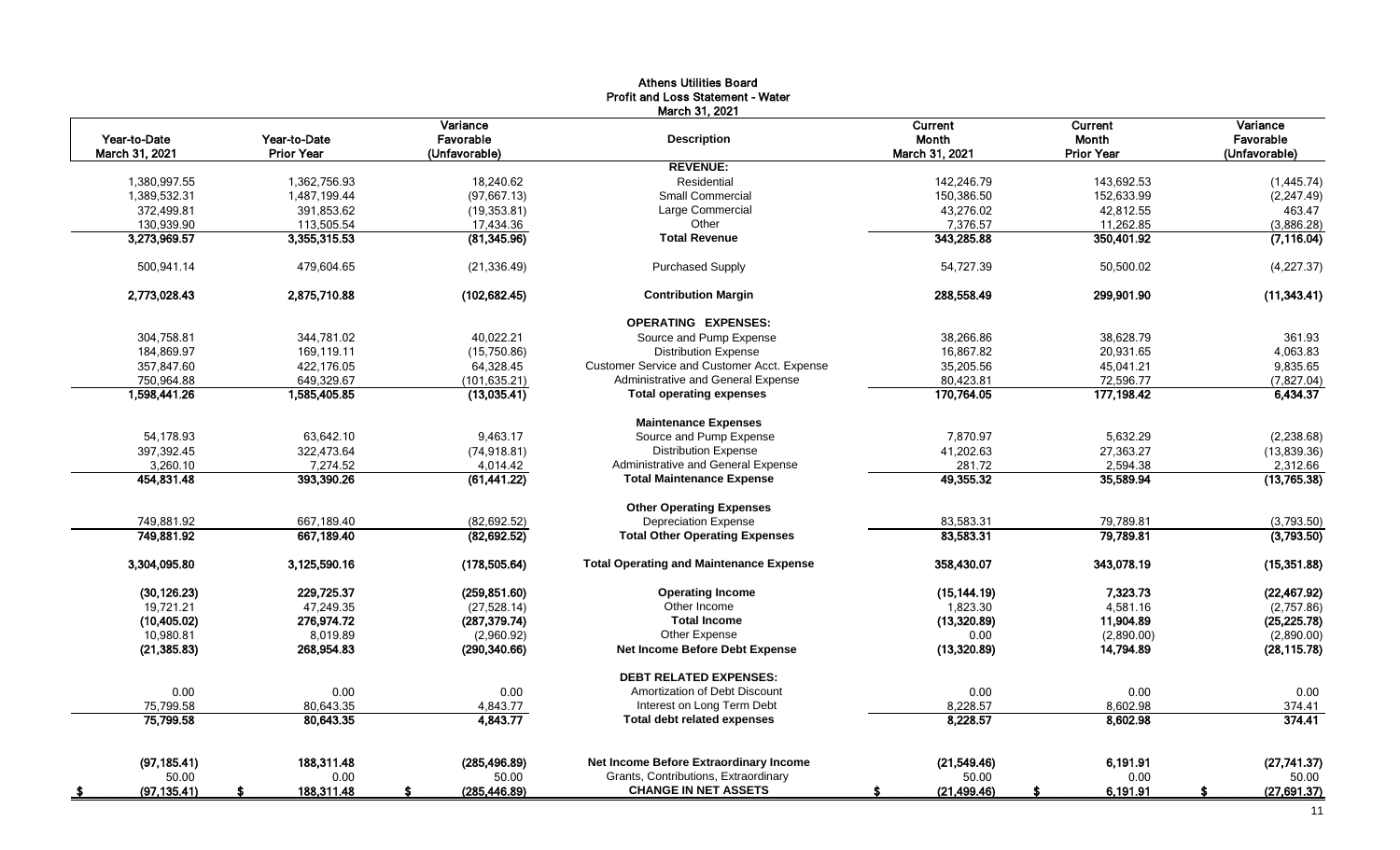|                      |                  |                     | <b>Athens Utilities Board</b>                   |                      |                 |                    |
|----------------------|------------------|---------------------|-------------------------------------------------|----------------------|-----------------|--------------------|
|                      |                  |                     | <b>Budget Comparison - Water</b>                |                      |                 |                    |
|                      |                  |                     | March 31, 2021                                  |                      |                 |                    |
| Year-to-Date         | Year-to-Date     | $Y-T-D$             | <b>Description</b>                              | <b>Current Month</b> | <b>Monthly</b>  | <b>Budget</b>      |
| March 31, 2021       | <b>Budget</b>    | Variance            |                                                 | March 31, 2021       | <b>Budget</b>   | Variance           |
|                      |                  |                     |                                                 |                      |                 |                    |
|                      |                  |                     | <b>REVENUE:</b>                                 |                      |                 |                    |
| 1,380,997.55         | 1,335,572.53     | 45,425.02           | Residential                                     | 142,246.79           | 143,520.68      | (1, 273.89)        |
| 1,389,532.31         | 1,493,289.58     | (103, 757.27)       | <b>Small Commercial</b>                         | 150,386.50           | 154,170.98      | (3,784.48)         |
| 372,499.81           | 339,653.66       | 32,846.15           | Large Commercial                                | 43,276.02            | 36,097.35       | 7,178.67           |
| 130,939.90           | 85,892.98        | 45,046.92           | Other                                           | 7,376.57             | 9,397.04        | (2,020.47)         |
| 3,273,969.57         | 3,254,408.76     | 19,560.81           | <b>Total Revenue</b>                            | 343,285.88           | 343,186.06      | 99.82              |
| 500,941.14           | 466,311.15       | (34,629.99)         | <b>Purchased Supply</b>                         | 54,727.39            | 51,189.88       | (3,537.51)         |
| 2,773,028.43         | 2,788,097.61     | (15,069.18)         | <b>Contribution Margin</b>                      | 288,558.49           | 291.996.18      | (3,437.69)         |
|                      |                  |                     | <b>OPERATING EXPENSES:</b>                      |                      |                 |                    |
| 304,758.81           | 301.044.81       | (3,714.00)          | Source and Pump Expense                         | 38,266.86            | 30,583.10       | (7,683.76)         |
| 184,869.97           | 163,940.53       | (20, 929.44)        | <b>Distribution Expense</b>                     | 16,867.82            | 24,563.33       | 7,695.51           |
| 357,847.60           | 339,716.67       | (18, 130.93)        | Customer Service and Customer Acct. Expense     | 35,205.56            | 34,227.56       | (978.00)           |
| 750,964.88           | 674,354.06       | (76,610.82)         | Administrative and General Expense              | 80,423.81            | 75,113.85       | (5,309.96)         |
| 1,598,441.26         | 1,479,056.07     | (119, 385.19)       | <b>Total operating expenses</b>                 | 170,764.05           | 164,487.83      | (6, 276.22)        |
|                      |                  |                     | <b>Maintenance Expenses</b>                     |                      |                 |                    |
| 54,178.93            | 59,821.58        | 5,642.65            | Source and Pump Expense                         | 7,870.97             | 6,462.37        | (1,408.60)         |
| 397,392.45           | 324,949.59       | (72, 442.86)        | <b>Distribution Expense</b>                     | 41,202.63            | 34,705.88       | (6,496.75)         |
| 3,260.10             | 6,219.93         | 2,959.83            | Administrative and General Expense              | 281.72               | 1,027.45        | 745.73             |
| 454.831.48           | 390.991.10       | (63,840.38)         | <b>Total Maintenance Expense</b>                | 49,355.32            | 42.195.70       | (7, 159.62)        |
|                      |                  |                     | <b>Other Operating Expenses</b>                 |                      |                 |                    |
| 749,881.92           | 713,088.91       | (36,793.01)         | <b>Depreciation Expense</b>                     | 83,583.31            | 70,997.02       | (12, 586.29)       |
| 749,881.92           | 713,088.91       | (36,793.01)         | <b>Total Other Operating Expenses</b>           | 83,583.31            | 70,997.02       | (12,586.29)        |
| 3,304,095.80         | 3,049,447.24     | (254, 648.56)       | <b>Total Operating and Maintenance Expenses</b> | 358,430.07           | 328,870.43      | (29, 559.64)       |
| (30, 126.23)         | 204,961.53       | (235,087.76)        | <b>Operating Income</b>                         | (15, 144.19)         | 14,315.63       | (29, 459.82)       |
| 19,721.21            | 38,708.02        | (18,986.81)         | Other Income                                    | 1,823.30             | 4,298.38        | (2,475.08)         |
| (10, 405.02)         | 243,669.54       | (254,074.56)        | <b>Total Income</b>                             | (13,320.89)          | 18,614.01       | (31, 934.90)       |
| 10,980.81            | 8,059.77         | (2,921.04)          | Other Expense                                   | 0.00                 | (1,825.01)      | (1,825.01)         |
| (21, 385.83)         | 235,609.77       | (256, 995.60)       | <b>Net Income Before Debt Expense</b>           | (13, 320.89)         | 20,439.02       | (33,759.91)        |
|                      |                  |                     | <b>DEBT RELATED EXPENSES:</b>                   |                      |                 |                    |
| 0.00                 | 0.00             | 0.00                | Amortization of Debt Discount                   | 0.00                 | 0.00            | 0.00               |
| 75,799.58            | 83,044.39        | 7,244.81            | Interest on Long Term Debt                      | 8,228.57             | 8,373.36        | 144.79             |
| 75,799.58            | 83.044.39        | 7.244.81            | <b>Total debt related expenses</b>              | 8,228.57             | 8,373.36        | 144.79             |
|                      |                  |                     |                                                 |                      |                 |                    |
| (97, 185.41)         | 152,565.39       | (249,750.80)        | Net Income Before Extraordinary Income          | (21, 549.46)         | 12,065.66       | (33,615.12)        |
| 50.00                | 16,500.00        | (16, 450.00)        | Grants, Contributions, Extraordinary            | 50.00                | 1,833.33        | (1,783.33)         |
| (97, 135.41)<br>- \$ | 169,065.39<br>\$ | \$<br>(266, 200.80) | <b>CHANGE IN NET ASSETS</b>                     | (21, 499.46)<br>\$   | 13,899.00<br>\$ | \$<br>(35, 398.46) |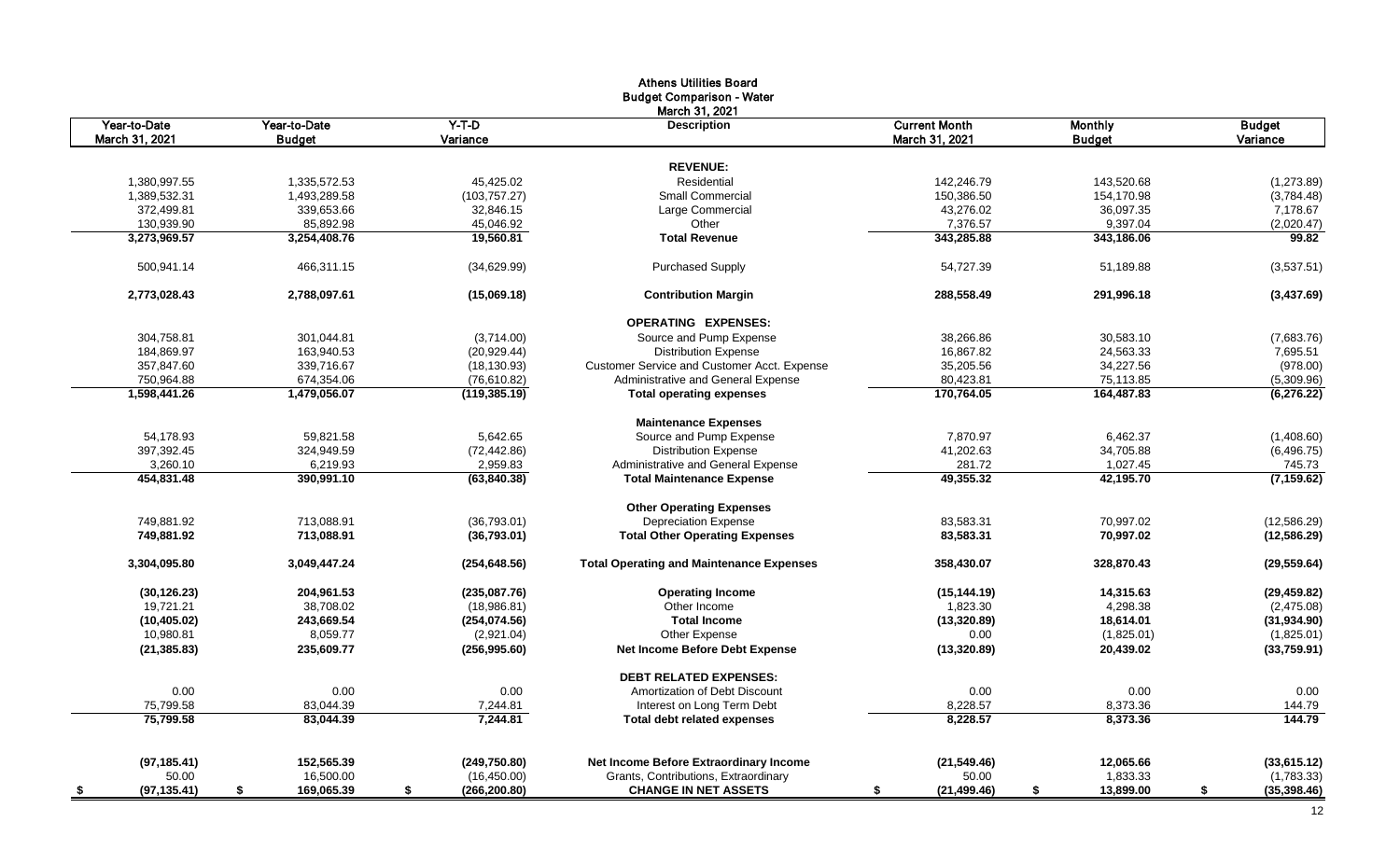## **Athens Utilities Board Water Division STATEMENTS OF CASH FLOWS March 31, 2021**

| Year-to-Date        | Year-to-Date      | Variance            |                                                         | <b>Month to Date</b> |    | <b>Month to Date</b> |    | Variance      |
|---------------------|-------------------|---------------------|---------------------------------------------------------|----------------------|----|----------------------|----|---------------|
| March 31, 2021      | <b>Prior Year</b> |                     |                                                         | March 31, 2021       |    | <b>Prior Year</b>    |    |               |
|                     |                   |                     | <b>CASH FLOWS FROM OPERATING ACTIVITIES:</b>            |                      |    |                      |    |               |
| (97, 185.41)        | 188,311.48        | (285, 496.89)       | Net Operating Income                                    | (21, 549.46)         |    | 6,191.91             |    | (27, 741.37)  |
|                     |                   |                     | <b>Adjustments to Reconcile Operating Income</b>        |                      |    |                      |    |               |
|                     |                   |                     | to Net Cash Provided by Operations                      |                      |    |                      |    |               |
| 749,881.92          | 667,189.40        | 82,692.52           | Depreciation                                            | 83,583.31            |    | 79,789.81            |    | 3,793.50      |
|                     |                   |                     | <b>Changes in Assets and Liabilities:</b>               |                      |    |                      |    |               |
| (312, 328.73)       | 62,007.63         | (374, 336.36)       | <b>Receivables</b>                                      | 4,047.82             |    | 22,409.13            |    | (18, 361.31)  |
| 0.00                | 0.00              | 0.00                | Due from (to) Other Divisions                           | 0.00                 |    | 0.00                 |    | 0.00          |
| (16,010.42)         | (25, 371.52)      | 9,361.10            | <b>Prepaid Expenses</b>                                 | 13.865.94            |    | 9,631.96             |    | 4,233.98      |
| (35,709.22)         | 15,400.02         | (51, 109.24)        | <b>Deferred Pension Outflows</b>                        | 0.00                 |    | 0.00                 |    | 0.00          |
| 3,503.22            | 9,248.02          | (5,744.80)          | <b>Materials and Supplies</b>                           | (2,519.13)           |    | 928.91               |    | (3,448.04)    |
| (98, 324.32)        | (226,093.20)      | 127,768.88          | <b>Accounts Payable</b>                                 | (23, 504.19)         |    | (1,286.34)           |    | (22, 217.85)  |
| (22, 267.80)        | (3,745.42)        | (18,522.38)         | <b>Other Current Liabilities</b>                        | 622.94               |    | 4,516.16             |    | (3,893.22)    |
| (1,388.64)          | (16, 368.24)      | 14,979.60           | <b>Net Pension Liability</b>                            | 12,365.94            |    | 13,598.72            |    | (1,232.78)    |
| 0.00                | 0.00              | 0.00                | <b>Deferred Pension Inflows</b>                         | 0.00                 |    | 0.00                 |    | 0.00          |
| (196,089.02)        | 9,639.82          | (205, 728.84)       | Retirements and Salvage                                 | (191, 623.13)        |    | 2,842.16             |    | (194, 465.29) |
| 3,300.00            | (1,460.00)        | 4,760.00            | <b>Customer Deposits</b>                                | 170.00               |    | 335.00               |    | (165.00)      |
| (22, 618.42)        | 678,757.99        | (701, 376.41)       | <b>Net Cash from Operating Activities</b>               | (124, 539.96)        |    | 138,957.42           |    | (263, 497.38) |
|                     |                   |                     | <b>CASH FLOWS FROM NONCAPITAL FINANCING ACTIVITIES:</b> |                      |    |                      |    |               |
| 0.00                | 0.00              | 0.00                | Changes in Bonds Payable                                | 0.00                 |    | 0.00                 |    | 0.00          |
| (143, 855.11)       | (138, 719.39)     | (5, 135.72)         | Changes in Notes Payable                                | (16,063.41)          |    | (15,701.64)          |    | (361.77)      |
| (143, 855.11)       | (138, 719.39)     | (5, 135.72)         | <b>Net Cash from Financing Activities</b>               | (16,063.41)          |    | (15,701.64)          |    | (361.77)      |
|                     |                   |                     | <b>CASH FLOW FROM CAPITAL AND INVESTING ACTIVITIES:</b> |                      |    |                      |    |               |
| 0.00                | 0.00              | 0.00                | Adjust Net Pension Obligation                           | 0.00                 |    | 0.00                 |    | 0.00          |
| 0.00                | 0.00              | 0.00                | <b>Prior Period Adiustment</b>                          | 0.00                 |    | 0.00                 |    | 0.00          |
| 50.00               | 0.00              | 50.00               | Grants, Contributions & Other Extraordinary             | 50.00                |    | 0.00                 |    | 50.00         |
| (640.917.65)        | (372, 255.72)     | (268, 661.93)       | <b>Water Utility Plant</b>                              | 175,104.64           |    | (43,326.76)          |    | 218,431.40    |
| (640, 867.65)       | (372, 255.72)     | (268, 611.93)       | <b>Net from Capital and Investing Activities</b>        | 175,154.64           |    | (43, 326.76)         |    | 218,481.40    |
|                     |                   |                     |                                                         |                      |    |                      |    |               |
| (807, 341.18)       | \$<br>167,782.88  | \$<br>(975, 124.06) | <b>Net Changes in Cash Position</b>                     | \$<br>34,551.27      | \$ | 79,929.02            | S. | (45, 377.75)  |
|                     |                   |                     |                                                         |                      |    |                      |    |               |
| 6,816,507.42        | 6,489,801.54      | 326,705.88          | Cash at Beginning of Period                             | 5,974,614.97         |    | 6,577,655.40         |    | (603,040.43)  |
| 6,009,166.24        | 6,657,584.42      | (648, 418.18)       | Cash at End of Period                                   | 6,009,166.24         |    | 6,657,584.42         |    | (648, 418.18) |
| \$<br>(807, 341.18) | \$<br>167,782.88  | \$<br>(975, 124.06) | <b>Changes in Cash and Equivalents</b>                  | \$<br>34,551.27      | S. | 79,929.02            | \$ | (45, 377.75)  |

Long-Term Debt 4,050,124.64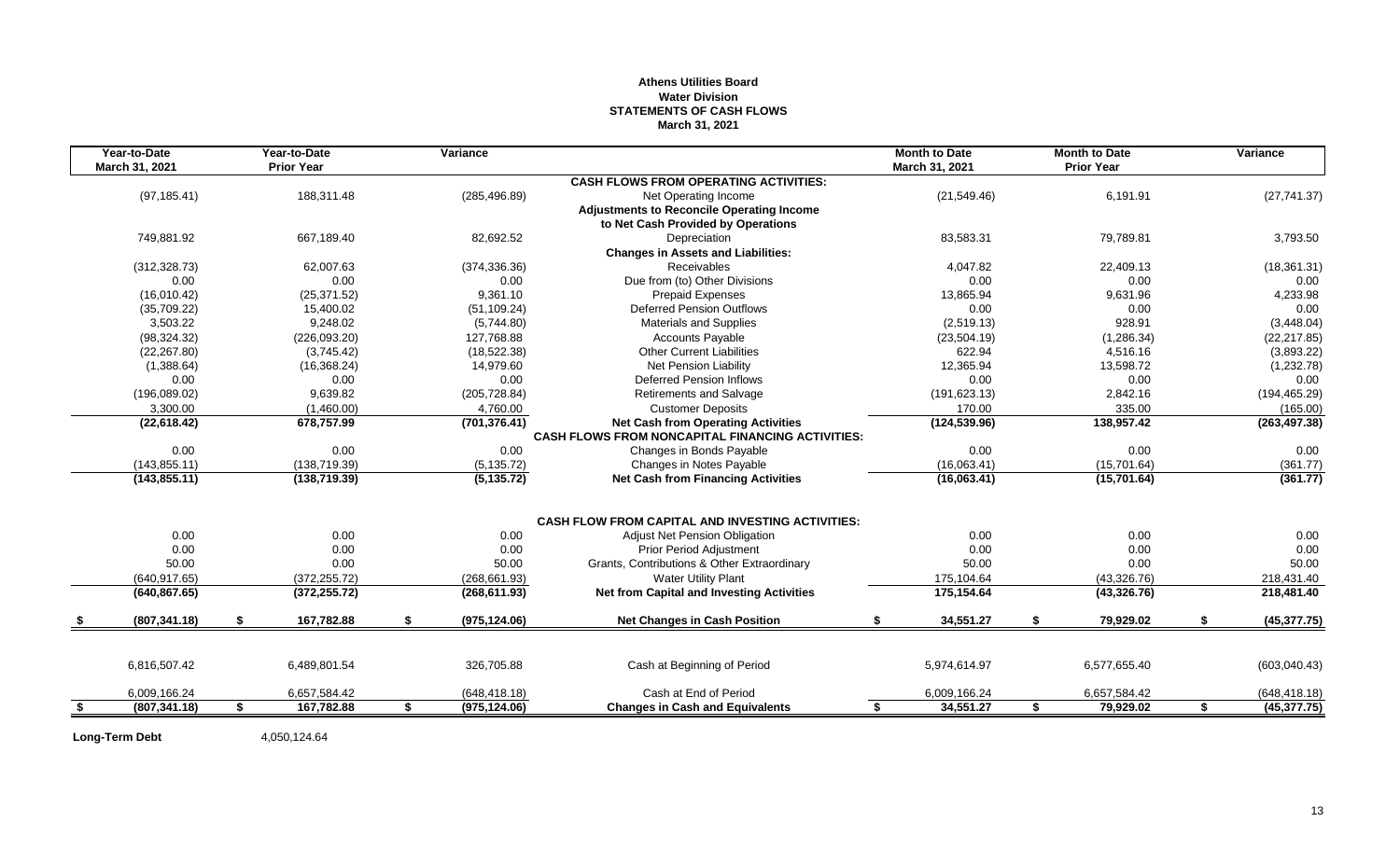## Athens Utilities Board Statistics Report March 31, 2021

| Water:                      |         |       |        |            |
|-----------------------------|---------|-------|--------|------------|
|                             | Current | Prior | %      | # Accounts |
| <b>INumber of services:</b> | Month   | Year  | Change | Change     |
| Residential                 | 7,129   | 7,035 | 1.34%  | 94         |
| Small Commercial            | 1,265   | 1,247 | 1.44%  | 18         |
| Large Commercial            | 37      | 35    | 5.71%  | ົ          |
|                             | 8,431   | 8,317 | 1.37%  | 114        |

| Sales Volumes:          |                | <b>Current Month</b> |           | Year-to-Date |                   |           |  |
|-------------------------|----------------|----------------------|-----------|--------------|-------------------|-----------|--|
| Gallonsx100             | March 31, 2021 | <b>Prior Year</b>    | Change    | 3/31/2021    | <b>Prior Year</b> | Change    |  |
| Residential             | 245,831        | 249,975              | $-1.66\%$ | 2,450,901    | 2,436,178         | 0.60%     |  |
| <b>Small Commercial</b> | 394,389        | 390,539              | 0.99%     | 3,557,744    | 3,815,027         | $-6.74%$  |  |
| Large Commercial        | 110.245        | 110,365              | $-0.11\%$ | 981.175      | 1,014,328         | $-3.27\%$ |  |
|                         | 750.465        | 750.879              | $-0.06\%$ | 6.989.820    | 7.265.533         | $-3.79%$  |  |

| <b>Employment</b>  |                |                   |                   |
|--------------------|----------------|-------------------|-------------------|
|                    | March 31, 2021 | <b>Prior Year</b> | <b>Difference</b> |
| Employee Headcount | 14.00          | 14.00             | 0.00              |
| <b>IFTE</b>        | 14.73          | 14.44             | 0.29              |
| IY-T-D FTE         | 14.68          | 14.820156         | $-0.14$           |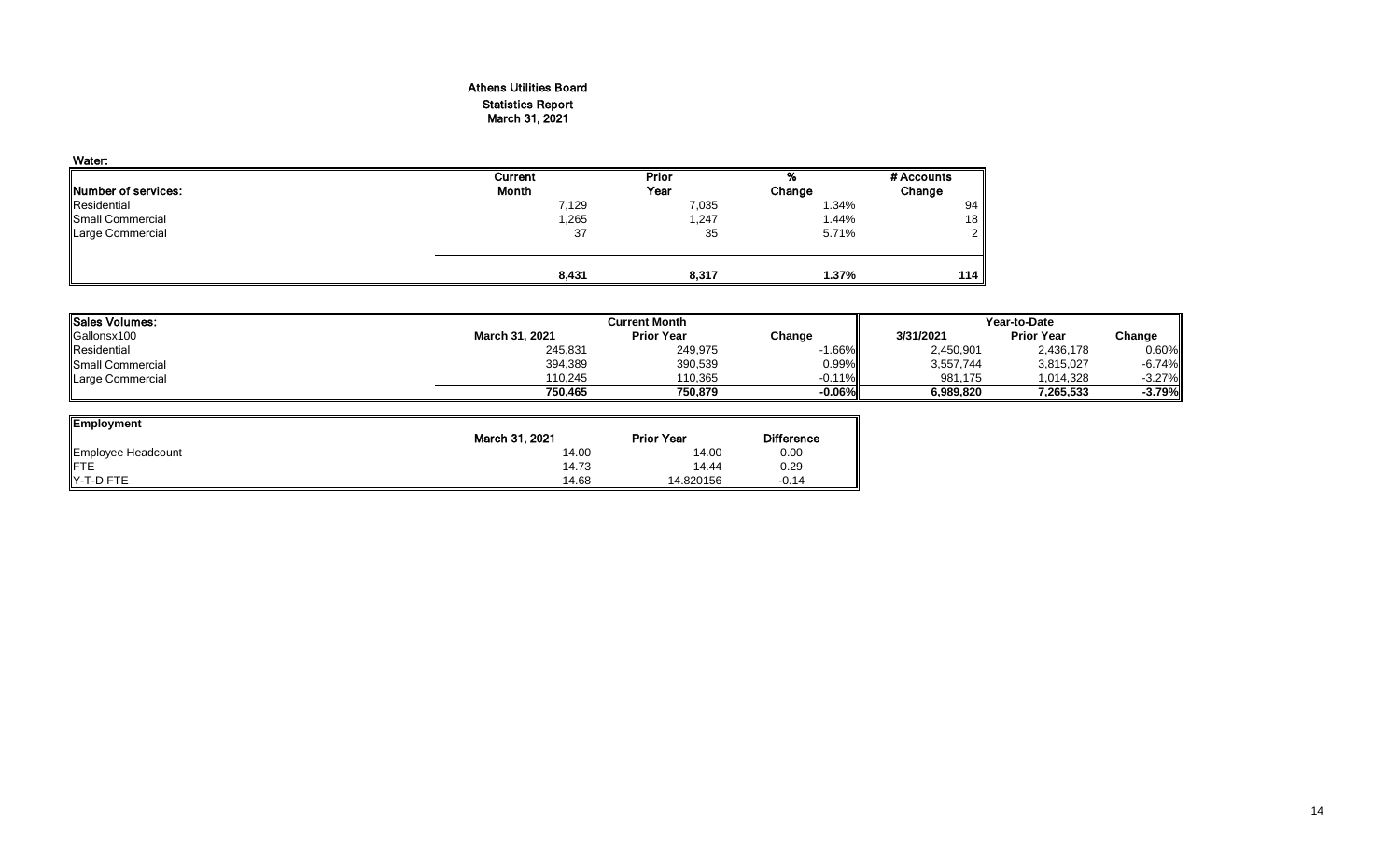|                                                               |                                         | <b>Athens Utilities Board</b><br><b>Water Division</b><br><b>Capital Budget</b><br>Month Ending as of March 31, 2021 |                                                |                                                    |                                          |
|---------------------------------------------------------------|-----------------------------------------|----------------------------------------------------------------------------------------------------------------------|------------------------------------------------|----------------------------------------------------|------------------------------------------|
|                                                               | <b>Budget</b>                           | <b>Actual</b>                                                                                                        | Variance to date<br>Favorable<br>(Unfavorable) | <b>Estimated</b><br>% Project<br><b>Completion</b> | <b>Percent Budget</b><br><b>Expended</b> |
| <b>Planned Capital Improvements:</b>                          |                                         |                                                                                                                      |                                                |                                                    |                                          |
| <b>Replace Tractor</b>                                        | 30,000                                  |                                                                                                                      | 30,000                                         |                                                    |                                          |
| Replace Truck #20 -Single Axle Dump (with Small Dump)         | 80,000                                  |                                                                                                                      | 80,000                                         |                                                    |                                          |
| Congress Pkwy-Phase 1(Dennis St. to Decatur Pike              | 396,000                                 | 339,634                                                                                                              | 56,366                                         |                                                    | 85.77%                                   |
| Water Well VFDs (Changed from well maint.)                    | 50,000                                  |                                                                                                                      | 50,000                                         |                                                    |                                          |
| Spring - Air Blast for Screen and Access Ramp                 | 50,000                                  |                                                                                                                      | 50,000                                         |                                                    |                                          |
| Water Plant Building Maint and Lab Equipment                  | 50,000                                  | 7,441                                                                                                                | 42,559                                         |                                                    | Continuous                               |
| Meter Change Out (Large, Small and Testing)                   | 40,000                                  | 19,587                                                                                                               | 20,413                                         |                                                    | Continuous                               |
| (replace 2" and smaller meters with most gallons)             |                                         |                                                                                                                      | $\Omega$                                       |                                                    |                                          |
| Reservoir and Pump Maintenance                                | 10,000                                  | 3,995                                                                                                                | 6,005                                          |                                                    | 39.95% Continuous                        |
| <b>Water Line Extensions</b>                                  | 300,000                                 | 4,434                                                                                                                | 295,566                                        |                                                    | 1.48% Continuous                         |
| Distribution Rehabilitation                                   | 125,000                                 | 81,942                                                                                                               | 43,058                                         |                                                    | 65.55% Continuous                        |
| Field and Safety Equipment                                    | 25,000                                  |                                                                                                                      | 25,000                                         |                                                    | Continuous                               |
| <b>Water Services</b>                                         | 125,000                                 | 133,593                                                                                                              | (8,593)                                        |                                                    | 106.87% Continuous                       |
| Technology (SCADA, Computers)                                 | 35,000                                  | 7,915                                                                                                                | 27,085                                         |                                                    | 22.61% Continuous                        |
| IT Core (Servers, mainframe, etc.)                            | 20,000                                  |                                                                                                                      | 20,000                                         |                                                    | Continuous                               |
| <b>Total Planned Capital Improvements:</b>                    | $\bullet$<br>$1,336,000$ \$             | $598,541$ \$                                                                                                         | 737,459                                        |                                                    |                                          |
| <b>Other Assets:</b>                                          |                                         |                                                                                                                      |                                                |                                                    |                                          |
| Fence Repair                                                  |                                         | 5,735                                                                                                                | (5,735)                                        |                                                    |                                          |
| Flash Mixers, Baffling, SCADA at WTP (FY2020 Budget Item)     | 100,000                                 | 96,630                                                                                                               | 100,000                                        |                                                    |                                          |
| Replace Truck 16 (2011 F450) (FY2020 Budget Item)             | 80,000                                  | 77,464                                                                                                               | 2,536                                          |                                                    |                                          |
| Replace Truck 16 (2011 F450) (FY2020 Budget Item)             | 80,000                                  | 32,051                                                                                                               | 47,949                                         |                                                    |                                          |
| Replace safety rails around WTP (FY2020 Budget Item)<br>Other | 55,000                                  | 61,715                                                                                                               | (6, 715)<br>$\sim$                             |                                                    |                                          |
| <b>Total Other Assets:</b>                                    | 315,000                                 | 273,595                                                                                                              | 138,035                                        |                                                    |                                          |
| <b>Totals:</b>                                                | $1,651,000$ \$                          | 872,136 \$                                                                                                           | 875,494                                        |                                                    |                                          |
|                                                               | Percentage of Budget Spent Year-to-date |                                                                                                                      | 52.82%                                         | <b>Fiscal Year</b>                                 | 75.00%                                   |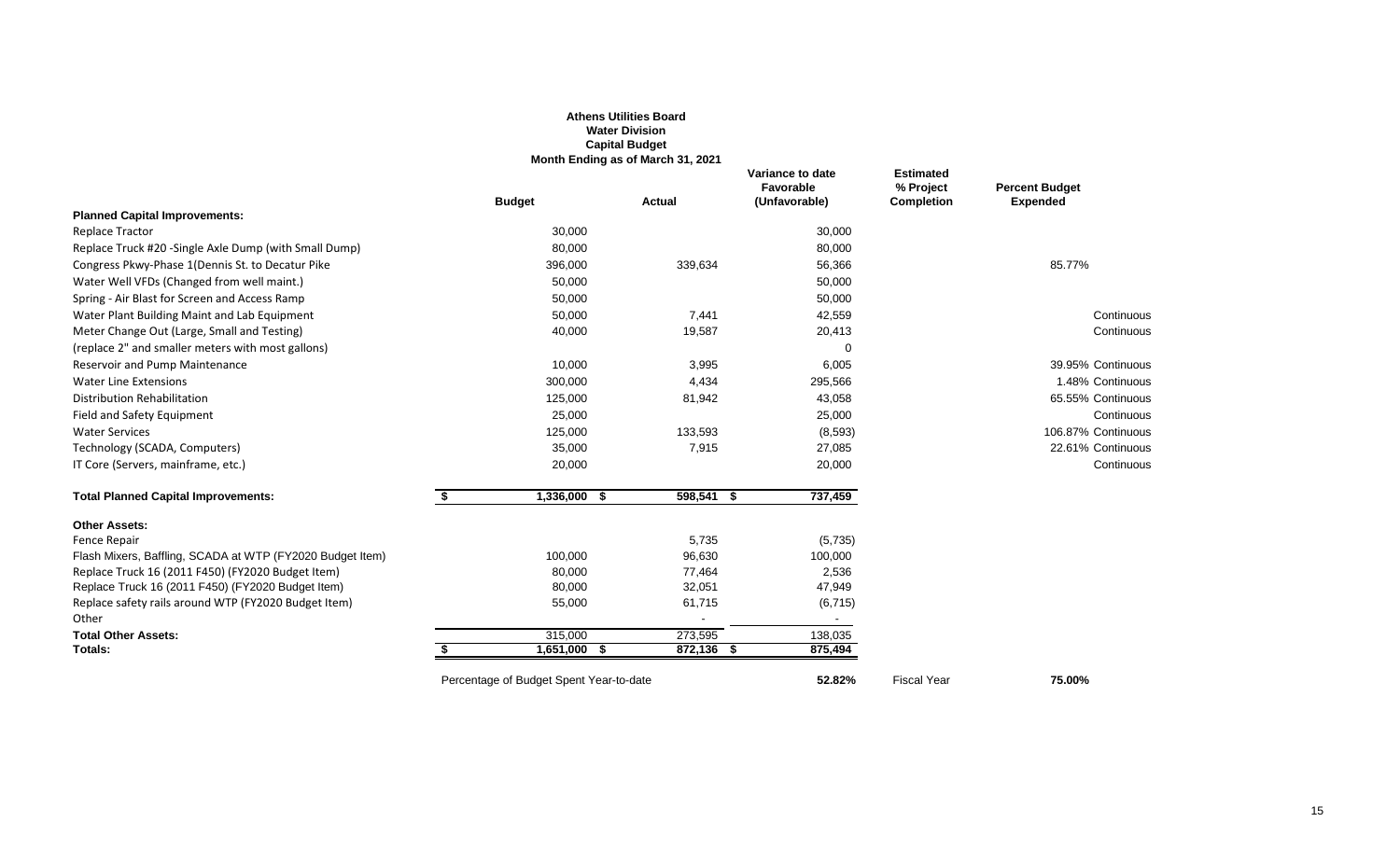#### **ATHENS UTILITIES BOARD GAS DIVISION BALANCE SHEET March 31, 2021**

|               | <b>Current Period</b><br><b>March 31, 2021</b> |    | <b>Prior Year</b> |    | Change from<br><b>Prior Year</b> |                                                |    | <b>Current Period</b><br>March 31, 2021 |    | Prior<br><b>Month</b> | Change<br>from prior<br><b>Month</b> |
|---------------|------------------------------------------------|----|-------------------|----|----------------------------------|------------------------------------------------|----|-----------------------------------------|----|-----------------------|--------------------------------------|
|               |                                                |    |                   |    |                                  | Assets:                                        |    |                                         |    |                       |                                      |
|               |                                                |    |                   |    |                                  |                                                |    |                                         |    |                       |                                      |
|               | 6,790,027.94                                   |    | 5,904,627.99      |    | 885,399.95                       | Cash and Cash Equivalents                      |    | 6,790,027.94                            |    | 5,859,671.65          | 930,356.29                           |
|               | 930.994.20                                     |    | 723.106.59        |    | 207.887.61                       | Receivables                                    |    | 930.994.20                              |    | 1,149,608.69          | (218, 614.49)                        |
|               | 106,180.74                                     |    | 139,496.07        |    | (33,315.33)                      | <b>Prepaid Expenses</b>                        |    | 106,180.74                              |    | 95,295.85             | 10,884.89                            |
|               | 0.00                                           |    | 0.00              |    | 0.00                             | Gas Unit Loans                                 |    | 0.00                                    |    | 0.00                  | 0.00                                 |
|               | 138,674.99                                     |    | 130,172.49        |    | 8,502.50                         | Materials and Supplies Inventory               |    | 138,674.99                              |    | 121,476.81            | 17,198.18                            |
|               | 7,965,877.87                                   |    | 6,897,403.14      |    | 1,068,474.73                     | <b>Total Current Assets</b>                    |    | 7,965,877.87                            |    | 7,226,053.00          | 739,824.87                           |
|               | 24,429,305.98                                  |    | 24,065,870.57     |    | 363,435.41                       | Gas Utility Plant, at Cost                     |    | 24,429,305.98                           |    | 24,391,854.54         | 37,451.44                            |
|               | (10.293.660.23)                                |    | (9,689,771.50)    |    | (603, 888.73)                    | Less: Accumulated Depreciation                 |    | (10, 293, 660.23)                       |    | (10, 246, 904.19)     | (46, 756.04)                         |
|               | 14,135,645.75                                  |    | 14,376,099.07     |    | (240, 453.32)                    | <b>Net Gas Utility Plant</b>                   |    | 14,135,645.75                           |    | 14,144,950.35         | (9,304.60)                           |
|               | 322,364.59                                     |    | 325,187.59        |    | (2,823.00)                       | <b>Deferred Pension Outflows</b>               |    | 322,364.59                              |    | 322,364.59            | 0.00                                 |
| \$            | 22,423,888.21                                  | S. | 21,598,689.80     | \$ | 825,198.41                       | <b>Total Assets</b>                            | s. | 22,423,888.21                           | S. | 21,693,367.94         | \$<br>730,520.27                     |
|               |                                                |    |                   |    |                                  |                                                |    |                                         |    |                       |                                      |
|               |                                                |    |                   |    |                                  | <b>Liabilities and Retained Earnings:</b>      |    |                                         |    |                       |                                      |
|               | 0.00                                           |    | 0.00              |    | 0.00                             | Short Term Notes Payable                       |    | 0.00                                    |    | 0.00                  | 0.00                                 |
|               | 805.840.02                                     |    | 261,756.58        |    | 544,083.44                       | <b>Accounts Payable</b>                        |    | 805,840.02                              |    | 425,793.28            | 380,046.74                           |
|               | 115.642.98                                     |    | 95.780.00         |    | 19.862.98                        | <b>Customer Deposits</b>                       |    | 115,642.98                              |    | 117,582.98            | (1,940.00)                           |
|               | 68,744.84                                      |    | 75,983.44         |    | (7,238.60)                       | <b>Accrued Liabilities</b>                     |    | 68,744.84                               |    | 67,858.72             | 886.12                               |
|               | 990,227.84                                     |    | 433,520.02        |    | 556,707.82                       | <b>Total Current Liabilities</b>               |    | 990,227.84                              |    | 611,234.98            | 378,992.86                           |
|               | 500,225.86                                     |    | 452.039.84        |    | 48,186.02                        | <b>Net Pension Liability</b>                   |    | 500,225.86                              |    | 491,229.85            | 8,996.01                             |
|               | 27.708.77                                      |    | 34,666.96         |    | (6,958.19)                       | Deferred Pension Inflows                       |    | 27,708.77                               |    | 27,708.77             | 0.00                                 |
|               | 20,905,725.74                                  |    | 20,678,462.98     |    | 227,262.76                       | <b>Net Position</b>                            |    | 20,905,725.74                           |    | 20,563,194.34         | 342,531.40                           |
| $\frac{1}{2}$ | 22.423.888.21                                  |    | 21,598,689.80     | S  | 825,198.41                       | <b>Total Liabilities and Retained Earnings</b> | S  | 22,423,888.21                           |    | 21,693,367.94         | 730,520.27                           |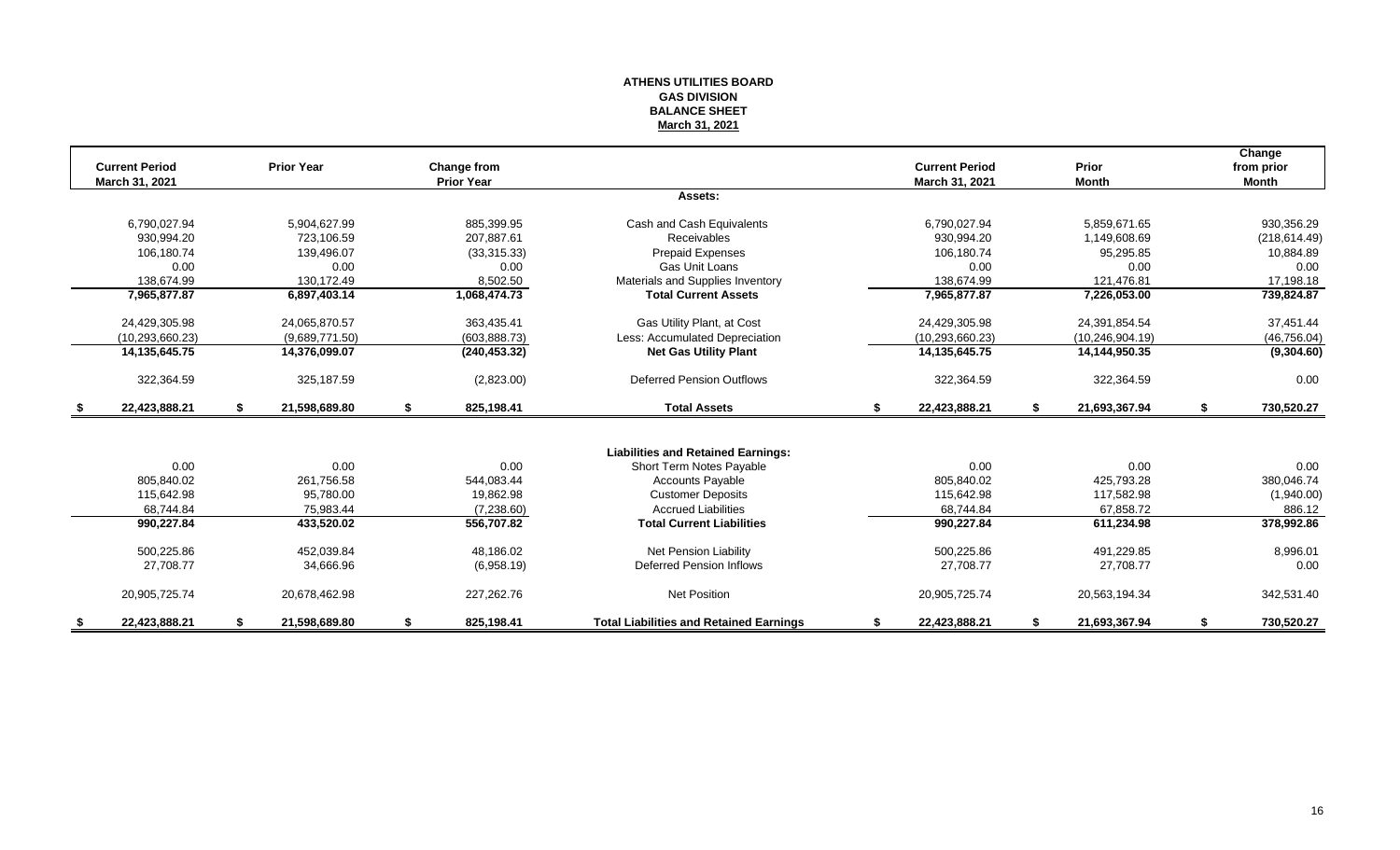## Athens Utilities Board Profit and Loss Statement - Gas March 31, 2021

|                |                   | Variance      |                                           | Current        | Current           | Variance      |
|----------------|-------------------|---------------|-------------------------------------------|----------------|-------------------|---------------|
| Year-to-Date   | Year-to-Date      | Favorable     |                                           | Month          | Month             | Favorable     |
| March 31, 2021 | <b>Prior Year</b> | (Unfavorable) |                                           | March 31, 2021 | <b>Prior Year</b> | (Unfavorable) |
|                |                   |               | <b>REVENUE:</b>                           |                |                   |               |
| 2,108,014.14   | 1,876,986.30      | 231,027.84    | Residential                               | 459,409.18     | 398,710.06        | 60,699.12     |
| 1,394,940.18   | 1,345,538.36      | 49,401.82     | <b>Small Commercial</b>                   | 255,331.49     | 236,710.35        | 18,621.14     |
| 709,021.09     | 700,679.30        | 8,341.79      | Large Commercial                          | 87,582.05      | 77,300.82         | 10,281.23     |
| 907,755.34     | 904,609.75        | 3.145.59      | Interruptible                             | 111,356.00     | 98,776.20         | 12,579.80     |
| 6,447.09       | 8,366.77          | (1,919.68)    | CNG                                       | 1,287.57       | 1,424.32          | (136.75)      |
| 50,267.74      | 53,654.26         | (3,386.52)    | Fees and Other Gas Revenues               | 10,213.75      | 4,442.67          | 5,771.08      |
| 5,176,445.58   | 4,889,834.74      | 286,610.84    | <b>Total Revenue</b>                      | 925,180.04     | 817,364.42        | 107,815.62    |
| 2,796,089.56   | 2,546,294.00      | (249, 795.56) | Purchased supply                          | 376,852.15     | 263,042.33        | (113,809.82)  |
| 2.380.356.02   | 2,343,540.74      | 36,815.28     | <b>Contribution Margin</b>                | 548.327.89     | 554,322.09        | (5,994.20)    |
|                |                   |               | <b>OPERATING EXPENSES:</b>                |                |                   |               |
| 292,309.71     | 308,386.71        | 16,077.00     | <b>Distribution Expense</b>               | 27,371.81      | 33,318.06         | 5,946.25      |
| 273.687.94     | 301.279.40        | 27,591.46     | Customer Service and Customer Acct. Exp.  | 26,609.47      | 27,719.77         | 1,110.30      |
| 579,381.84     | 494,366.15        | (85,015.69)   | Administrative and General Expense        | 56,116.06      | 50,529.27         | (5,586.79)    |
| 1,145,379.49   | 1,104,032.26      | (41, 347.23)  | <b>Total operating expenses</b>           | 110,097.34     | 111,567.10        | 1,469.76      |
|                |                   |               | <b>Maintenance Expense</b>                |                |                   |               |
| 207,537.83     | 195,542.13        | (11,995.70)   | <b>Distribution Expense</b>               | 21,652.68      | 21,867.81         | 215.13        |
| 9,093.31       | 11,202.84         | 2,109.53      | Administrative and General Expense        | 974.00         | 4,764.80          | 3,790.80      |
| 216,631.14     | 206,744.97        | (9,886.17)    | <b>Total Maintenance Expense</b>          | 22,626.68      | 26,632.61         | 4,005.93      |
|                |                   |               | <b>Other Operating Expenses</b>           |                |                   |               |
| 494,970.84     | 481,190.97        | (13, 779.87)  | Depreciation                              | 55,257.59      | 54,125.76         | (1, 131.83)   |
| 172,592.36     | 177.860.41        | 5,268.05      | <b>Tax Equivalents</b>                    | 19.628.42      | 18.945.42         | (683.00)      |
| 667,563.20     | 659,051.38        | (8,511.82)    | <b>Total Other Operating Expenses</b>     | 74,886.01      | 73,071.18         | (1,814.83)    |
| 4,825,663.39   | 4,516,122.61      | (309, 540.78) | <b>Operating and Maintenance Expenses</b> | 584,462.18     | 474,313.22        | (110, 148.96) |
| 350,782.19     | 373,712.13        | (22, 929.94)  | <b>Operating Income</b>                   | 340,717.86     | 343,051.20        | (2,333.34)    |
| 24,975.41      | 46,525.71         | (21,550.30)   | Other Income                              | 1,815.54       | 4,324.54          | (2,509.00)    |
| 375,757.60     | 420,237.84        | (44, 480.24)  | <b>Total Income</b>                       | 342,533.40     | 347,375.74        | (4,842.34)    |
| 12,237.98      | 25,331.79         | 13,093.81     | Miscellaneous Income Deductions           | 2.00           | (2,901.68)        | (2,903.68)    |
| 363,519.62     | 394,906.05        | (31, 386.43)  | Net Income Before Extraordinary           | 342,531.40     | 350,277.42        | (7,746.02)    |
| 15,500.00      | 0.00              | 15,500.00     | Grants, Contributions, Extraordinary      | 0.00           | 0.00              | 0.00          |
| 379,019.62     | 394,906.05        | (15,886.43)   | <b>Change in Net Assets</b>               | 342,531.40     | 350,277.42        | (7,746.02)    |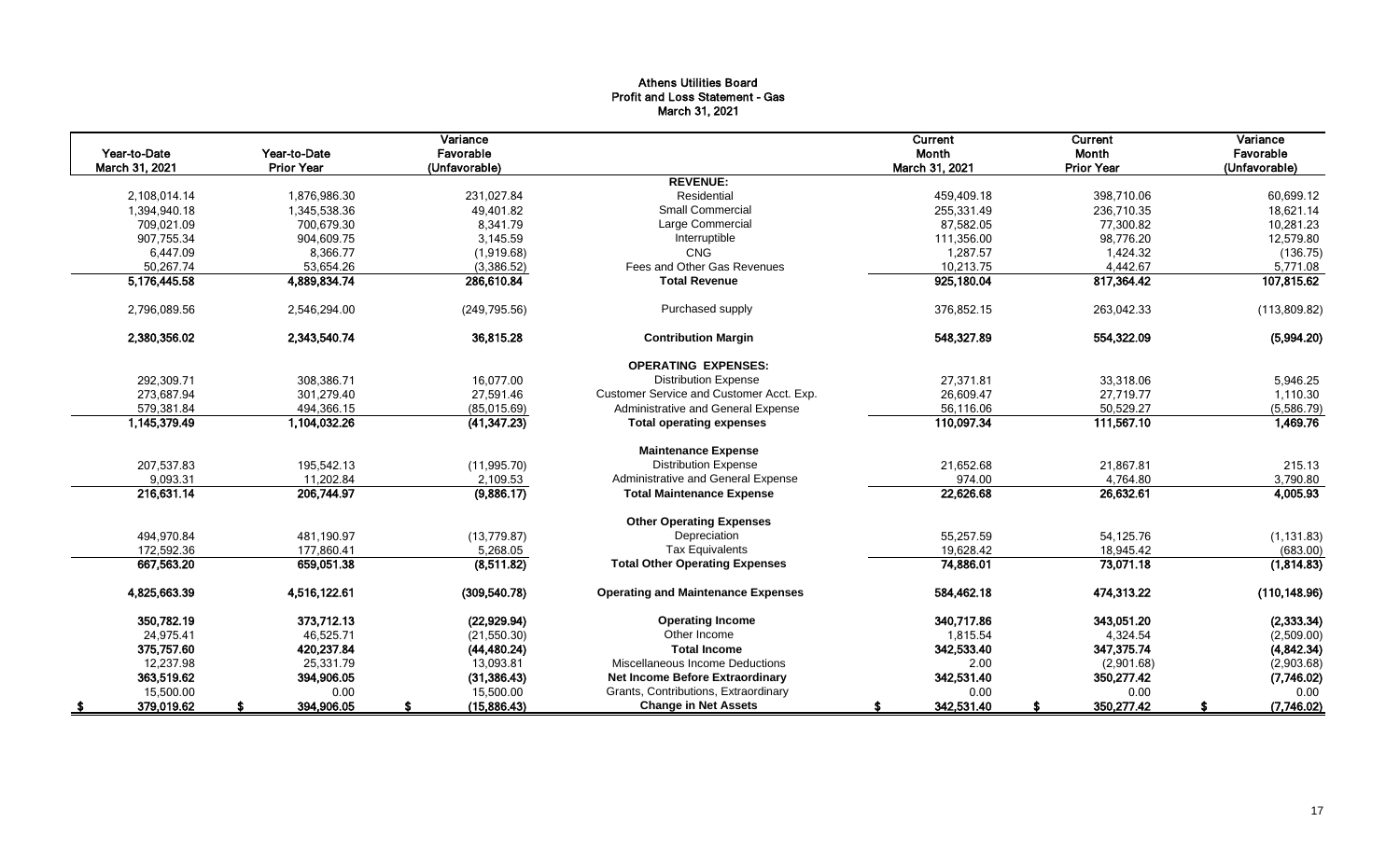## Athens Utilities Board Budget Comparison - Gas March 31, 2021

| Year-to-Date      | Year-to-Date     | $Y-T$ -D         | <b>Description</b>                        | <b>Current Month</b> | <b>Monthly</b>   | <b>Budget</b>   |
|-------------------|------------------|------------------|-------------------------------------------|----------------------|------------------|-----------------|
| March 31, 2021    | <b>Budget</b>    | Variance         |                                           | March 31, 2021       | <b>Budget</b>    | Variance        |
|                   |                  |                  | <b>REVENUE:</b>                           |                      |                  |                 |
| 2.108.014.14      | 1.893.670.57     | 214,343.57       | Residential                               | 459,409.18           | 427,192.68       | 32,216.50       |
| 1,394,940.18      | 1,378,549.90     | 16,390.28        | <b>Small Commercial</b>                   | 255,331.49           | 263,885.88       | (8,554.39)      |
| 709.021.09        | 693.966.31       | 15.054.78        | Large Commercial                          | 87,582.05            | 99,568.85        | (11,986.80)     |
| 907,755.34        | 926,531.94       | (18, 776.60)     | Interruptible                             | 111,356.00           | 114,209.89       | (2,853.89)      |
| 6,447.09          | 7,500.00         | (1,052.91)       | CNG                                       | 1,287.57             | 833.33           | 454.24          |
| 50,267.74         | 51,033.71        | (765.97)         | Fees and Other Gas Revenues               | 10,213.75            | 6,746.38         | 3,467.37        |
| 5,176,445.58      | 4,951,252.42     | 225,193.16       | <b>Total Revenue</b>                      | 925,180.04           | 912,437.02       | 12,743.02       |
| 2,796,089.56      | 2,843,524.31     | 47,434.75        | Purchased supply                          | 376,852.15           | 372,099.79       | (4,752.36)      |
| 2,380,356.02      | 2,107,728.11     | 272,627.91       | <b>Contribution Margin</b>                | 548,327.89           | 540,337.22       | 7,990.67        |
|                   |                  |                  | <b>OPERATING EXPENSES:</b>                |                      |                  |                 |
| 292,309.71        | 308,003.06       | 15,693.35        | <b>Distribution Expense</b>               | 27,371.81            | 34,968.90        | 7,597.09        |
| 273,687.94        | 201.615.86       | (72,072.08)      | Cust. Service and Cust. Acct. Expense     | 26,609.47            | 20,212.24        | (6,397.23)      |
| 579,381.84        | 592,456.37       | 13,074.53        | Administrative and General Expense        | 56,116.06            | 63,337.54        | 7,221.48        |
| 1,145,379.49      | 1,102,075.30     | (43, 304.19)     | <b>Total operating expenses</b>           | 110,097.34           | 118,518.68       | 8,421.34        |
|                   |                  |                  | <b>Maintenance Expense</b>                |                      |                  |                 |
| 207,537.83        | 180,945.11       | (26, 592.72)     | <b>Distribution Expense</b>               | 21,652.68            | 17,079.03        | (4,573.65)      |
| 9,093.31          | 8.715.15         | (378.16)         | Administrative and General Expense        | 974.00               | 1,408.91         | 434.91          |
| 216,631.14        | 189,660.26       | (26, 970.88)     | <b>Total Maintenance Expense</b>          | 22,626.68            | 18,487.94        | (4, 138.74)     |
|                   |                  |                  | <b>Other Operating Expenses</b>           |                      |                  |                 |
| 494,970.84        | 484.644.70       | (10, 326.14)     | Depreciation                              | 55,257.59            | 53,585.97        | (1,671.62)      |
| 172,592.36        | 180,331.68       | 7,739.32         | <b>Tax Equivalents</b>                    | 19,628.42            | 19,885.96        | 257.54          |
| 667,563.20        | 664,976.38       | (2,586.82)       | <b>Total Other Operating Expenses</b>     | 74,886.01            | 73,471.93        | (1,414.08)      |
| 4,825,663.39      | 4,800,236.25     | (25, 427.14)     | <b>Operating and Maintenance Expenses</b> | 584,462.18           | 582,578.34       | (1,883.84)      |
| 350.782.19        | 151.016.17       | 199.766.02       | <b>Operating Income</b>                   | 340.717.86           | 329,858.68       | 10,859.18       |
| 24,975.41         | 36,812.86        | (11, 837.45)     | Other Income                              | 1,815.54             | 688.02           | 1,127.52        |
| 375,757.60        | 187,829.03       | 187,928.57       | <b>Total Income</b>                       | 342,533.40           | 330,546.70       | 11,986.70       |
| 12,237.98         | 11,687.33        | (550.65)         | Miscellaneous Income Deductions           | 2.00                 | (345.42)         | (347.42)        |
| 363,519.62        | 176,141.70       | 187,377.92       | <b>Net Before Extraordinary</b>           | 342,531.40           | 330,892.12       | 11,639.28       |
| 15,500.00         | 0.00             | 15,500.00        | Grants, Contributions, Extraordinary      | 0.00                 | 0.00             | 0.00            |
| 379,019.62<br>- 5 | 176,141.70<br>\$ | 202,877.92<br>\$ | <b>Change in Net Assets</b>               | 342,531.40<br>S      | 330,892.12<br>\$ | 11,639.28<br>\$ |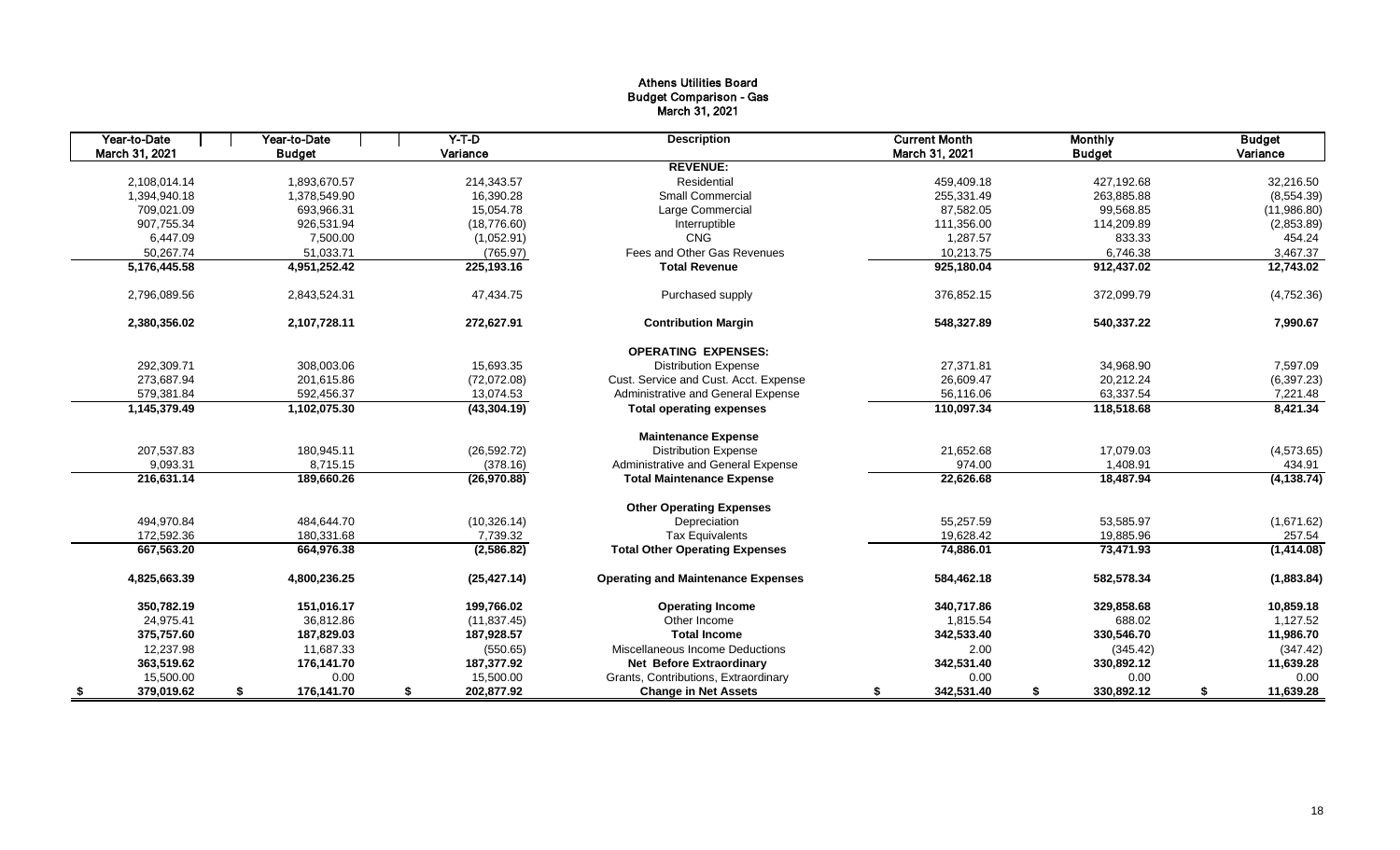### **Athens Utilities Board Gas Division STATEMENTS OF CASH FLOWS March 31, 2021**

| 363,519.62<br>494,970.84<br>(680, 213.24)<br>0.00<br>106.067.29<br>(11, 449.81)<br>(14,588.71)<br>625,204.73<br>866.63<br>4,585.00 |                                                                                    | 394,906.05<br>481,190.97<br>(421, 140.58)<br>0.00<br>68,457.65<br>(9,607.65)<br>(10,016.21)<br>(57, 538.60) |                                                                                        | (31, 386.43)<br>13,779.87<br>(259,072.66)<br>0.00<br>37,609.64<br>(1,842.16) | <b>CASH FLOWS FROM OPERATING ACTIVITIES:</b><br>Net Operating Income<br><b>Adjustments to Reconcile Operating Income</b><br>to Net Cash Provided by Operations:<br>Depreciation<br><b>Changes in Assets and Liabilities:</b><br>Receivables<br>Due from (to) Other Divisions<br><b>Prepaid Expenses</b> | 342,531.40<br>55,257.59<br>218.614.49<br>0.00                                                                                                                  |                                                            | 350,277.42<br>54,125.76<br>43,229.19<br>0.00 |                                                                            | (7,746.02)<br>1,131.83<br>175,385.30<br>0.00 |
|------------------------------------------------------------------------------------------------------------------------------------|------------------------------------------------------------------------------------|-------------------------------------------------------------------------------------------------------------|----------------------------------------------------------------------------------------|------------------------------------------------------------------------------|---------------------------------------------------------------------------------------------------------------------------------------------------------------------------------------------------------------------------------------------------------------------------------------------------------|----------------------------------------------------------------------------------------------------------------------------------------------------------------|------------------------------------------------------------|----------------------------------------------|----------------------------------------------------------------------------|----------------------------------------------|
|                                                                                                                                    |                                                                                    |                                                                                                             |                                                                                        |                                                                              |                                                                                                                                                                                                                                                                                                         |                                                                                                                                                                |                                                            |                                              |                                                                            |                                              |
|                                                                                                                                    |                                                                                    |                                                                                                             |                                                                                        |                                                                              |                                                                                                                                                                                                                                                                                                         |                                                                                                                                                                |                                                            |                                              |                                                                            |                                              |
|                                                                                                                                    |                                                                                    |                                                                                                             |                                                                                        |                                                                              |                                                                                                                                                                                                                                                                                                         |                                                                                                                                                                |                                                            |                                              |                                                                            |                                              |
|                                                                                                                                    |                                                                                    |                                                                                                             |                                                                                        |                                                                              |                                                                                                                                                                                                                                                                                                         |                                                                                                                                                                |                                                            |                                              |                                                                            |                                              |
|                                                                                                                                    |                                                                                    |                                                                                                             |                                                                                        |                                                                              |                                                                                                                                                                                                                                                                                                         |                                                                                                                                                                |                                                            |                                              |                                                                            |                                              |
|                                                                                                                                    |                                                                                    |                                                                                                             |                                                                                        |                                                                              |                                                                                                                                                                                                                                                                                                         |                                                                                                                                                                |                                                            |                                              |                                                                            |                                              |
|                                                                                                                                    |                                                                                    |                                                                                                             |                                                                                        |                                                                              |                                                                                                                                                                                                                                                                                                         |                                                                                                                                                                |                                                            |                                              |                                                                            |                                              |
|                                                                                                                                    |                                                                                    |                                                                                                             |                                                                                        |                                                                              |                                                                                                                                                                                                                                                                                                         |                                                                                                                                                                |                                                            |                                              |                                                                            |                                              |
|                                                                                                                                    |                                                                                    |                                                                                                             |                                                                                        |                                                                              |                                                                                                                                                                                                                                                                                                         | (10, 884.89)                                                                                                                                                   |                                                            | (107.70)                                     |                                                                            | (10,777.19)                                  |
|                                                                                                                                    |                                                                                    |                                                                                                             |                                                                                        |                                                                              | <b>Deferred Pension Outflows</b>                                                                                                                                                                                                                                                                        | 0.00                                                                                                                                                           |                                                            | 0.00                                         |                                                                            | 0.00                                         |
|                                                                                                                                    |                                                                                    |                                                                                                             |                                                                                        | (4,572.50)                                                                   | Materials and Supplies                                                                                                                                                                                                                                                                                  | (17, 198.18)                                                                                                                                                   |                                                            | (2, 138.01)                                  |                                                                            | (15,060.17)                                  |
|                                                                                                                                    |                                                                                    |                                                                                                             |                                                                                        | 682,743.33                                                                   | <b>Accounts Payable</b>                                                                                                                                                                                                                                                                                 | 380,046.74                                                                                                                                                     |                                                            | (27, 559.33)                                 |                                                                            | 407,606.07                                   |
|                                                                                                                                    |                                                                                    | (1,775.98)                                                                                                  |                                                                                        | 2,642.61                                                                     | <b>Other Current Liabilities</b>                                                                                                                                                                                                                                                                        | 886.12                                                                                                                                                         |                                                            | 717.80                                       |                                                                            | 168.32                                       |
|                                                                                                                                    |                                                                                    |                                                                                                             |                                                                                        | 5,440.00                                                                     | <b>Customer Deposits</b>                                                                                                                                                                                                                                                                                |                                                                                                                                                                |                                                            |                                              |                                                                            | (2,075.00)                                   |
|                                                                                                                                    |                                                                                    |                                                                                                             |                                                                                        |                                                                              | <b>Net Pension Liabilities</b>                                                                                                                                                                                                                                                                          | 8,996.01                                                                                                                                                       |                                                            | 9,066.14                                     |                                                                            | (70.13)                                      |
| 0.00                                                                                                                               |                                                                                    | 0.00                                                                                                        |                                                                                        | 0.00                                                                         | <b>Deferred Pension Inflows</b>                                                                                                                                                                                                                                                                         | 0.00                                                                                                                                                           |                                                            | 0.00                                         |                                                                            | 0.00                                         |
|                                                                                                                                    |                                                                                    |                                                                                                             |                                                                                        | 47,937.48                                                                    |                                                                                                                                                                                                                                                                                                         | 1,643.54                                                                                                                                                       |                                                            |                                              |                                                                            | (3,589.06)                                   |
|                                                                                                                                    |                                                                                    |                                                                                                             |                                                                                        |                                                                              |                                                                                                                                                                                                                                                                                                         |                                                                                                                                                                |                                                            |                                              |                                                                            | 0.00                                         |
| 962,891.77                                                                                                                         |                                                                                    | 472,422.31                                                                                                  |                                                                                        | 490,469.46                                                                   | <b>Net Cash from Operating Activities</b>                                                                                                                                                                                                                                                               | 977,952.82                                                                                                                                                     |                                                            | 432,978.87                                   |                                                                            | 544,973.95                                   |
|                                                                                                                                    |                                                                                    |                                                                                                             |                                                                                        |                                                                              |                                                                                                                                                                                                                                                                                                         |                                                                                                                                                                |                                                            |                                              |                                                                            |                                              |
|                                                                                                                                    |                                                                                    |                                                                                                             |                                                                                        |                                                                              |                                                                                                                                                                                                                                                                                                         |                                                                                                                                                                |                                                            |                                              |                                                                            |                                              |
|                                                                                                                                    |                                                                                    |                                                                                                             |                                                                                        |                                                                              | <b>Adjust Net Pension Obligation</b>                                                                                                                                                                                                                                                                    |                                                                                                                                                                |                                                            |                                              |                                                                            | 0.00                                         |
|                                                                                                                                    |                                                                                    | 0.00                                                                                                        |                                                                                        | 0.00                                                                         | <b>Prior Period Adjustment</b>                                                                                                                                                                                                                                                                          | 0.00                                                                                                                                                           |                                                            |                                              |                                                                            | 0.00                                         |
| 15,500.00                                                                                                                          |                                                                                    | 0.00                                                                                                        |                                                                                        | 15,500.00                                                                    | Grants, Contributions & Other Extraordinary Income (Expense)                                                                                                                                                                                                                                            | 0.00                                                                                                                                                           |                                                            | 0.00                                         |                                                                            | 0.00                                         |
|                                                                                                                                    |                                                                                    |                                                                                                             |                                                                                        |                                                                              |                                                                                                                                                                                                                                                                                                         |                                                                                                                                                                |                                                            |                                              |                                                                            | (21, 414.78)                                 |
| (418, 225.28)                                                                                                                      |                                                                                    | (471, 460.08)                                                                                               |                                                                                        | 53,234.80                                                                    | Net Cash from Capital and Related Investing Activities                                                                                                                                                                                                                                                  | (47, 596.53)                                                                                                                                                   |                                                            | (26, 181.75)                                 |                                                                            | (21, 414.78)                                 |
|                                                                                                                                    |                                                                                    |                                                                                                             |                                                                                        |                                                                              | <b>Cash from Financing Activities</b>                                                                                                                                                                                                                                                                   |                                                                                                                                                                |                                                            |                                              |                                                                            |                                              |
| 0.00                                                                                                                               |                                                                                    | 0.00                                                                                                        |                                                                                        | 0.00                                                                         | Short Term Notes Payable                                                                                                                                                                                                                                                                                | 0.00                                                                                                                                                           |                                                            | 0.00                                         |                                                                            | 0.00                                         |
| 544,666.49                                                                                                                         | S                                                                                  | 962.23                                                                                                      | -S.                                                                                    | 543,704.26                                                                   | <b>Net Changes in Cash Position</b>                                                                                                                                                                                                                                                                     | 930,356.29<br>\$                                                                                                                                               | \$                                                         | 406,797.12                                   | \$                                                                         | 523,559.17                                   |
|                                                                                                                                    |                                                                                    |                                                                                                             |                                                                                        |                                                                              |                                                                                                                                                                                                                                                                                                         |                                                                                                                                                                |                                                            |                                              |                                                                            | 361,840.78                                   |
|                                                                                                                                    |                                                                                    |                                                                                                             |                                                                                        |                                                                              |                                                                                                                                                                                                                                                                                                         |                                                                                                                                                                |                                                            |                                              |                                                                            |                                              |
| 6,790,027.94                                                                                                                       |                                                                                    | 5,904,627.99                                                                                                |                                                                                        | 885,399.95                                                                   | Cash at End of Period                                                                                                                                                                                                                                                                                   | 6,790,027.94                                                                                                                                                   |                                                            | 5,904,627.99                                 |                                                                            | 885,399.95                                   |
| 544,666.49                                                                                                                         | \$                                                                                 | 962.23                                                                                                      | \$                                                                                     | 543,704.26                                                                   | <b>Changes in Cash and Equivalents</b>                                                                                                                                                                                                                                                                  | 930,356.29<br>\$                                                                                                                                               | \$                                                         | 406,797.12                                   | \$                                                                         | 523,559.17                                   |
|                                                                                                                                    | (15, 538.27)<br>89,467.69<br>0.00<br>0.00<br>0.00<br>(433, 725.28)<br>6,245,361.45 |                                                                                                             | (855.00)<br>(12, 728.55)<br>41,530.21<br>0.00<br>0.00<br>(471, 460.08)<br>5,903,665.76 |                                                                              | (2,809.72)<br>0.00<br>0.00<br>37,734.80<br>341,695.69                                                                                                                                                                                                                                                   | Retirements and Salvage<br>Gas Unit Loans<br><b>CASH FROM CAPITAL AND INVESTING ACTIVITIES:</b><br>Changes in Gas Utility Plant<br>Cash at Beginning of Period | (1,940.00)<br>0.00<br>0.00<br>(47, 596.53)<br>5,859,671.65 |                                              | 135.00<br>5,232.60<br>0.00<br>0.00<br>0.00<br>(26, 181.75)<br>5,497,830.87 |                                              |

Long-Term Debt \$0.00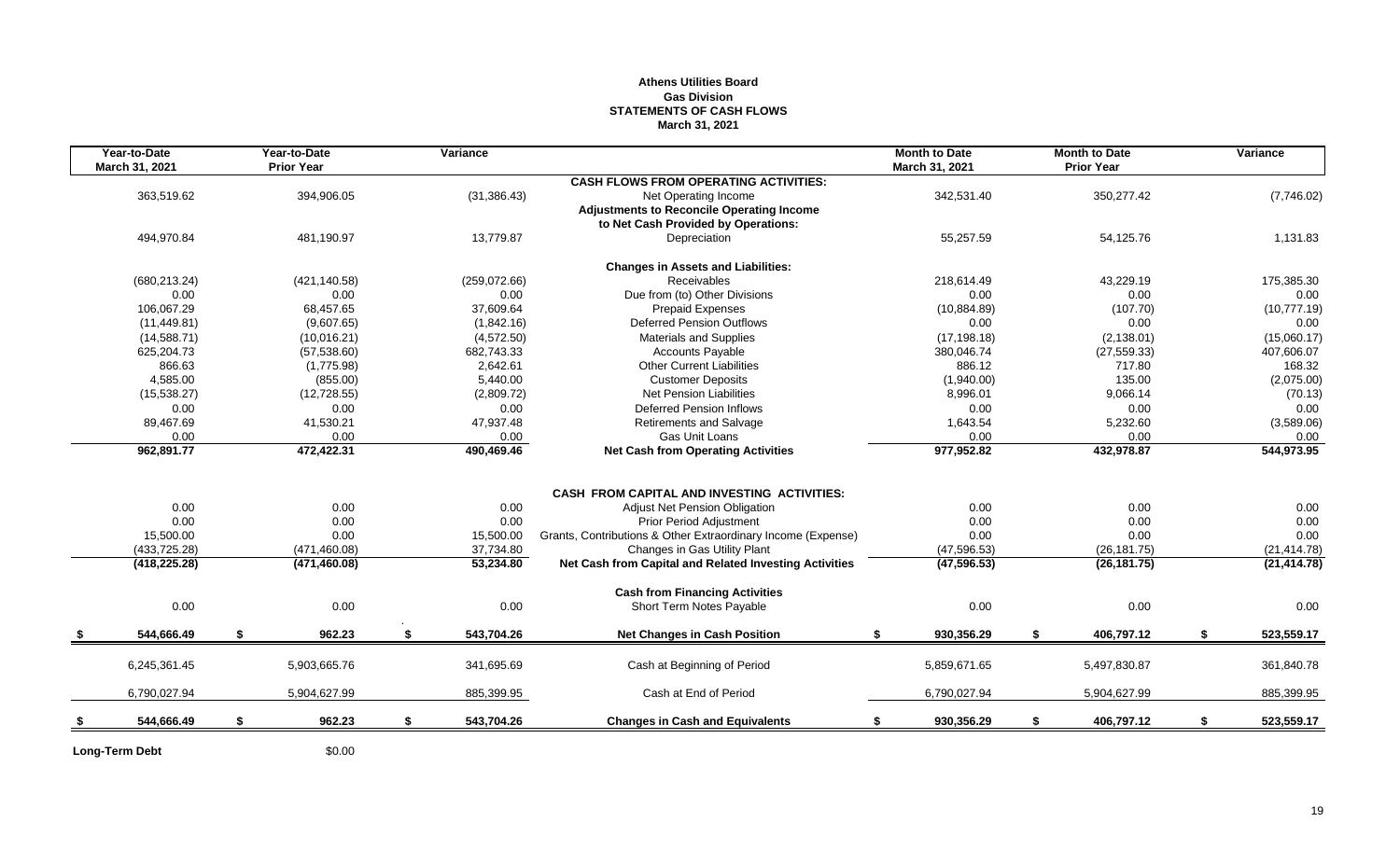#### Athens Utilities Board Statistics Report March 31, 2021

| Gas:                       |         |              |          |            |
|----------------------------|---------|--------------|----------|------------|
|                            | Current | <b>Prior</b> |          | # Accounts |
| <b>Number of services:</b> | Month   | Year         | Change   | Change     |
| Residential                | 5,559   | 5,502        | 1.04%    | 57         |
| Small Commercial           | 957     | 943          | 1.48%    | 14         |
| Large Commercial           | 10      | 10           | 0.00%    | 0          |
| Interruptible              | 6       |              | 0.00%    |            |
| <b>CNG</b>                 |         |              | $0.00\%$ |            |
| Total Services             | 6,533   | 6,462        | 1.10%    | 71         |

| <b>ISales Volumes:</b> |           | <b>Current Month</b> |        | Year-to-Date |                   |          |  |
|------------------------|-----------|----------------------|--------|--------------|-------------------|----------|--|
| <b>Units Sold</b>      | 3/31/2021 | <b>Prior Year</b>    | Change | 3/31/2021    | <b>Prior Year</b> | Change   |  |
| Residential            | 467,718   | 424,937              | 10.07% | 2,063,687    | 1,825,787         | 13.03%   |  |
| Small Commercial       | 321,335   | 318,678              | 0.83%  | 1,776,831    | 1,752,680         | 1.38%    |  |
| Large Commercial       | 123,122   | 116,631              | 5.57%  | 1,052,687    | 1,056,375         | $-0.35%$ |  |
| Interruptible          | 219,498   | 211,308              | 3.88%  | 1,894,197    | 1,923,551         | $-1.53%$ |  |
| <b>CNG</b>             | 2,542     | 2,373                | 7.12%  | 20,079       | 19,182            | 4.68%    |  |
|                        | 1,134,215 | 1,073,927            | 5.61%  | 6,807,481    | 6,577,575         | 3.50%    |  |

ᆜ

| Employment         |                |                   |                   |
|--------------------|----------------|-------------------|-------------------|
|                    | March 31, 2021 | <b>Prior Year</b> | <b>Difference</b> |
| Employee Headcount | 9.00           | 9.00              | 0.00              |
| <b>IFTE</b>        | 9.66           | 9.82              | $-0.16$           |
| Y-T-D FTE          | 9.94           | 10.356875         | $-0.42$           |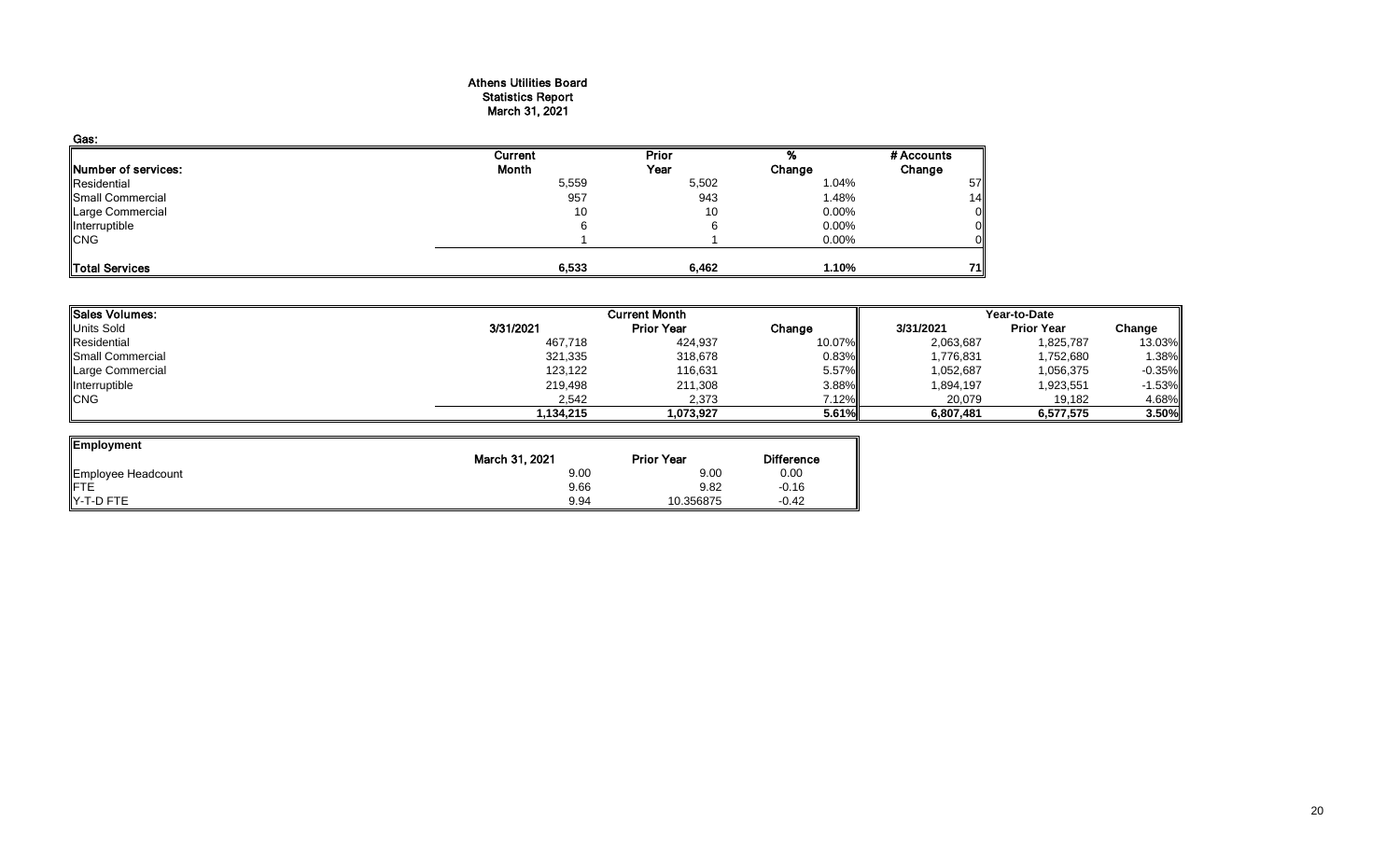#### **Athens Utilities Board Gas Division Capital Budget Month Ending as of March 31, 2021**

|                                               | <b>Budget</b>                           | <b>Actual</b> | Variance to date<br>Favorable<br>(Unfavorable) | <b>Estimated</b><br>% Project<br><b>Completion</b> | <b>Percent Budget</b><br><b>Expended</b> |
|-----------------------------------------------|-----------------------------------------|---------------|------------------------------------------------|----------------------------------------------------|------------------------------------------|
| <b>Planned Capital Improvements:</b>          |                                         |               |                                                |                                                    |                                          |
| Truck 54 (2014) Service Tk                    | 50,000                                  |               | 50,000                                         |                                                    |                                          |
| Truck 30 (2010) (if not purchased in FY 2020) | 40,000                                  |               | 40,000                                         |                                                    |                                          |
| Upgrading Cathodic Protection Field -         | 15,000                                  | 30,052        | (15,052)                                       | 100%                                               | 200.35%                                  |
| <b>Replace Mechanical Correctors</b>          | 10,000                                  |               | 10,000                                         |                                                    |                                          |
| Replace Pressue Charts                        | 6,500                                   |               | 6,500                                          |                                                    |                                          |
| Replace Leak Machines                         | 10,000                                  |               | 10,000                                         |                                                    |                                          |
| Replace Locating Equipment - Digital          | 5,000                                   |               | 5,000                                          |                                                    |                                          |
| Replace Locating Equipment - Pipe Horn        | 1,000                                   |               | 1,000                                          |                                                    |                                          |
| 20% of 5 Year Leak Survey                     | 30,000                                  | 9,360         | 20,640                                         |                                                    | 31.20%                                   |
| Replace Odorant System - Athens / Riceville   | 65,000                                  |               | 65,000                                         |                                                    |                                          |
| Trencher                                      | 102,000                                 |               | 102,000                                        |                                                    | Continuous                               |
| System Improvement                            | 60,000                                  | 1,884         | 58,116                                         |                                                    | 3.14% Continuous                         |
| Main                                          | 100,000                                 | 36,860        | 63,140                                         |                                                    | 36.86% Continuous                        |
| Services                                      | 130,000                                 | 197,232       | (67, 232)                                      |                                                    | 151.72% Continuous                       |
| IT Core (Servers, mainframe, etc.)            | 20,000                                  | 9,606         | 10,394                                         |                                                    | 48.03% Continuous                        |
| <b>Total Planned Capital Improvements:</b>    | 644,500<br>- 56                         | 284,994 \$    | 359,506                                        |                                                    |                                          |
| <b>Other Assets:</b>                          |                                         |               |                                                |                                                    |                                          |
| <b>Repair Regulator Stattion</b>              |                                         | 2,907         | (2,907)                                        |                                                    |                                          |
| <b>Drive Thru Drawer</b>                      |                                         | 6,216         | (6,216)                                        |                                                    |                                          |
| Roof Replacement                              |                                         | 105,156       | (105, 156)                                     |                                                    |                                          |
| <b>Trencher Repair</b>                        |                                         | 2,420         | (2,420)                                        |                                                    |                                          |
| Other                                         |                                         |               | ∩                                              |                                                    |                                          |
| <b>Total Other Assets:</b>                    | £.<br>$\blacksquare$                    | 116,698 \$    | (116, 698)                                     |                                                    |                                          |
| Totals:                                       | 644,500                                 | 401,693 \$    | 242,807                                        |                                                    |                                          |
|                                               | Percentage of Budget Spent Year-to-date |               | 62.33%                                         | <b>Fiscal Year</b>                                 | 75.00%                                   |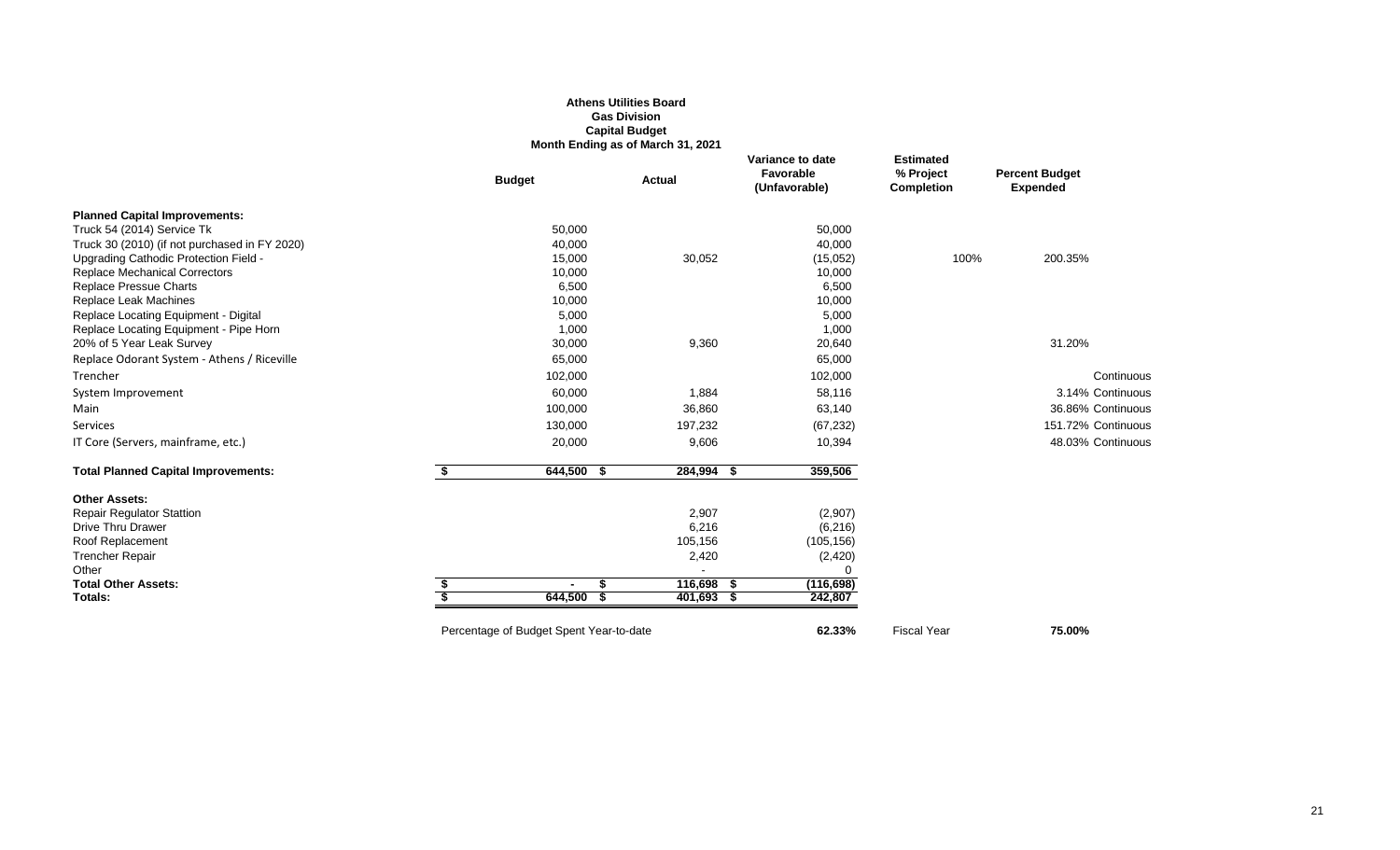#### **ATHENS UTILITIES BOARD WASTEWATER DIVISION BALANCE SHEET March 31, 2021**

| <b>Current Period</b> |    | <b>Prior Year</b> | Change from         |                                            | <b>Current Period</b> |    | Prior           | Change<br>from prior |
|-----------------------|----|-------------------|---------------------|--------------------------------------------|-----------------------|----|-----------------|----------------------|
| March 31, 2021        |    |                   | <b>Prior Year</b>   |                                            | March 31, 2021        |    | <b>Month</b>    | <b>Month</b>         |
|                       |    |                   |                     | Assets:                                    |                       |    |                 |                      |
| 4,266,322.80          |    | 4.812.479.98      | (546, 157.18)       | Cash and Cash Equivalents                  | 4,266,322.80          |    | 4,393,524.01    | (127, 201.21)        |
| 917,820.37            |    | 483,868.49        | 433,951.88          | <b>Receivables</b>                         | 917,820.37            |    | 915,090.67      | 2,729.70             |
| 0.00                  |    | 0.00              | 0.00                | Short Term Balances Due from Other Div.    | 0.00                  |    | 0.00            | 0.00                 |
| 54,796.37             |    | 54,432.96         | 363.41              | Prepaid Expenses                           | 54,796.37             |    | 73,506.70       | (18,710.33)          |
| 289,633.84            |    | 311,725.93        | (22,092.09)         | Materials and Supplies Inventory           | 289,633.84            |    | 178,112.05      | 111,521.79           |
| 5,528,573.38          |    | 5,662,507.36      | (133, 933.98)       | <b>Total Current Assets</b>                | 5,528,573.38          |    | 5,560,233.43    | (31,660.05)          |
| 0.00                  |    | 0.00              | 0.00                | Bond and Interest Sinking Fund and Reserve | 0.00                  |    | 0.00            | 0.00                 |
| 0.00                  |    | 0.00              | 0.00                | Reserve and Other                          | 0.00                  |    | 0.00            | 0.00                 |
| 0.00                  |    | 0.00              | 0.00                | <b>Total Restricted Assets</b>             | 0.00                  |    | 0.00            | 0.00                 |
| 0.00                  |    | 510,520.69        | (510, 520.69)       | Debt Issue Costs, Net of Amortization      | 0.00                  |    | 0.00            | 0.00                 |
| 487,035.37            |    | 0.00              | 487,035.37          | <b>Deferred Pension Outflows</b>           | 487,035.37            |    | 487,035.37      | 0.00                 |
| 57,981,050.98         |    | 56,484,145.97     | 1,496,905.01        | Sewer Utility Plant, at Cost               | 57,981,050.98         |    | 57,887,359.67   | 93,691.31            |
| (23, 250, 658.40)     |    | (21, 226, 497.61) | (2,024,160.79)      | Less: Accumulated Depreciation             | (23, 250, 658.40)     |    | (23,053,701.82) | (196, 956.58)        |
| 34,730,392.58         |    | 35,257,648.36     | (527, 255.78)       | <b>Net Sewer Utility Plant</b>             | 34,730,392.58         |    | 34,833,657.85   | (103, 265.27)        |
| 35,217,427.95         |    | 35,768,169.05     | (550, 741.10)       | <b>Total Long Term Assets</b>              | 35,217,427.95         |    | 35,320,693.22   | (103, 265.27)        |
| 40,746,001.33         | S. | 41,430,676.41     | \$<br>(684, 675.08) | <b>Total Assets</b>                        | \$<br>40,746,001.33   | S. | 40,880,926.65   | \$<br>(134, 925.32)  |
|                       |    |                   |                     | <b>Liabilities and Retained Earnings:</b>  |                       |    |                 |                      |
| (213, 654.24)         |    | 60.463.19         | (274, 117.43)       | <b>Accounts Payable</b>                    | (213, 654.24)         |    | (53, 754.87)    | (159, 899.37)        |
| 264,525.37            |    | 59,300.00         | 205,225.37          | <b>Customer Deposits</b>                   | 264,525.37            |    | 264,080.37      | 445.00               |
| 179,553.61            |    | 166,707.65        | 12,845.96           | <b>Other Current Liabilities</b>           | 179,553.61            |    | 179,105.66      | 447.95               |
| 230,424.74            |    | 286,470.84        | (56,046.10)         | <b>Total Current Liabilities</b>           | 230,424.74            |    | 389,431.16      | (159,006.42)         |
| 0.00                  |    | 0.00              | 0.00                | <b>Bonds Payable</b>                       | 0.00                  |    | 0.00            | 0.00                 |
| 1,626,189.82          |    | 1,764,566.49      | (138, 376.67)       | Notes Payable - State of Tennessee         | 1,626,189.82          |    | 1,637,847.82    | (11,658.00)          |
| 12,544,060.89         |    | 13,590,578.39     | (1,046,517.50)      | Notes Payable - Other                      | 12,544,060.89         |    | 12,544,060.89   | 0.00                 |
| 721,000.15            |    | 696,338.19        | 24,661.96           | Net Pension Liability                      | 721,000.15            |    | 702,993.62      | 18,006.53            |
| 39,049.73             |    | 53,070.27         | (14,020.54)         | <b>Deferred Pension Inflows</b>            | 39,049.73             |    | 39,049.73       | 0.00                 |
| 14,930,300.59         |    | 16,104,553.34     | (1, 174, 252.75)    | <b>Total Long Term Liabilities</b>         | 14,930,300.59         |    | 14,923,952.06   | 6,348.53             |
| 25,585,276.00         |    | 25,039,652.23     | 545,623.77          | <b>Net Position</b>                        | 25,585,276.00         |    | 25,567,543.43   | 17,732.57            |
| 40,746,001.33         | S. | 41,430,676.41     | \$<br>(684, 675.08) | <b>Total Liabilities and Net Assets</b>    | \$<br>40,746,001.33   | S. | 40,880,926.65   | \$<br>(134, 925.32)  |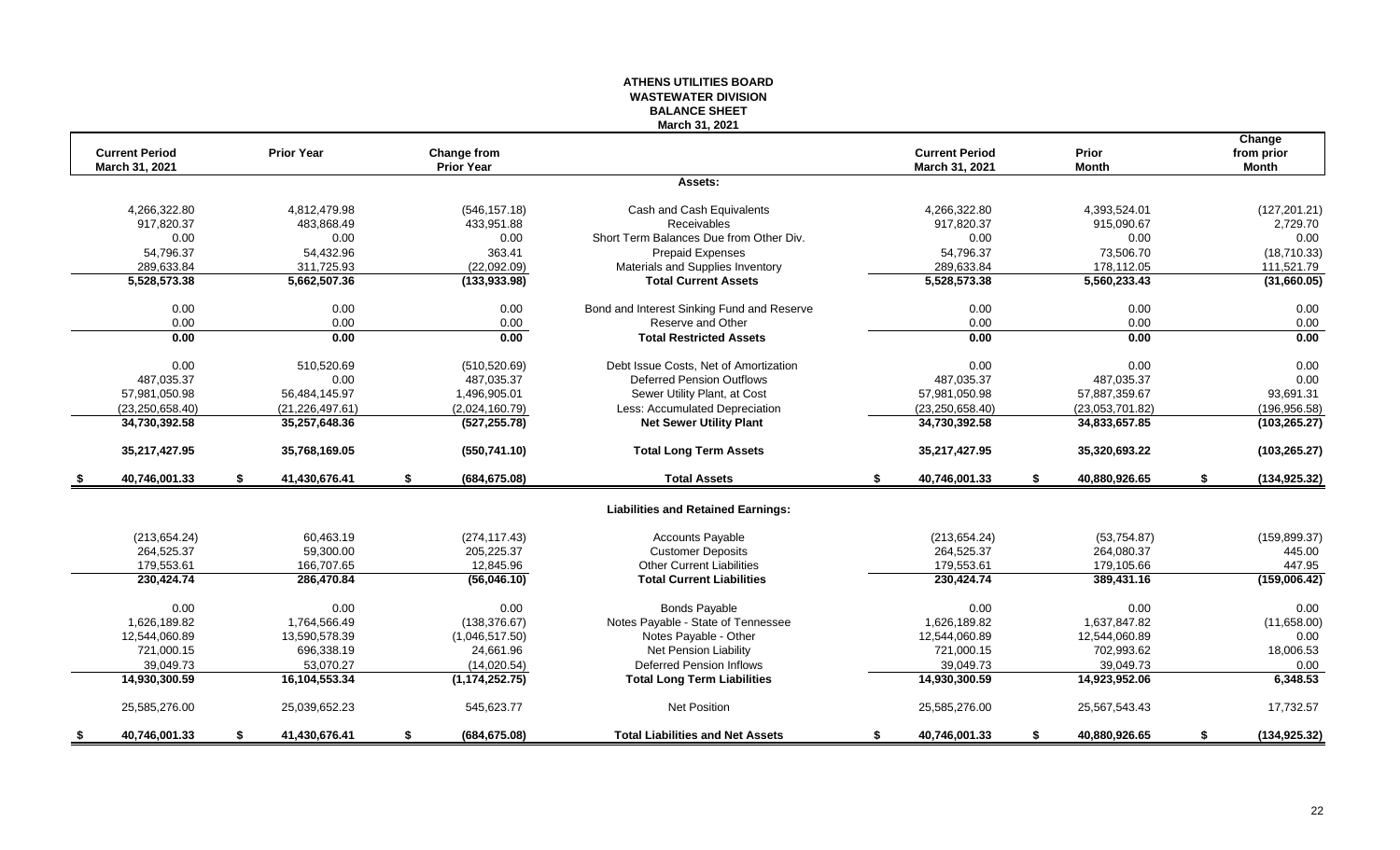## Athens Utilities Board Profit and Loss Statement - Wastewater March 31, 2021

| Year-to-Date<br>March 31, 2021 | Year-to-Date<br><b>Prior Year</b> | Variance<br>Favorable<br>(Unfavorable) |                                            | Current<br>Month<br>March 31, 2021 | Current<br>Month<br><b>Prior Year</b> | Variance<br>Favorable<br>(Unfavorable) |
|--------------------------------|-----------------------------------|----------------------------------------|--------------------------------------------|------------------------------------|---------------------------------------|----------------------------------------|
|                                |                                   |                                        | <b>REVENUE:</b>                            |                                    |                                       |                                        |
| 1,598,967.73                   | 1,575,761.54                      | 23,206.19                              | Residential                                | 169,274.33                         | 169,060.19                            | 214.14                                 |
| 1,294,295.27                   | 1,385,069.75                      | (90, 774.48)                           | <b>Small Commercial</b>                    | 138,883.31                         | 148,851.03                            | (9,967.72)                             |
| 1,838,927.56                   | 2,002,642.46                      | (163, 714.90)                          | Large Commercial                           | 195,817.48                         | 206,808.71                            | (10, 991.23)                           |
| 190,570.16                     | 132,276.38                        | 58,293.78                              | Other                                      | 23,938.58                          | 24,711.45                             | (772.87)                               |
| 4,922,760.72                   | 5,095,750.13                      | (172,989.41)                           | <b>Total Revenue</b>                       | 527,913.70                         | 549,431.38                            | (21, 517.68)                           |
|                                |                                   |                                        | <b>OPERATING AND MAINTENANCE EXPENSES:</b> |                                    |                                       |                                        |
| 1,026,640.41                   | 1,040,122.07                      | 13,481.66                              | Sewer Treatment Plant Expense              | 120,592.54                         | 118,582.41                            | (2,010.13)                             |
| 66,099.14                      | 67,918.04                         | 1,818.90                               | <b>Pumping Station Expense</b>             | 12,953.00                          | 10,969.03                             | (1,983.97)                             |
| 252,134.19                     | 251,959.72                        | (174.47)                               | <b>General Expense</b>                     | 21,688.15                          | 28,331.29                             | 6,643.14                               |
| 117,774.63                     | 403,535.14                        | 285,760.51                             | Cust. Service and Cust. Acct. Expense      | 12,383.80                          | 11,809.56                             | (574.24)                               |
| 808,474.83                     | 725,502.53                        | (82,972.30)                            | Administrative and General Expense         | 95,107.34                          | 102,287.94                            | 7,180.60                               |
| 2,271,123.20                   | 2,489,037.50                      | 217,914.30                             | <b>Total Operating Expenses</b>            | 262,724.83                         | 271,980.23                            | 9,255.40                               |
|                                |                                   |                                        | <b>Maintenance Expense</b>                 |                                    |                                       |                                        |
| 145,709.11                     | 127,816.01                        | (17,893.10)                            | Sewer Treatment Plant Expense              | 20,762.67                          | 13,596.96                             | (7, 165.71)                            |
| 58,953.55                      | 61,342.94                         | 2,389.39                               | <b>Pumping Station Expense</b>             | 7,723.43                           | 6,757.32                              | (966.11)                               |
| 232,473.09                     | 305,391.06                        | 72,917.97                              | <b>General Expense</b>                     | 23,429.85                          | 29,431.92                             | 6,002.07                               |
| 4,199.36                       | 5,191.15                          | 991.79                                 | Administrative and General Expense         | 228.72                             | 1,519.99                              | 1,291.27                               |
| 441,335.11                     | 499,741.16                        | 58,406.05                              | <b>Total Maintenance Expense</b>           | 52,144.67                          | 51,306.19                             | (838.48)                               |
|                                |                                   |                                        | <b>Other Operating Expenses</b>            |                                    |                                       |                                        |
| 1,708,570.16                   | 1,209,170.96                      | (499, 399.20)                          | Depreciation                               | 191,349.49                         | 151,927.01                            | (39, 422.48)                           |
| 1,708,570.16                   | 1,209,170.96                      | (499, 399.20)                          | <b>Total Other Operating Expenses</b>      | 191,349.49                         | 151,927.01                            | (39, 422.48)                           |
| 4,421,028.47                   | 4,197,949.62                      | (223,078.85)                           | <b>Operating and Maintenance Expenses</b>  | 506,218.99                         | 475,213.43                            | (31,005.56)                            |
| 501,732.25                     | 897,800.51                        | (396,068.26)                           | <b>Operating Income</b>                    | 21,694.71                          | 74,217.95                             | (52, 523.24)                           |
| (22, 654.37)                   | 42,403.77                         | (65,058.14)                            | Other Income                               | 1,325.04                           | 4,183.90                              | (2,858.86)                             |
| 479,077.88                     | 940,204.28                        | (461, 126.40)                          | <b>Total Income</b>                        | 23,019.75                          | 78,401.85                             | (55, 382.10)                           |
| 10,629.50                      | 7,653.63                          | (2,975.87)                             | Other Expense                              | 0.00                               | (2,930.50)                            | (2,930.50)                             |
| 468,448.38                     | 932,550.65                        | (464, 102.27)                          | <b>Net Income Before Debt Expense</b>      | 23,019.75                          | 81,332.35                             | (58, 312.60)                           |
|                                |                                   |                                        | <b>DEBT RELATED EXPENSES:</b>              |                                    |                                       |                                        |
| 0.00                           | 0.00                              | 0.00                                   | Amortization of Debt Discount              | 0.00                               | 0.00                                  | 0.00                                   |
| 0.00                           | 0.00                              | 0.00                                   | <b>Bond Interest</b>                       | 0.00                               | 0.00                                  | 0.00                                   |
| 55,352.81                      | 184.994.04                        | 129,641.23                             | <b>Other Debt Interest</b>                 | 5,287.18                           | 22,719.29                             | 17,432.11                              |
| 55,352.81                      | 184,994.04                        | 129,641.23                             | <b>Total debt related expenses</b>         | 5,287.18                           | 22,719.29                             | 17,432.11                              |
| 413,095.57                     | 747,556.61                        | (334, 461.04)                          | <b>Net Before Extraordinary</b>            | 17,732.57                          | 58,613.06                             | (40,880.49)                            |
| 25,964.90                      | 234,707.60                        | (208, 742.70)                          | Grants, Contributions, Extraordinary       | 0.00                               | 0.00                                  | 0.00                                   |
| 439,060.47<br>\$               | 982,264.21                        | (543, 203.74)                          | <b>Change in Net Assets</b>                | 17,732.57<br>S                     | 58,613.06                             | (40, 880.49)<br>S.                     |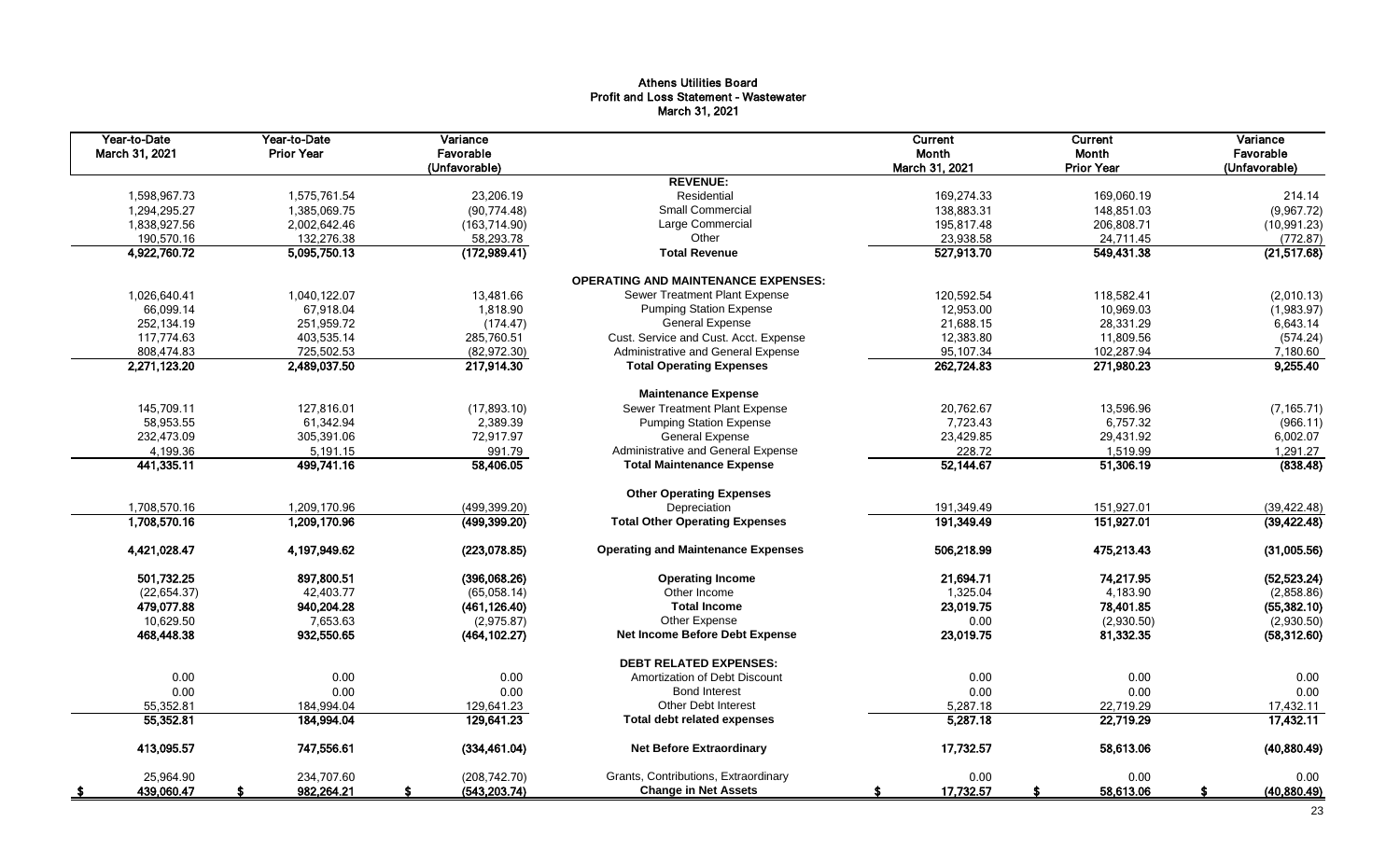## Athens Utilities Board Budget Comparison - Wastewater March 31, 2021

| Year-to-Date<br>March 31, 2021 | Year-to-Date<br><b>Budget</b> | $Y-T-D$<br>Variance | <b>Description</b>                          | <b>Current Month</b><br>March 31, 2021 | <b>Monthly</b><br><b>Budget</b> | <b>Budget</b><br>Variance |
|--------------------------------|-------------------------------|---------------------|---------------------------------------------|----------------------------------------|---------------------------------|---------------------------|
|                                |                               |                     |                                             |                                        |                                 |                           |
|                                |                               |                     | <b>REVENUE:</b>                             |                                        |                                 |                           |
| 1,598,967.73                   | 1,573,247.52                  | 25,720.21           | Residential                                 | 169,274.33                             | 173,058.84                      | (3,784.51)                |
| 1,294,295.27                   | 1,357,657.38                  | (63, 362.11)        | Small Commercial                            | 138,883.31                             | 143,971.91                      | (5,088.60)                |
| 1,838,927.56                   | 1,424,704.15                  | 414,223.41          | Large Commercial                            | 195,817.48                             | 140,408.56                      | 55,408.92                 |
| 190,570.16                     | 117,094.80                    | 73,475.36           | Other                                       | 23,938.58                              | 9,856.47                        | 14,082.11                 |
| 4,922,760.72                   | 4,472,703.85                  | 450,056.87          | <b>Total Revenue</b>                        | 527,913.70                             | 467,295.78                      | 60,617.92                 |
|                                |                               |                     | <b>OPERATING AND MAINTENANCE EXPENSES:</b>  |                                        |                                 |                           |
| 1,026,640.41                   | 1,054,264.99                  | 27,624.58           | Sewer Treatment Plant Expense               | 120,592.54                             | 117,257.29                      | (3,335.25)                |
| 66,099.14                      | 68,893.08                     | 2,793.94            | <b>Pumping Station Expense</b>              | 12,953.00                              | 7,686.82                        | (5,266.18)                |
| 252,134.19                     | 253,771.36                    | 1,637.17            | General Expense                             | 21,688.15                              | 35,694.65                       | 14,006.50                 |
| 117,774.63                     | 123,369.64                    | 5,595.01            | Customer Service and Customer Acct. Expense | 12,383.80                              | 11,769.44                       | (614.36)                  |
| 808,474.83                     | 779,769.85                    | (28, 704.98)        | Administrative and General Expense          | 95,107.34                              | 88,226.68                       | (6,880.66)                |
| 2,271,123.20                   | 2,280,068.93                  | 8,945.73            | <b>Total Operating Expenses</b>             | 262,724.83                             | 260,634.88                      | (2,089.95)                |
|                                |                               |                     | <b>Maintenance Expense</b>                  |                                        |                                 |                           |
| 145.709.11                     | 131,364.04                    | (14, 345.07)        | Sewer Treatment Plant Expense               | 20,762.67                              | 14.571.61                       | (6, 191.06)               |
| 58,953.55                      | 62,561.68                     | 3.608.13            | <b>Pumping Station Expense</b>              | 7,723.43                               | 8,215.46                        | 492.03                    |
| 232,473.09                     | 291,891.73                    | 59,418.64           | <b>General Expense</b>                      | 23,429.85                              | 39,121.19                       | 15,691.34                 |
| 4,199.36                       | 4,119.59                      | (79.77)             | Administrative and General Expense          | 228.72                                 | 664.83                          | 436.11                    |
| 441,335.11                     | 489,937.04                    | 48,601.93           | <b>Total Maintenance Expense</b>            | 52,144.67                              | 62,573.09                       | 10,428.42                 |
|                                |                               |                     |                                             |                                        |                                 |                           |
|                                |                               |                     | <b>Other Operating Expenses</b>             |                                        |                                 |                           |
| 1,708,570.16                   | 1,189,049.40                  | (519, 520.76)       | Depreciation                                | 191,349.49                             | 132,669.50                      | (58, 679.99)              |
| 1,708,570.16                   | 1,189,049.40                  | (519, 520.76)       | <b>Total Other Operating Expenses</b>       | 191,349.49                             | 132,669.50                      | (58, 679.99)              |
| 4,421,028.47                   | 3,959,055.36                  | (461, 973.11)       | <b>Operating and Maintenance Expenses</b>   | 506,218.99                             | 455,877.47                      | (50, 341.52)              |
| 501,732.25                     | 513,648.48                    | (11, 916.23)        | <b>Operating Income</b>                     | 21,694.71                              | 11,418.31                       | 10,276.40                 |
| (22, 654.37)                   | 27,552.79                     | (50, 207.16)        | Other Income                                | 1,325.04                               | 2,532.10                        | (1,207.06)                |
| 479,077.88                     | 541,201.28                    | (62, 123.40)        | <b>Total Income</b>                         | 23,019.75                              | 13,950.41                       | 9,069.34                  |
| 10,629.50                      | 10,613.67                     | (15.83)             | Other Expense                               | 0.00                                   | (2,605.52)                      | (2,605.52)                |
| 468,448.38                     | 530,587.61                    | (62, 139.23)        | Net Income Before Debt Expense              | 23,019.75                              | 16,555.93                       | 6,463.82                  |
|                                |                               |                     | <b>DEBT RELATED EXPENSES:</b>               |                                        |                                 |                           |
| 0.00                           | 0.00                          | 0.00                | Amortization of Debt Discount               | 0.00                                   | 0.00                            | 0.00                      |
| 0.00                           | 0.00                          | 0.00                | <b>Bond Interest</b>                        | 0.00                                   | 0.00                            | 0.00                      |
| 55,352.81                      | 231,533.67                    | 176,180.86          | <b>Other Debt Interest</b>                  | 5,287.18                               | 23,449.82                       | 18,162.64                 |
| 55,352.81                      | 231,533.67                    | 176,180.86          | <b>Total debt related expenses</b>          | 5,287.18                               | 23,449.82                       | 18,162.64                 |
| 413,095.57                     | 299,053.94                    | 114,041.63          | <b>Net Before Extraordinary</b>             | 17,732.57                              | (6,893.89)                      | 24,626.46                 |
| 25,964.90                      | 0.00                          | 25,964.90           | Grants, Contributions, Extraordinary        | 0.00                                   | 0.00                            | 0.00                      |
| 439,060.47<br>- \$             | \$<br>299,053.94              | \$<br>140,006.53    | <b>Change in Net Assets</b>                 | 17,732.57<br>\$                        | \$<br>(6,893.89)                | \$<br>24,626.46           |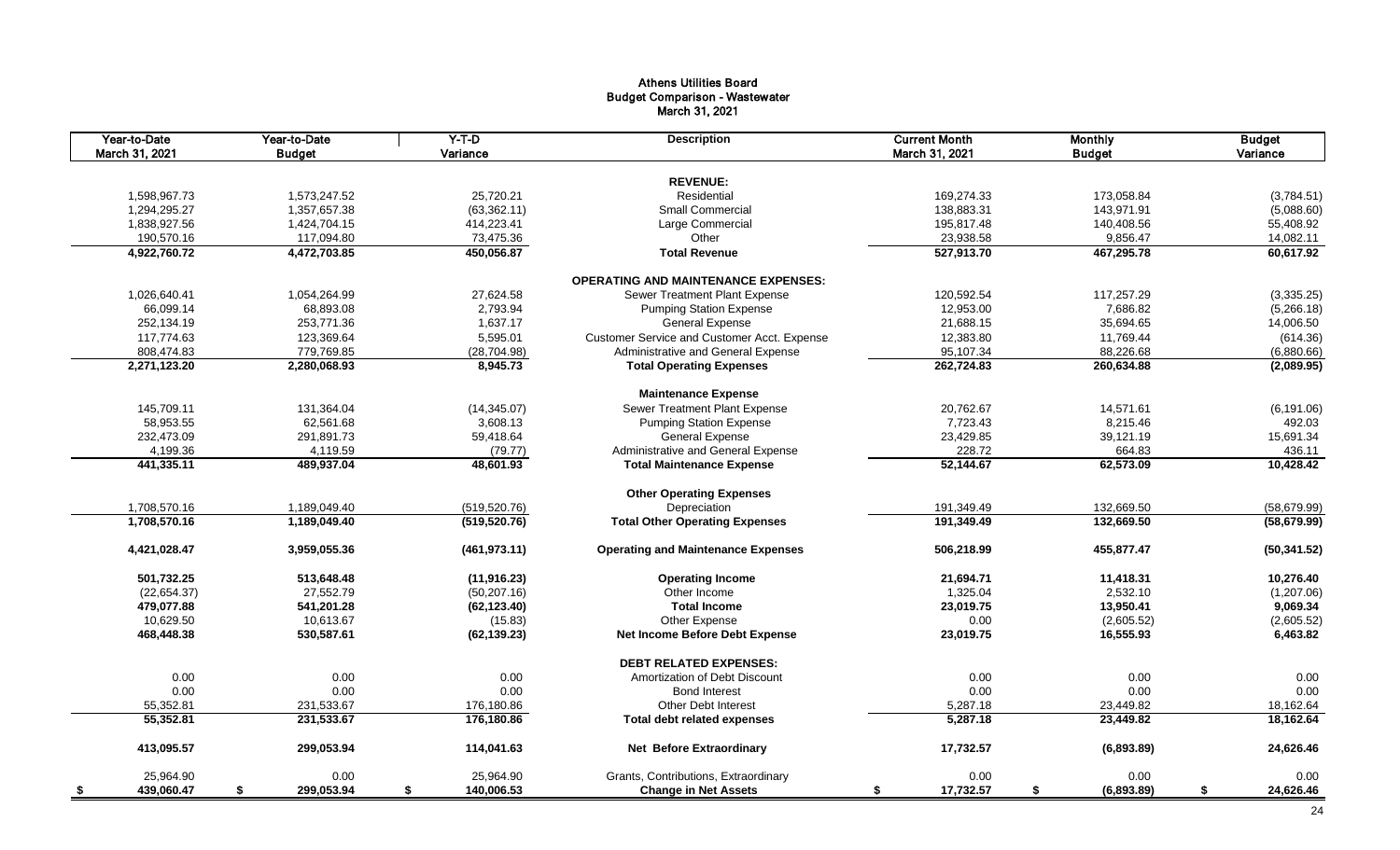#### **Athens Utilities Board Wastewater Division STATEMENTS OF CASH FLOWS March 31, 2021**

|      | Year-to-Date<br>March 31, 2021 | Year-to-Date<br><b>Prior Year</b> | Variance            |                                                                 | <b>Month to Date</b><br>March 31, 2021 | <b>Month to Date</b><br><b>Prior Year</b> | Variance            |
|------|--------------------------------|-----------------------------------|---------------------|-----------------------------------------------------------------|----------------------------------------|-------------------------------------------|---------------------|
|      |                                |                                   |                     | <b>CASH FLOWS FROM OPERATING ACTIVITIES:</b>                    |                                        |                                           |                     |
|      | 413,095.57                     | 747,556.61                        | (334, 461.04)       | Net Operating Income                                            | 17,732.57                              | 58,613.06                                 | (40, 880.49)        |
|      |                                |                                   |                     | <b>Adjustments to Reconcile Operating Income</b>                |                                        |                                           |                     |
|      |                                |                                   |                     | to Net Cash Provided by Operations:                             |                                        |                                           |                     |
|      | 1,708,570.16                   | 1,209,170.96                      | 499,399.20          | Depreciation                                                    | 191,349.49                             | 151,927.01                                | 39,422.48           |
|      |                                |                                   |                     | <b>Changes in Assets and Liabilities:</b>                       |                                        |                                           |                     |
|      | (370, 444.34)                  | 47,003.68                         | (417, 448.02)       | <b>Accounts Receivable</b>                                      | (2,729.70)                             | 9,776.03                                  | (12, 505.73)        |
|      | 0.00                           | 0.00                              | 0.00                | Due from (to) Other Divisions                                   | 0.00                                   | 0.00                                      | 0.00                |
|      | 0.00                           | 0.00                              | 0.00                | Short Term Notes to Other Divisions                             | 0.00                                   | 0.00                                      | 0.00                |
|      | (37,808.19)                    | (43,089.83)                       | 5,281.64            | <b>Prepaid Expenses</b>                                         | 18,710.33                              | 15,205.46                                 | 3,504.87            |
|      | (48, 157.85)                   | (26, 106.98)                      | (22,050.87)         | <b>Deferred Pension Outflows</b>                                | 0.00                                   | 0.00                                      | 0.00                |
|      | (45, 494.01)                   | (46, 241.13)                      | 747.12              | <b>Materials and Supplies</b>                                   | (111, 521.79)                          | 761.02                                    | (112, 282.81)       |
|      | (292, 150.87)                  | (168,066.64)                      | (124, 084.23)       | <b>Accounts Payable</b>                                         | (159, 899.37)                          | 4,022.46                                  | (163, 921.83)       |
|      | 2,960.08                       | (2,414.46)                        | 5,374.54            | <b>Accrued Liabilities</b>                                      | 447.95                                 | 2,728.62                                  | (2,280.67)          |
|      | (202, 779.74)                  | (84, 409.39)                      | (118, 370.35)       | Retirements and Salvage                                         | 5,607.09                               | 7,592.89                                  | (1,985.80)          |
|      | 1.905.00                       | (2,900.00)                        | 4,805.00            | <b>Customer Deposits</b>                                        | 445.00                                 | (15.00)                                   | 460.00              |
|      | (5,861.73)                     | (17, 316.21)                      | 11,454.48           | Net Pension Liability                                           | 18,006.53                              | 13,921.11                                 | 4,085.42            |
|      | 0.00                           | 0.00                              | 0.00                | <b>Deferred Pension Inflows</b>                                 | 0.00                                   | 0.00                                      | 0.00                |
|      | 1,123,834.08                   | 1,613,186.61                      | (489, 352.53)       | <b>Total Cash from Operating Activities</b>                     | (21, 851.90)                           | 264,532.66                                | (286, 384.56)       |
|      |                                |                                   |                     |                                                                 |                                        |                                           |                     |
|      |                                |                                   |                     | <b>CASH FLOWS FROM NONCAPITAL FINANCING ACTIVITIES:</b>         |                                        |                                           |                     |
|      | 0.00                           | 0.00                              | 0.00                | Changes in Bonds payable                                        | 0.00                                   | 0.00                                      | 0.00                |
|      | (104, 091.62)                  | (101, 635.73)                     | (2,455.89)          | Changes in Notes Payable                                        | (11,658.00)                            | (11, 382.94)                              | (275.06)            |
|      | (104, 091.62)                  | (101, 635.73)                     | (2,455.89)          | <b>Total Cash from Noncapital Financing Activities</b>          | (11,658.00)                            | (11, 382.94)                              | (275.06)            |
|      |                                |                                   |                     |                                                                 |                                        |                                           |                     |
|      | 0.00                           | 0.00                              | 0.00                | <b>CASH FROM INVESTING ACTIVITIES:</b>                          | 0.00                                   | 0.00                                      |                     |
|      |                                |                                   |                     | <b>Prior Period Adjustment</b>                                  |                                        |                                           | 0.00                |
|      | 25.964.90                      | 234.707.60                        | (208, 742.70)       | <b>Grants Contributions &amp; Other Extraordinary</b>           | 0.00                                   | 0.00                                      | 0.00                |
|      | 0.00                           | 0.00                              | 0.00                | Adjust Net Pension Obligation                                   | 0.00                                   | 0.00                                      | 0.00                |
|      | (1, 298, 825.31)               | (1,383,803.08)                    | 84,977.77           | Changes in Sewer Utility Plant                                  | (93, 691.31)                           | (61, 826.12)                              | (31, 865.19)        |
|      | (1,272,860.41)                 | (1, 149, 095.48)                  | (123, 764.93)       | <b>Total Cash from Capital and Related Investing Activities</b> | (93, 691.31)                           | (61, 826.12)                              | (31, 865.19)        |
|      | (253, 117.95)                  | \$<br>362,455.40                  | \$<br>(615, 573.35) | <b>Net Changes in Cash Position</b>                             | S.<br>(127, 201.21)                    | \$<br>191,323.60                          | \$<br>(318, 524.81) |
|      |                                |                                   |                     |                                                                 |                                        |                                           |                     |
|      | 4,519,440.75                   | 4,450,024.58                      | 69,416.17           | Cash at Beginning of Period                                     | 4,393,524.01                           | 4,621,156.38                              | (227, 632.37)       |
|      | 4,266,322.80                   | 4,812,479.98                      | (546, 157.18)       | Cash at End of Period                                           | 4,266,322.80                           | 4,812,479.98                              | (546, 157.18)       |
| - \$ | (253, 117.95)                  | \$<br>362,455.40                  | \$<br>(615, 573.35) | <b>Changes in Cash and Equivalents</b>                          | (127, 201.21)<br>\$                    | \$<br>191,323.60                          | \$<br>(318, 524.81) |
|      |                                |                                   |                     |                                                                 |                                        |                                           |                     |

**Long-Term Debt** \$14,170,250.71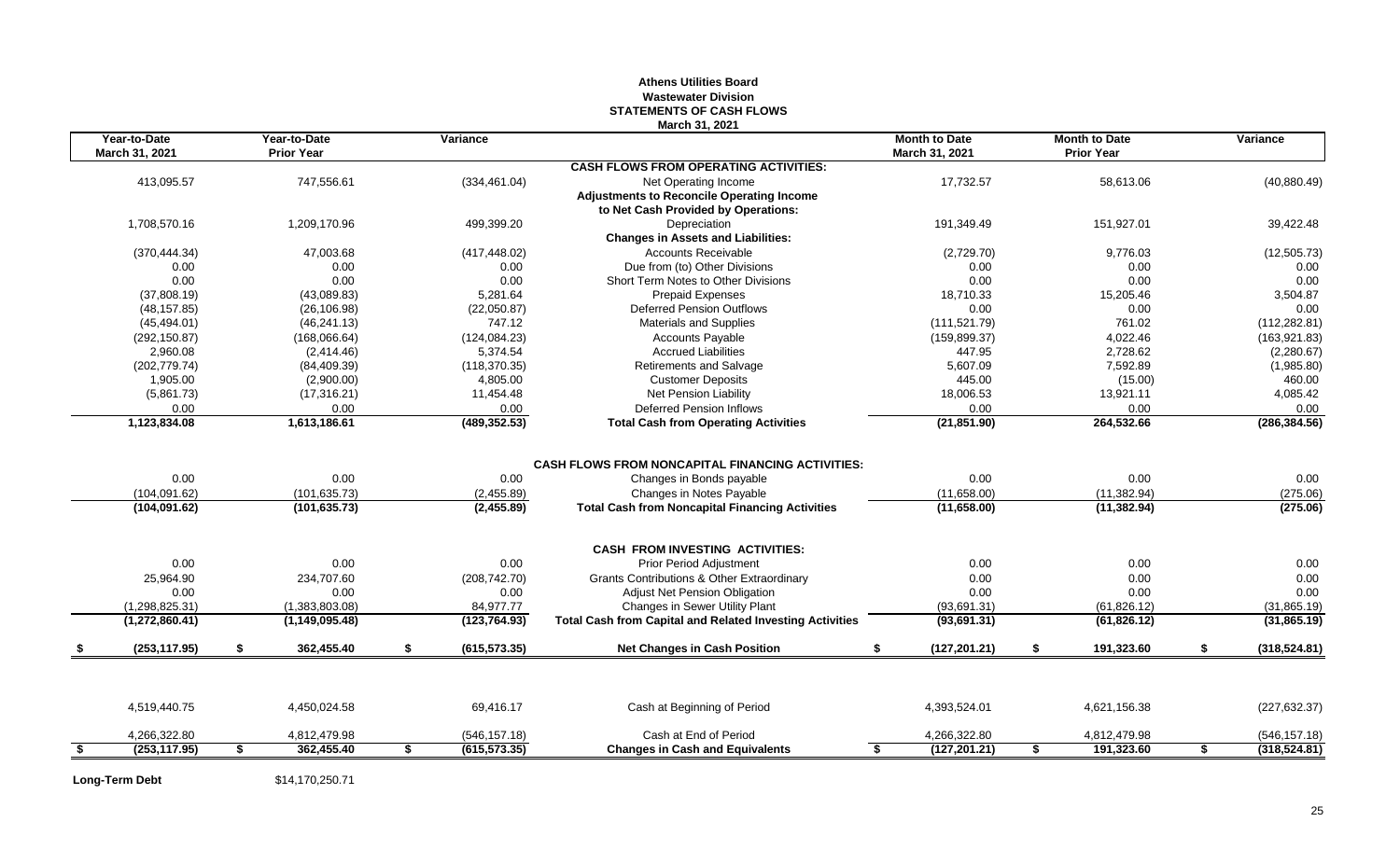#### Athens Utilities Board Statistics Report March 31, 2021

## Wastewater:

|                            | Current | Prior |        | # Accounts |
|----------------------------|---------|-------|--------|------------|
| Number of services:        | Month   | Year  | Change | Change     |
| Residential - Inside City  | 4,417   | 4,375 | 0.96%  | 42         |
| Residential - Outside City | 67      | 60    | 11.67% | 7∥         |
| Commercial - Inside City   | 935     | 932   | 0.32%  | 3II        |
| Commercial - Outside City  |         |       | 0.00%  | Οl         |
| <b>ITotal Services</b>     | 5,423   | 5,371 | 0.97%  | 52         |

| <b>Sales Volumes:</b>      |           | Year-to-Date      |            |           |                   |           |
|----------------------------|-----------|-------------------|------------|-----------|-------------------|-----------|
| Gallonsx100                | 3/31/2021 | <b>Prior Year</b> | Change     | 3/31/2021 | <b>Prior Year</b> | Change    |
| Residential - Inside City  | 144,200   | 142,988           | $0.85\%$   | 1,392,506 | 1,379,662         | 0.93%     |
| Residential - Outside City | 2,616     | 1.737             | 50.60%II   | 27,207    | 21,197            | 28.35%    |
| Commercial - Inside City   | 199,257   | 210,057           | $-5.14%$   | 1,935,082 | 1,948,293         | $-0.68%$  |
| Commercial - Outside City  | 6.414     | 10,313            | $-37.81\%$ | 64,817    | 97.471            | $-33.50%$ |
|                            | 352.487   | 365.095           | $-3.45\%$  | 3,419,612 | 3.446.623         | $-0.78%$  |

| <b>Employment</b>  |                |                   |                   |
|--------------------|----------------|-------------------|-------------------|
|                    | March 31, 2021 | <b>Prior Year</b> | <b>Difference</b> |
| Employee Headcount | 18.00          | 18.00             | 0.00              |
| FTE                | 19.19          | 18.92             | 0.27              |
| Y-T-D FTE          | 19.50          | 19.99             | $-0.49$           |

| Total Company Employment |                       |                   |                   |
|--------------------------|-----------------------|-------------------|-------------------|
|                          | <b>March 31, 2021</b> | <b>Prior Year</b> | <b>Difference</b> |
| Company Total Headcount: | 102.00                | 100.00            | 2.00              |
| Company Total FTE        | 105.69                | 104.56            | 1.13              |
| Company Y-T-D FTE        | 107.46                | 107.00            | 0.46              |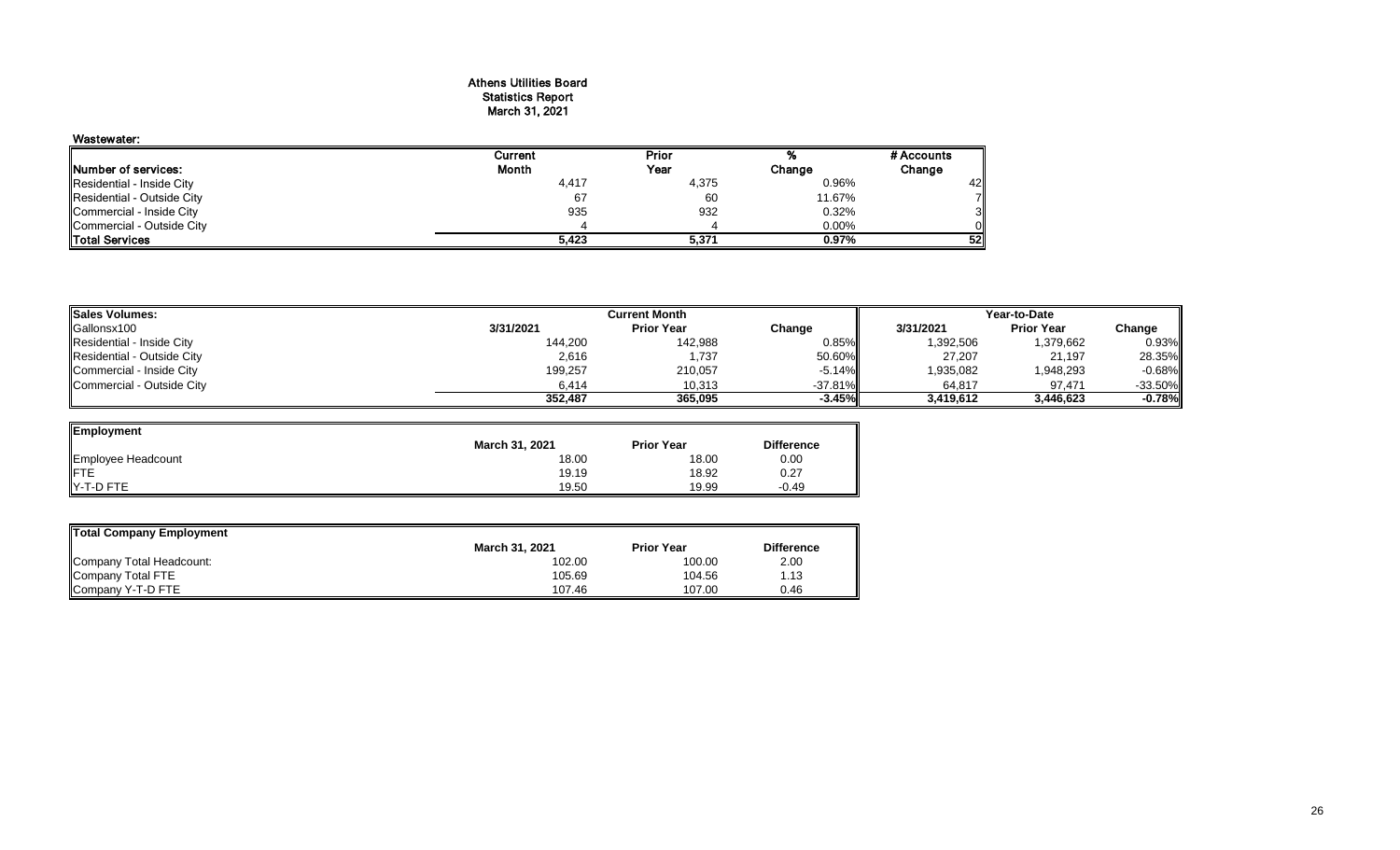### **Athens Utilities Board Wastewater Division Capital Budget Month Ending as of March 31, 2021**

|                                                                |                         | <b>Budget</b>                           | <b>Actual</b> |            | <b>Variance to Date</b><br>Favorable<br>(Unfavorable) |           | <b>Estimated</b><br>% Project<br><b>Completion</b> | <b>Percent Budget</b><br><b>Expended</b> |
|----------------------------------------------------------------|-------------------------|-----------------------------------------|---------------|------------|-------------------------------------------------------|-----------|----------------------------------------------------|------------------------------------------|
| <b>Planned Capital Improvements:</b>                           |                         |                                         |               |            |                                                       |           |                                                    |                                          |
| Replace Truck #42 (2012 F250)                                  |                         | 45,000                                  |               |            |                                                       | 45,000    |                                                    |                                          |
| Replace Truck #33 (Meter Reader)                               |                         | 30,000                                  |               |            |                                                       | 30,000    |                                                    |                                          |
| Replace Truck #65 (Small Dump)                                 |                         | 65,000                                  |               |            |                                                       | 65,000    |                                                    |                                          |
| Replace Cedar Springs Pump Station                             |                         | 750,000                                 |               | 1,379      |                                                       | 748,621   |                                                    | 0.18%                                    |
| Sterling Road Valves and Piping                                |                         | 75,000                                  |               |            |                                                       |           |                                                    |                                          |
| Emergency Generator Sterling Rd. PS                            |                         | 175,000                                 |               |            |                                                       | 175,000   |                                                    |                                          |
| Oostanaula WWTP Refurbishment                                  |                         | 125,000                                 |               | 58,061     |                                                       | 66,939    |                                                    | 46.45%                                   |
| NMC WWTP Refurbishment                                         |                         | 100,000                                 |               | 67,937     |                                                       | 32,063    |                                                    | 67.94%                                   |
| Admin and Operators Buildings Maint. - Oost.                   |                         | 10,000                                  |               |            |                                                       | 10,000    |                                                    |                                          |
| <b>Laboratory Equipment</b>                                    |                         | 15,000                                  |               | 2,203      |                                                       | 12,797    |                                                    | 14.68%                                   |
| <b>Lift Station Rehabilitation</b>                             |                         | 35,000                                  |               | 43,163     |                                                       | (8, 163)  |                                                    | 123.32%                                  |
| Field and Safety Equipment                                     |                         | 15,000                                  |               |            |                                                       | 15,000    |                                                    |                                          |
| <b>Collection System Rehab</b>                                 |                         | 500,000                                 |               | 356,527    |                                                       | 143,473   |                                                    | 71.31%                                   |
| <b>Material Donations</b>                                      |                         | 5,000                                   |               | 613        |                                                       | 4,387     |                                                    | 12.27%                                   |
| Technology (SCADA, Computers)                                  |                         | 35,000                                  |               | 13,757     |                                                       | 21,243    |                                                    | 39.31% Continuous                        |
| <b>Services</b>                                                |                         | 125,000                                 |               | 152,930    |                                                       | (27, 930) |                                                    | 122.34% Continuous                       |
| Extensions                                                     |                         | 25,000                                  |               | 150        |                                                       | 24,850    |                                                    | 0.60% Continuous                         |
| <b>Grinder Pump Core Replacements</b>                          |                         | 35,000                                  |               | 14,721     |                                                       | 20,279    |                                                    | 42.06% Continuous                        |
| <b>Rehabilitation of Services</b>                              |                         | 75,000                                  |               | 33,147     |                                                       | 41,853    |                                                    | 44.20% Continuous                        |
| <b>Manhole Rehabilitation</b>                                  |                         | 12,000                                  |               | 2,664      |                                                       | 9,336     |                                                    | 22.20% Continuous                        |
| IT Core (Servers, mainframe, etc.)                             |                         | 20,000                                  |               |            |                                                       | 20,000    |                                                    | Continuous                               |
| <b>Total Planned Capital Improvements:</b>                     | \$                      | 2,272,000 \$                            |               | 747,251 \$ |                                                       | 1,449,749 |                                                    |                                          |
| <b>Other Assets:</b>                                           |                         |                                         |               |            |                                                       |           |                                                    |                                          |
| Oost WWTP UV Bulbs (FY 2020 Budget Item)                       |                         | 45,000                                  |               | 59,227     |                                                       | (14, 227) |                                                    |                                          |
| Madison Avenue Gravity Sewer Replacement (FY 2020 Budget Item) |                         | 750,000                                 |               | 642,815    |                                                       | 107,185   |                                                    |                                          |
| <b>Grinder Pump Project</b>                                    |                         |                                         |               | 95,337     |                                                       | (95, 337) |                                                    |                                          |
| Denso Pump Station (FY 2020 Budget Item)                       |                         | 880,000                                 |               | 780,939    |                                                       |           |                                                    |                                          |
| Other                                                          |                         |                                         |               | 1,770      |                                                       | (1,770)   |                                                    |                                          |
| <b>Total Other Assets</b>                                      | \$                      | 1,675,000 \$                            |               | 1,580,089  | - \$                                                  | (4, 150)  |                                                    |                                          |
| Totals:                                                        | $\overline{\mathbf{s}}$ | 3,947,000                               | Ŝ.            | 2,327,340  | S.                                                    | 1,445,599 |                                                    |                                          |
|                                                                |                         | Percentage of Budget Spent Year-to-date |               |            |                                                       | 58.96%    | <b>Fiscal Year</b>                                 | 75.00%                                   |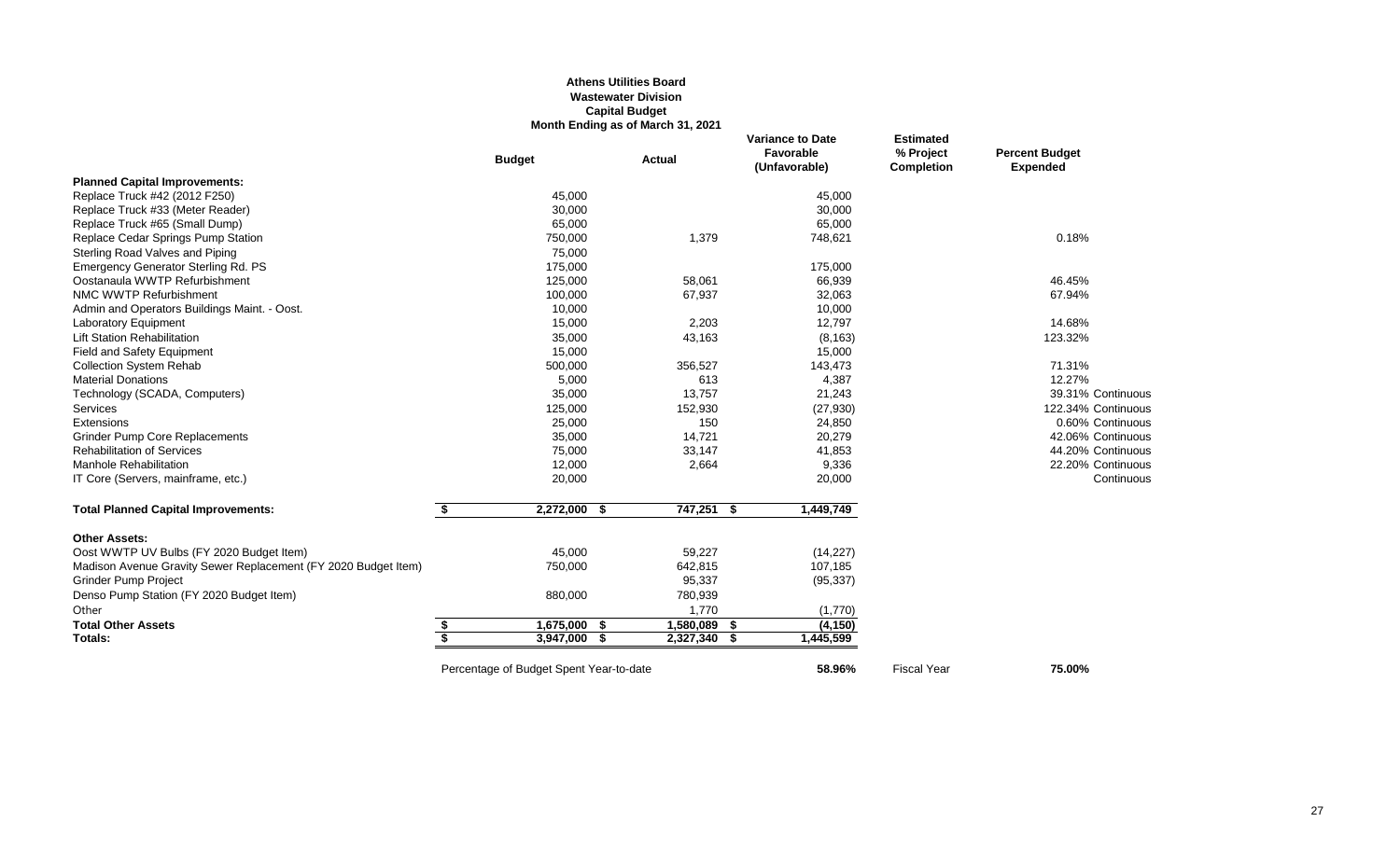|                       |    |                   |    |                    | <b>ATHENS UTILITIES BOARD</b>                  |                         |                  |                |
|-----------------------|----|-------------------|----|--------------------|------------------------------------------------|-------------------------|------------------|----------------|
|                       |    |                   |    |                    | <b>FIBER</b>                                   |                         |                  |                |
|                       |    |                   |    |                    | <b>BALANCE SHEET</b>                           |                         |                  |                |
|                       |    |                   |    |                    | March 31, 2021                                 |                         |                  |                |
|                       |    |                   |    |                    |                                                |                         |                  | Change         |
| <b>Current Period</b> |    | Year-to-Date      |    | <b>Change from</b> |                                                | <b>Current Period</b>   | Prior            | from prior     |
| March 31, 2021        |    | <b>Prior Year</b> |    | <b>Prior Year</b>  |                                                | <b>January 31, 2016</b> | Month            | Month          |
|                       |    |                   |    |                    | Assets                                         |                         |                  |                |
| 169,987.30            |    | 106,771.06        |    | 63,216.24          | Services                                       | 169,987.30              | 169,241.88       | 745.42         |
| 45,427.19             |    | 37,621.22         |    | 7,805.97           | <b>Accumulated Depreciation</b>                | 45,427.19               | 44,605.67        | 821.52         |
| 124,560.11            |    | 69,149.84         |    | 55,410.27          | <b>Total Fixed Assets</b>                      | 124,560.11              | 124,636.21       | (76.10)        |
|                       |    |                   |    |                    | <b>Current Assets</b>                          |                         |                  |                |
| 197,022.27            |    | 171,626.68        |    | 25,395.59          | Cash                                           | 197,022.27              | 184,482.77       | 12,539.50      |
| 2,085.00              |    | 85.00             |    | 2,000.00           | <b>Accounts Receivable</b>                     | 2,085.00                | 12,155.00        | (10,070.00)    |
| 199,107.27            |    | 171,711.68        |    | 27,395.59          | <b>Total Current Assets</b>                    | 199,107.27              | 196,637.77       | 2,469.50       |
| 323,667.38            | S. | 240,861.52        | S. | 82,805.86          | <b>Total Assets</b>                            | 323,667.38              | 321,273.98       | 2,393.40       |
|                       |    |                   |    |                    |                                                |                         |                  |                |
|                       |    |                   |    |                    | <b>Liabilities</b>                             |                         |                  |                |
| $\blacksquare$        |    |                   |    |                    | Payable to Other Divisions                     |                         |                  | $\sim$         |
| 323,667.38            |    | 240,861.52        |    | 82,805.86          | <b>Retained Earnings</b>                       | 323,667.38              | 321,273.98       | 2,393.40       |
| \$<br>323,667.38      | \$ | 240,861.52        | \$ | 82,805.86          | <b>Total Liabilities and Retained Earnings</b> | \$<br>323,667.38        | \$<br>321,273.98 | \$<br>2,393.40 |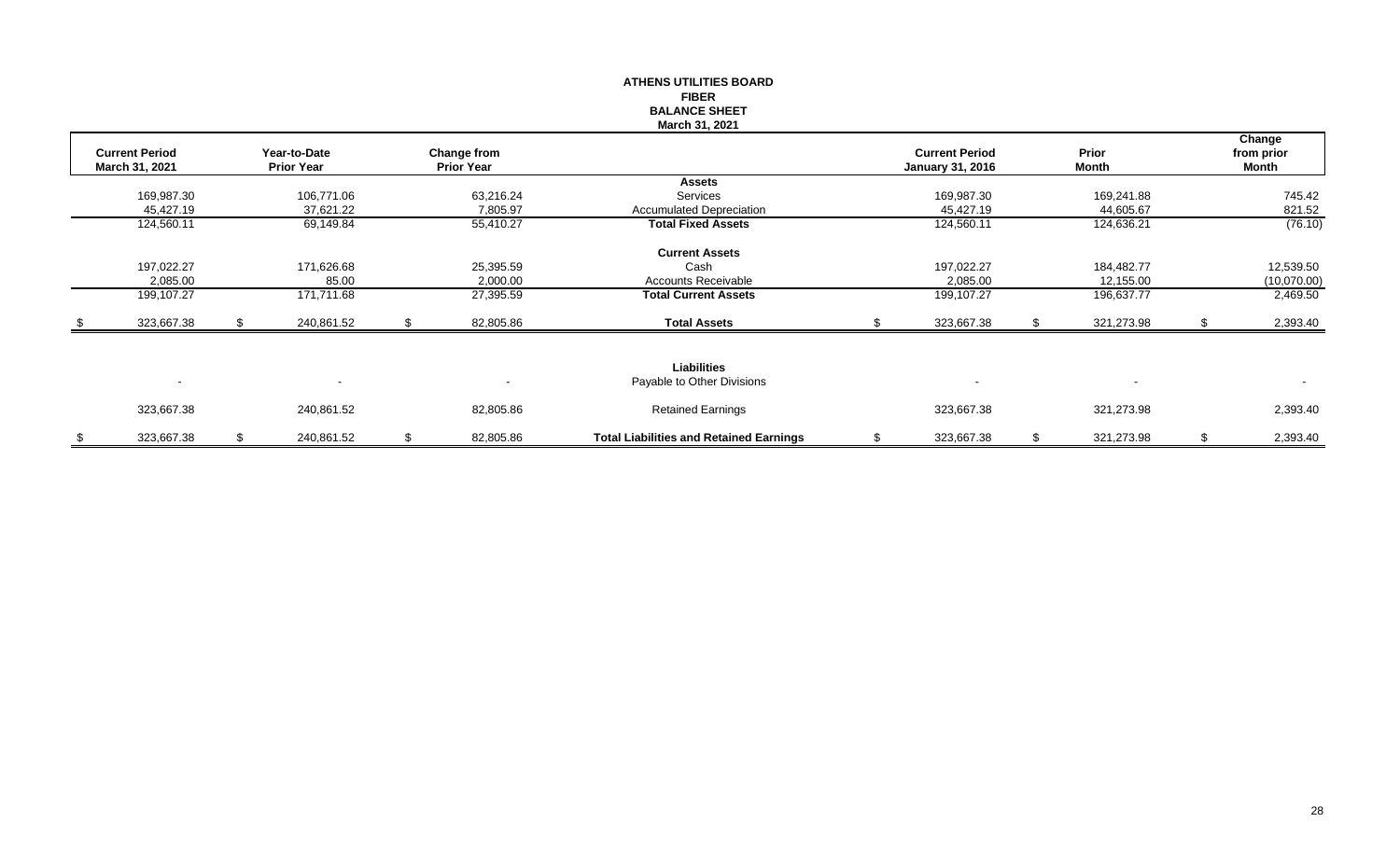|                                |                                   |    |                                        | March 31, 2021                                  |    |                                    |                                       |                  |
|--------------------------------|-----------------------------------|----|----------------------------------------|-------------------------------------------------|----|------------------------------------|---------------------------------------|------------------|
| Year-to-Date<br>March 31, 2021 | Year-to-Date<br><b>Prior Year</b> |    | Variance<br>Favorable<br>(Unfavorable) |                                                 |    | Current<br>Month<br>March 31, 2021 | Current<br>Month<br><b>Prior Year</b> |                  |
| 90,331.00                      | 89,281.00                         |    | 1,050.00                               | Revenue                                         |    | 8,669.00                           | 10,299.00                             | (1,630.00)       |
|                                |                                   |    |                                        | <b>Operating and Maintenance Expenses</b>       |    |                                    |                                       |                  |
| 2,696.54                       | 78.78                             |    | (2,617.76)                             | Overhead Line Expense                           |    | 296.35                             | 78.78                                 | (217.57)         |
| 2,979.63                       | 2,979.63                          |    | $\blacksquare$                         | Administrative and General Expense              |    | 331.07                             | 331.07                                |                  |
| 35,221.43                      | 39,404.87                         |    | 4,183.44                               | <b>Telecom Expense</b>                          |    | 4,881.94                           | 4,124.68                              | (757.26)         |
| \$<br>40,897.60                | \$<br>42,463.28                   | ъ  | 1,565.68                               | <b>Total Operating and Maintenance Expenses</b> |    | 5,509.36                           | \$<br>4,534.53                        | (974.83)         |
| 585.30                         | 458.40                            |    | 126.90                                 | Interest Income                                 |    | 55.28                              | 54.70                                 | 0.58             |
|                                |                                   |    |                                        | <b>Other Operating Expense</b>                  |    |                                    |                                       |                  |
| 6,025.50                       | 5,661.13                          |    | (364.37)                               | <b>Depreciation Expense</b>                     |    | 821.52                             | 647.41                                | (174.11)         |
| 43,993.20                      | 41,614.99                         |    | 2,378.21                               | Net Before Extraordinary                        |    | 2,393.40                           | 5,171.76                              | (2,778.36)       |
| 10,000.00                      | 5,000.00                          |    | 5,000.00                               | Grants, Contributions, Extraordinary            |    |                                    | $\blacksquare$                        | $\sim$           |
| \$<br>53,993.20                | \$<br>46,614.99                   | \$ | 7,378.21                               | <b>Change in Net Assets</b>                     | S. | 2,393.40                           | \$<br>5,171.76                        | \$<br>(2,778.36) |

#### Athens Utilities Board Profit and Loss Statement - Fiber March 31, 2021